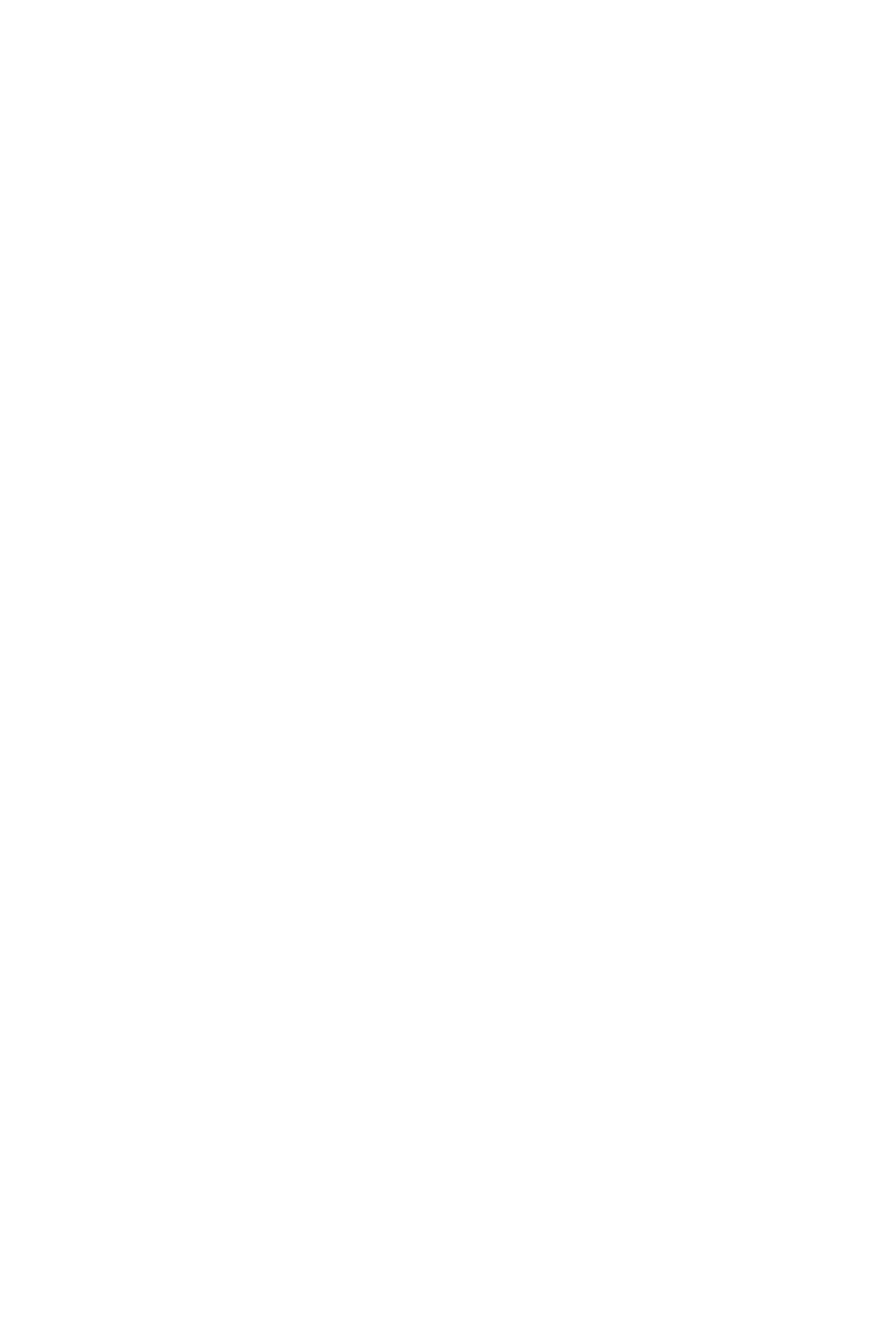**ICSF Occasional Paper**

# **A STUDY ON MIGRATION OF FISHERS FROM KANYAKUMARI TO THE COOPERATION COUNCIL FOR THE ARAB STATES OF THE GULF (CCASG)**

by Vishnu Narendran



**International Collective in Support of Fishworkers** www.icsf.net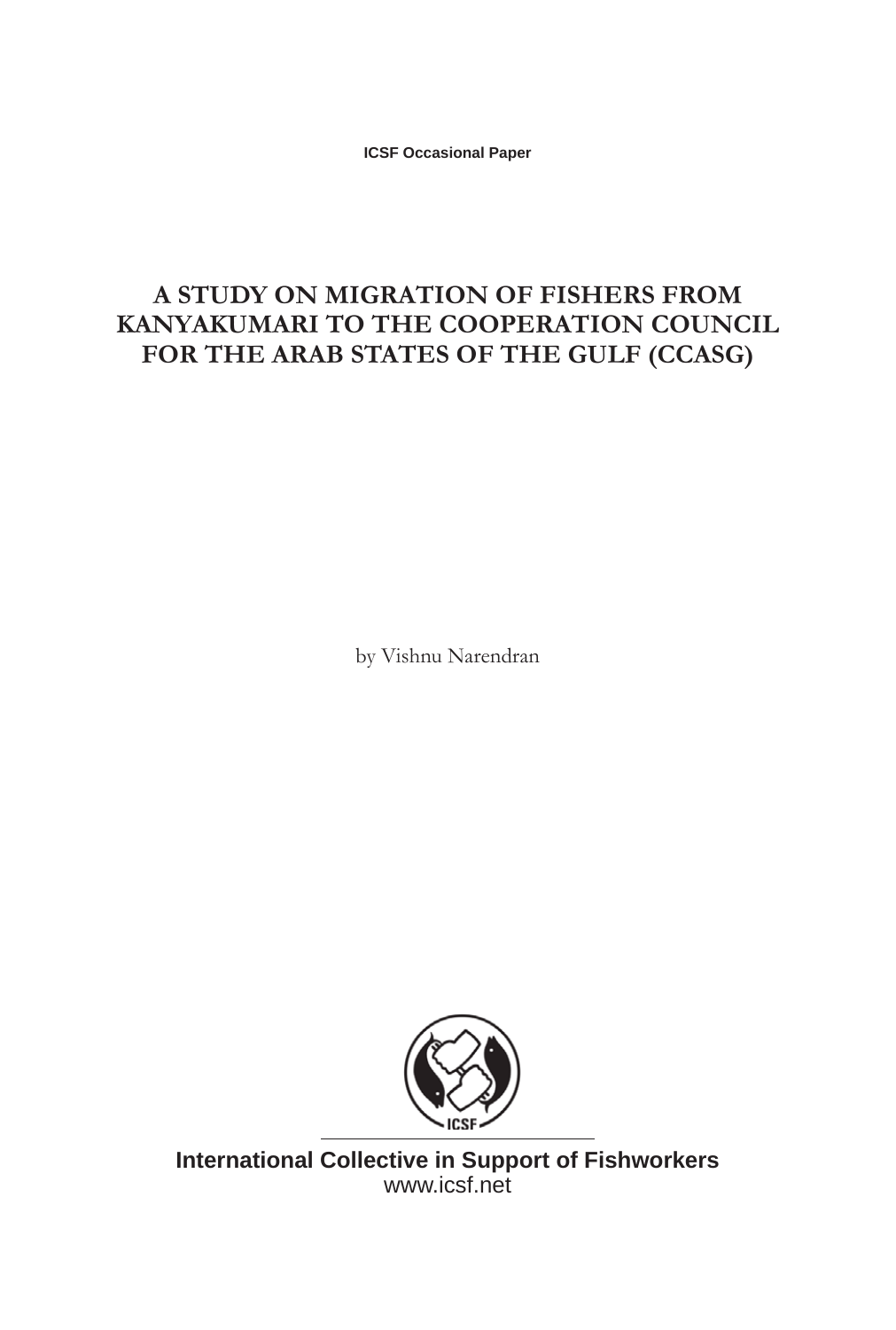#### **ICSF Occasional Paper**

A Study on Migration of Fishers from Kanyakumari to the Cooperation Council for the Arab States of the Gulf (CCASG)

**Author** Vishnu Narendran Email: icsf@icsf.net

May 2016

**Edited by** KG Kumar (ICSF)

**Layout by** P Sivasakthivel (ICSF)

### **Published by**

International Collective in Support of Fishworkers 27 College Road, Chennai 600 006, India Tel: +91 44 2827 5303 Fax: +91 44 2825 4457 Email: icsf@icsf.net www.icsf.net

Copyright © ICSF 2016

ISBN 978-93-80802-55-8

While ICSF reserves all rights for this publication, any portion of it may be freely copied and distributed, provided appropriate credit is given. Any commercial use of this material is prohibited without prior permission. ICSF would appreciate receiving a copy of any publication that uses this publication as a source.

The opinions and positions expressed in this publication are those of the authors and do not necessarily represent the offi cial views of ICSF or of the supporting agencies.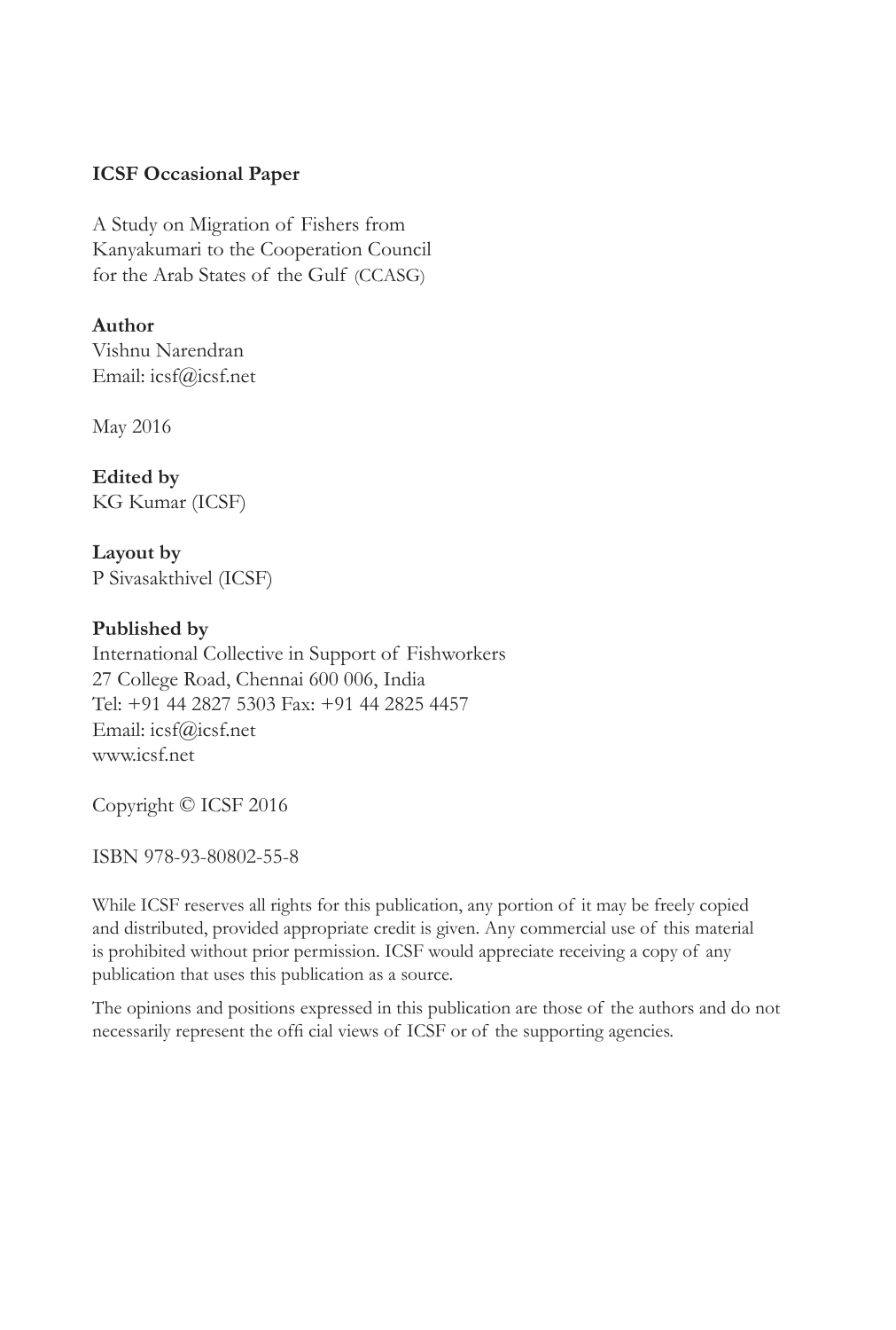# **Contents**

| Total population and percentage of nationals and non nationals         |  |
|------------------------------------------------------------------------|--|
|                                                                        |  |
|                                                                        |  |
|                                                                        |  |
|                                                                        |  |
|                                                                        |  |
|                                                                        |  |
|                                                                        |  |
|                                                                        |  |
|                                                                        |  |
|                                                                        |  |
|                                                                        |  |
|                                                                        |  |
|                                                                        |  |
|                                                                        |  |
|                                                                        |  |
| A REVIEW OF THE INSTITUTIONAL FRAMEWORK AND LEGAL                      |  |
|                                                                        |  |
| Memorandum of Understandings (MoUs) between India and GCC countries 41 |  |
|                                                                        |  |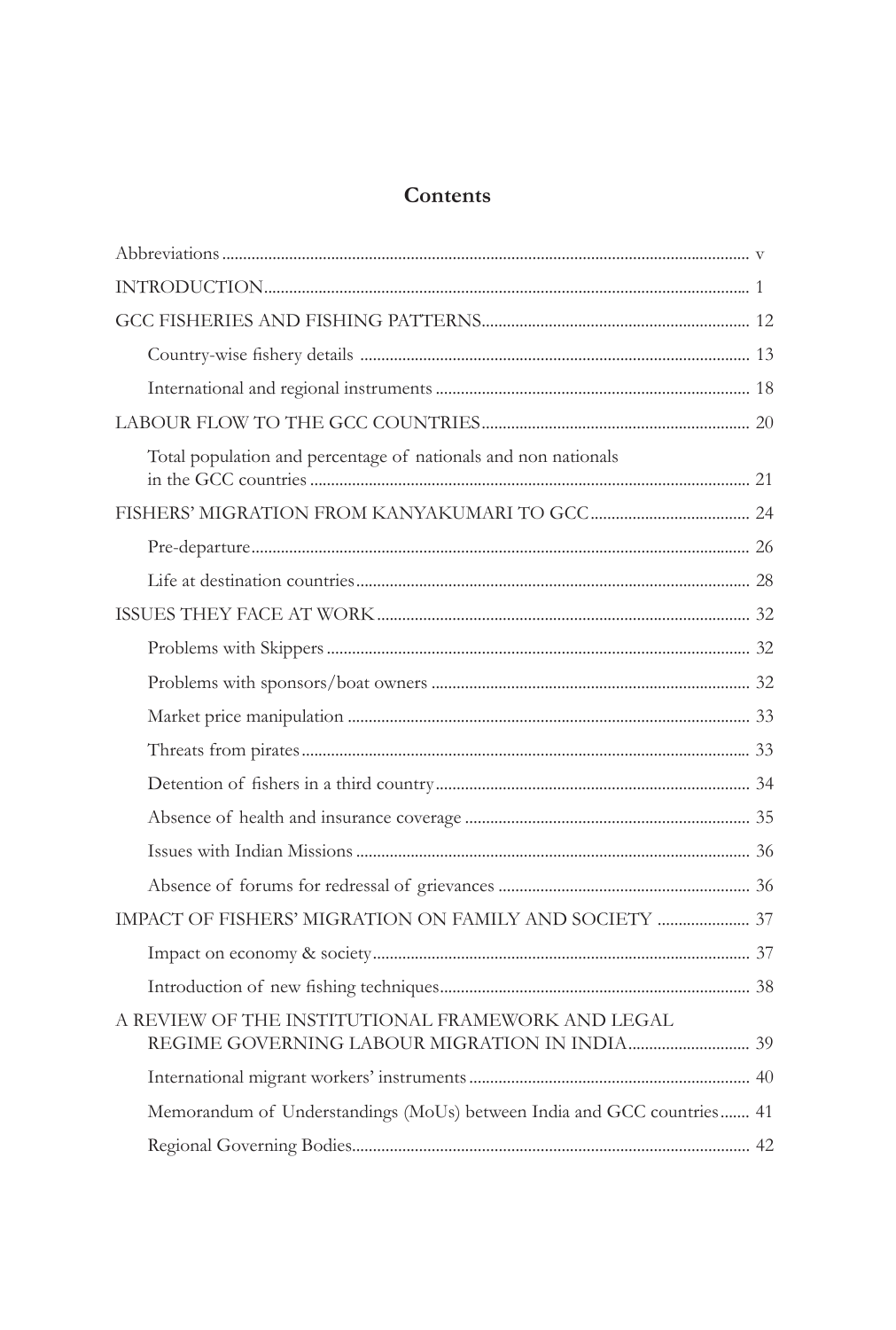| Major recommendations for bettering institutional frameworks |  |
|--------------------------------------------------------------|--|
|                                                              |  |
|                                                              |  |
|                                                              |  |
|                                                              |  |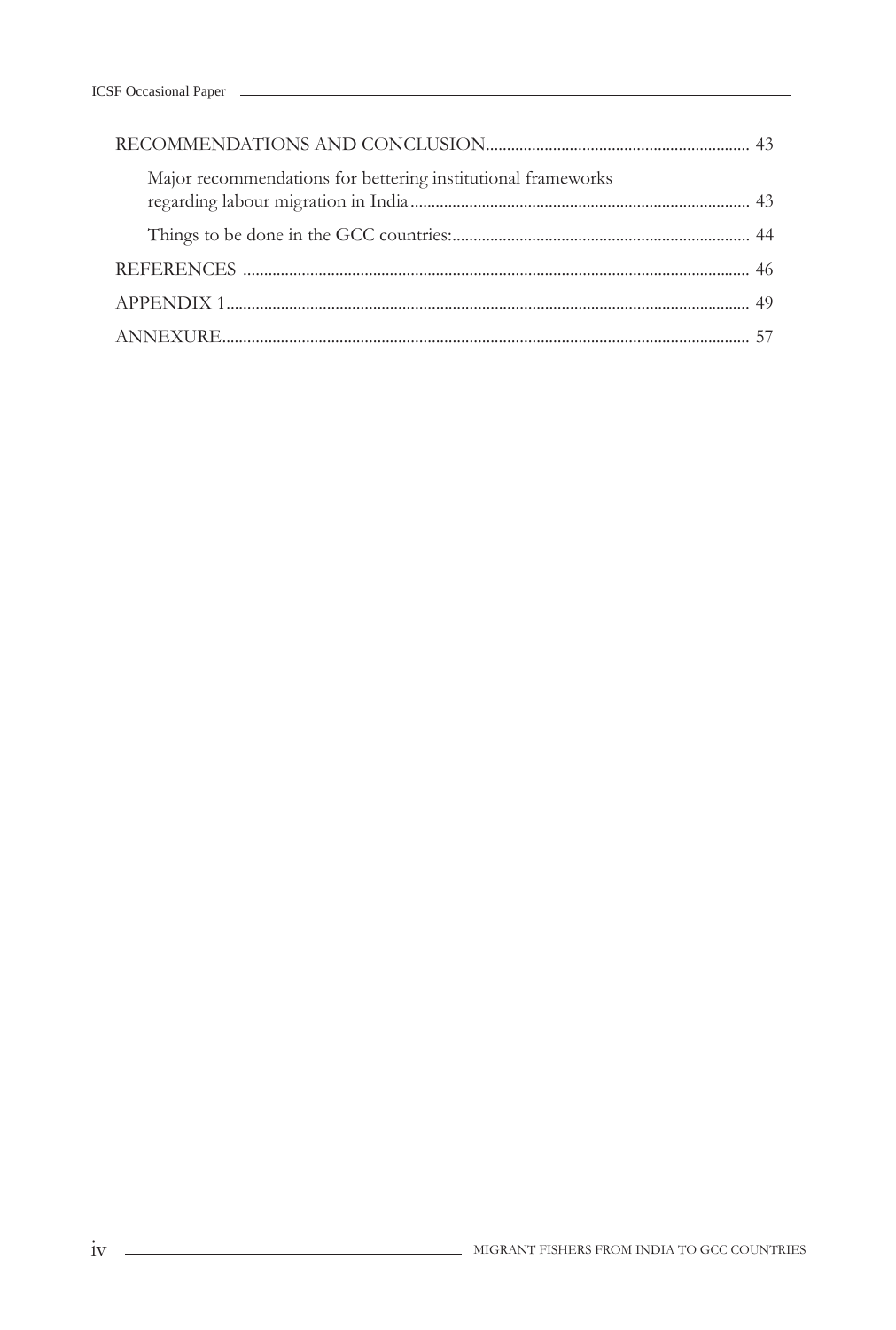# **Abbreviations**

| <b>ASEAN</b>     | Association of South East Asian Nations             |  |  |
|------------------|-----------------------------------------------------|--|--|
| <b>CCASG</b>     | Cooperation Council for the Arab States of the Gulf |  |  |
| CSOs             | Civil society Organisations                         |  |  |
| EEZs             | <b>Exclusive Economic Zones</b>                     |  |  |
| <b>FAO</b>       | Food and Agriculture Organisation                   |  |  |
| FGD              | Focus Group Discussion                              |  |  |
| GCC              | Gulf Cooperation Council                            |  |  |
| <b>GPS</b>       | Global Positioning System                           |  |  |
| <b>ICSF</b>      | International Collective in Support of Fishworkers  |  |  |
| ${\rm ILO}$      | International Labour Organisation                   |  |  |
| <b>MEA</b>       | Ministry of External Affairs                        |  |  |
| MHA              | Ministry of Home Affairs                            |  |  |
| <b>MOIA</b>      | Ministry of Overseas Indian Affairs                 |  |  |
| MoU              | Memorandum of Understanding                         |  |  |
| NGO <sub>s</sub> | Non Governmental Organisations                      |  |  |
| <b>OWWA</b>      | Overseas Workers Welfare Administration             |  |  |
| PGE              | Protector General of Emigrants                      |  |  |
| POEs             | Protector of Emigrants                              |  |  |
| <b>RECOFI</b>    | Regional Commission for Fisheries                   |  |  |
| SAARC            | South Asian Association for Regional Cooperation    |  |  |
| <b>UAE</b>       | United Arab Emirates                                |  |  |
| <b>UNCLOS</b>    | United Nations Convention on the Law of the Sea     |  |  |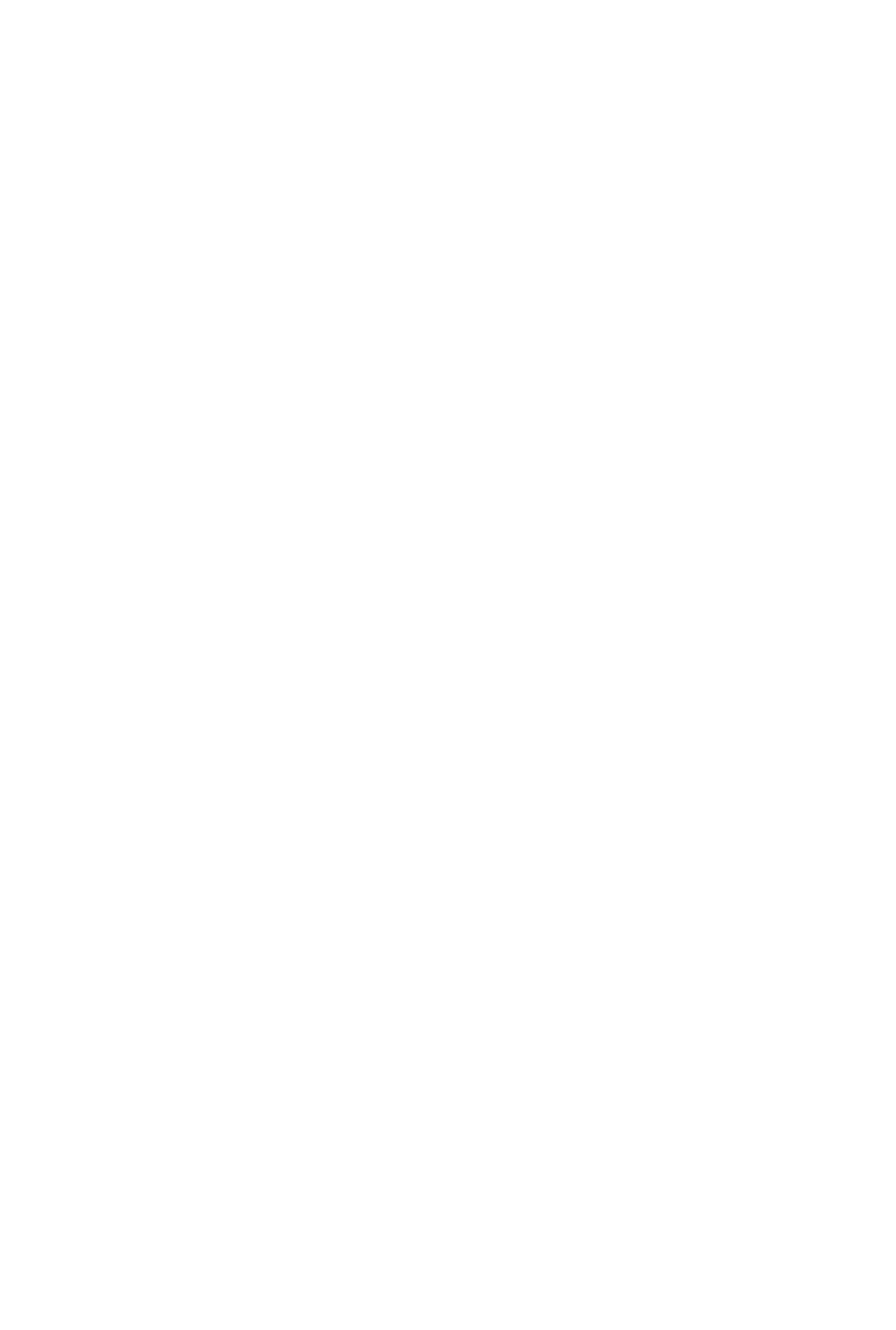#### **INTRODUCTION**

Following the 1970s spurt in global oil prices, large scale developmental<br>activities started in the Cooperation Council for the Arab States of the<br>Gulf (CCASG), popularly known as the Gulf Cooperation Council (GCC)<sup>1</sup><br>coun activities started in the Cooperation Council for the Arab States of the Gulf (CCASG), popularly known as the Gulf Cooperation Council (GCC)<sup>1</sup> countries resulting in a movement of labourers and workers to the region from the neighboring regions of the GCC. Due to shortage of an indigenous labour force, GCC countries started drawing more and more labourers from the relatively inexpensive South Asian region. By the mid-1980s what had started as a trickle had transformed into a tide and India became the largest supplier of labour to the Gulf. Following workers in other sectors, fishers also started moving from India to the GCC countries in search of better opportunities and income. The Kanyakumari district in Tamil Nadu, India, is believed to have the largest number of fishers working in the GCC countries on board fishing vessels. (Lok Sabha debates, 2010)

Though fisheries is not a major contributor of income to the GCC countries, the economic diversification unfolding in the GCC states coupled with a high rate of population growth makes it difficult for the ruling class in the region to neglect the sector. Countries in the region are promoting investments in fisheries sector as part of their economic diversification plans and also to boost domestic seafood production in order to meet the rising demand and also to attain food security. GCC has one of the fastest growing populations in the world and is forecast to increase by one-third, to 53m people by 2020 (The Economist, 2009). One of the significant features of fishing sector in the GCC region is that fishing in most of these countries is done by migrant fishers from India, particularly from Kanyakumari district, Tamil Nadu. In addition to difficulties one may face in a foreign country, these fishers also have to face several disadvantages and uncertainties because of the peculiar nature of their work and also the geo-political and strategic location of these destination countries. Unlike several other sections of migrant workers in the GCC countries, living and working conditions of fishers have never received the attention of academia or media that they deserve either in the sending or in the

<sup>1</sup> GCC was founded in 1981 as a political and economic alliance of six Middle Eastern countries-- Bahrain, Kuwait, Oman, Qatar, Saudi Arabia, and the United Arab Emirates.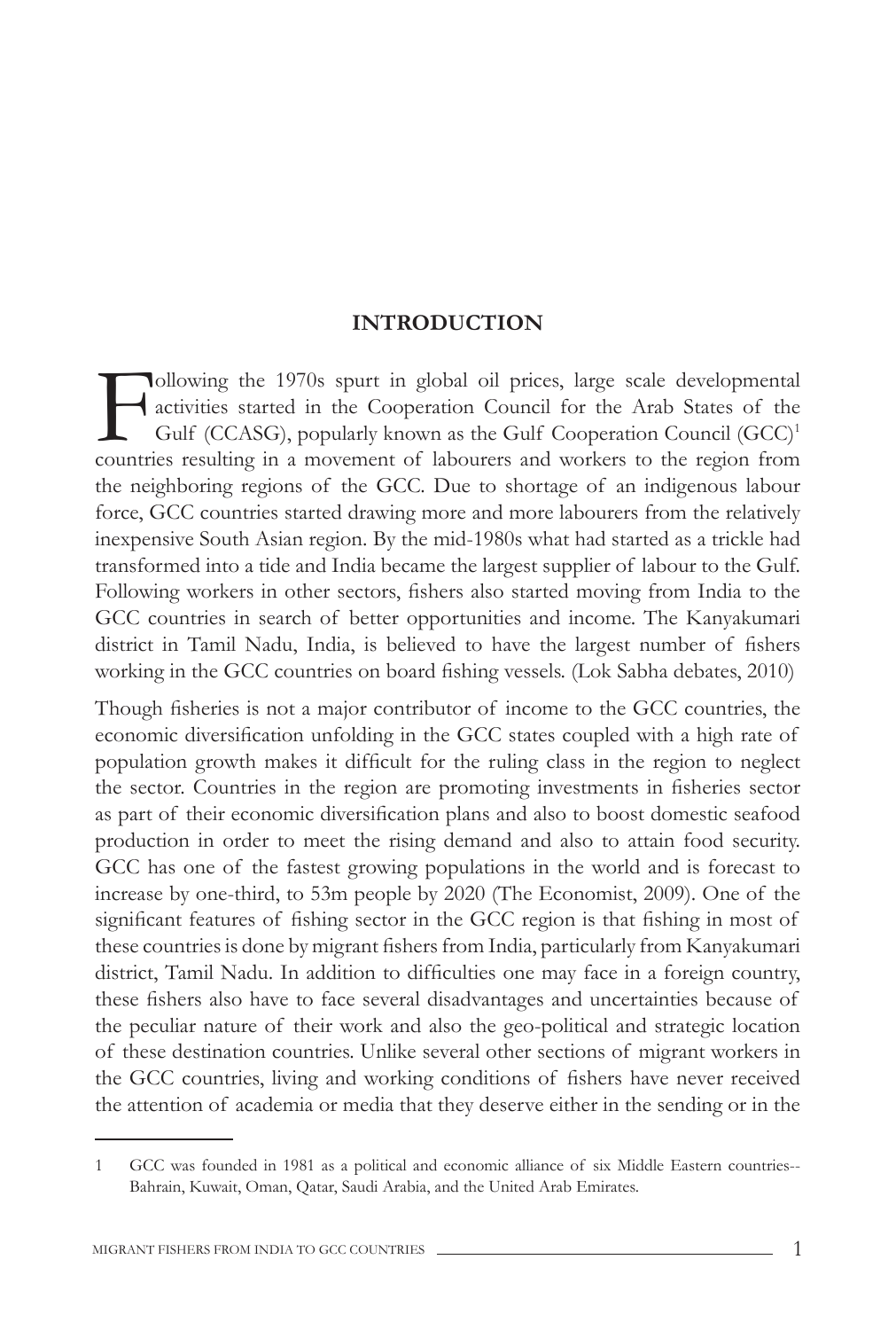receiving countries. This study aims to look at the situation of these migrant fishers to get a better understanding of their recruitment, living and working conditions on the one hand and to fishing practices on the other that sometimes lead to the arrest and detention of the fishers within and outside the GCC region.

# **Rationale**

The International Collective in Support of Fishworkers (ICSF) has been engaging with issues of concern to fishers and fishworkers since its inception in 1986. ICSF, for example, had worked to improve conditions of Filipino workers on board Taiwanese vessels in the 1990s. ICSF also engaged with the process leading to the adoption of the Work in Fishing Convention, 2007. In December 2013, ICSF organized a regional labour dialogue in Bangkok on irregular or undocumented migration of fishers into Southeast Asian fisheries, especially into the Thai fishing industry, and related labour and fisheries management issues with a view to improving conditions of migrant fishers on board these vessels through legal and policy reforms. The current study is to look, from the perspective of migrant fishers from Kanyakumari district, Tamil Nadu, India, at conditions of work in the GCC region. ICSF believes that improving working and living conditions on fishing vessels can positively influence fisheries management outcomes. In addition to these, the recent incidences of accidental deaths and detention of Indian fishers while at work in the GCC countries (The Economic Times, 2014) have prompted ICSF to take up such an exploratory study on migrant fishers from India in the GCC region. In the context of migrant fishers from Kanyakumari District, Tamil Nadu, India, in the Gulf region, the objectives of the study are:

- 1. To get a picture of the region's fishing pattern and management practices
- 2. To map the migration process of fishers from Kanyakumari to the GCC member countries, to document their living and working conditions, including their occupational safety and health on board, and social protection. It also examines the socio-economic impact of their migration on society and families back home.
- 3. To get a picture of the institutional and legal regime governing labour migration from India and also the major international instruments for the protection and welfare of migrant workers.

### **Methodology**

Consistent with the definition of a migrant fisher as used in the Bangkok labour dialogue, a migrant fisher is defined as a fisher employed on board a vessel registered in a State of which he or she is not a national (Deleon and Mathew, 2014).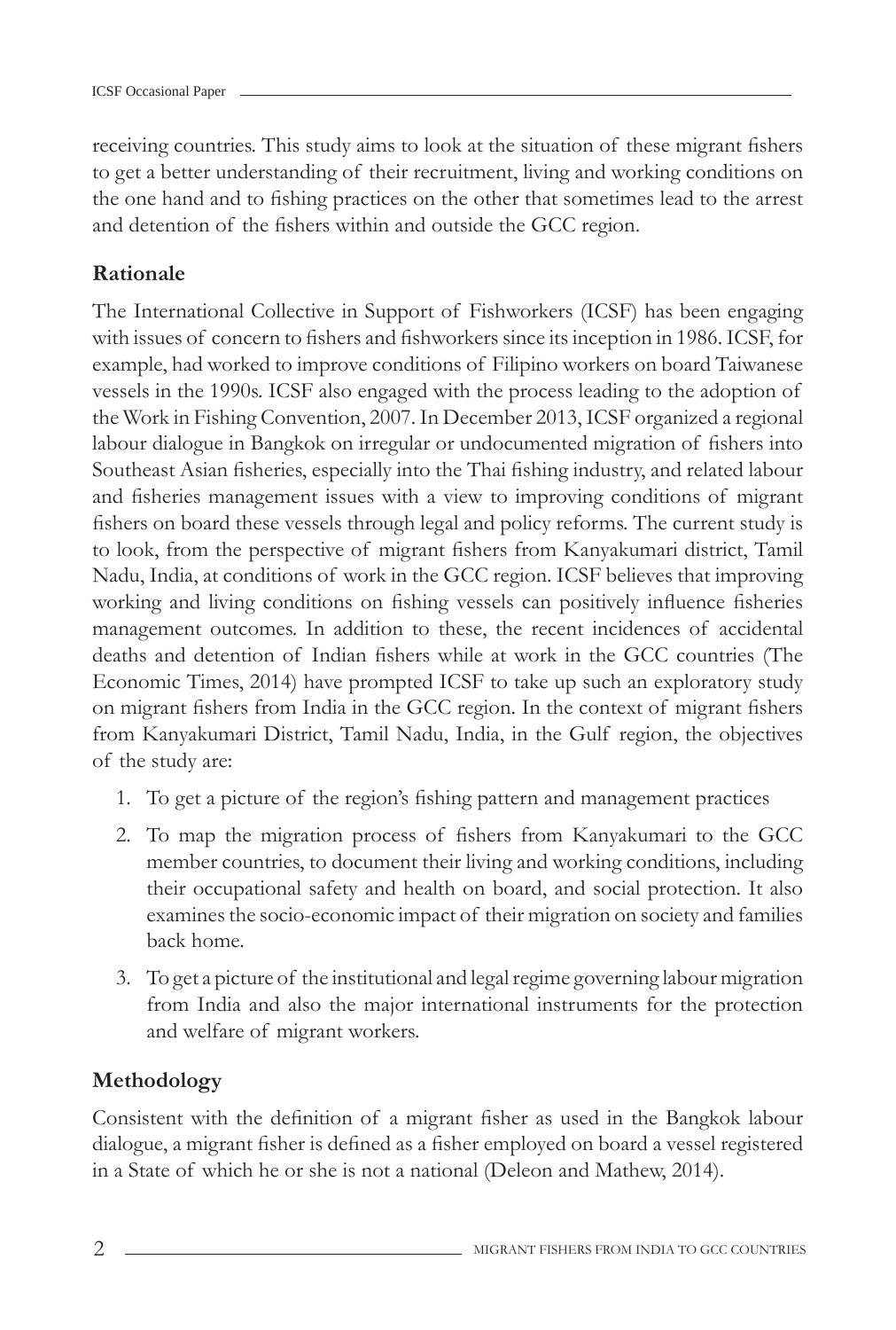Due to the lack of secondary sources of information on the qualitative and quantitative aspects of migration into GCC fisheries, this study is dependent mostly on primary data from Kanyakurmari villages that send fishers to the GCC countries. The study mainly gathered data based on semi-structured and informal interviews with randomly chosen migrant fishers fishing in the GCC region and returnees from selected villages of Kanyakumari district. Semi-structured interviews gave some space for migrants to raise their own points of view and voices. Based on population and geographical spread, six out of 47 fi shing villages in Kanyakumari district were selected for the study (two villages falling within the high population class, two falling within the medium population class and two in the low population class). Colachel and Neerodi fall under higher population villages, Rajakkamangalam Thurai and Enayam Puthen Thurai in the medium level and Arokiapuram and Eraymanthurai at the lower level. Villages were selected on the basis of population because of the unavailability of any data on the number of migrants from each village in Kanyakumari with the Government of India or with any Tamil Nadu state departments.



#### **Kanyakumari coastal villages MAP**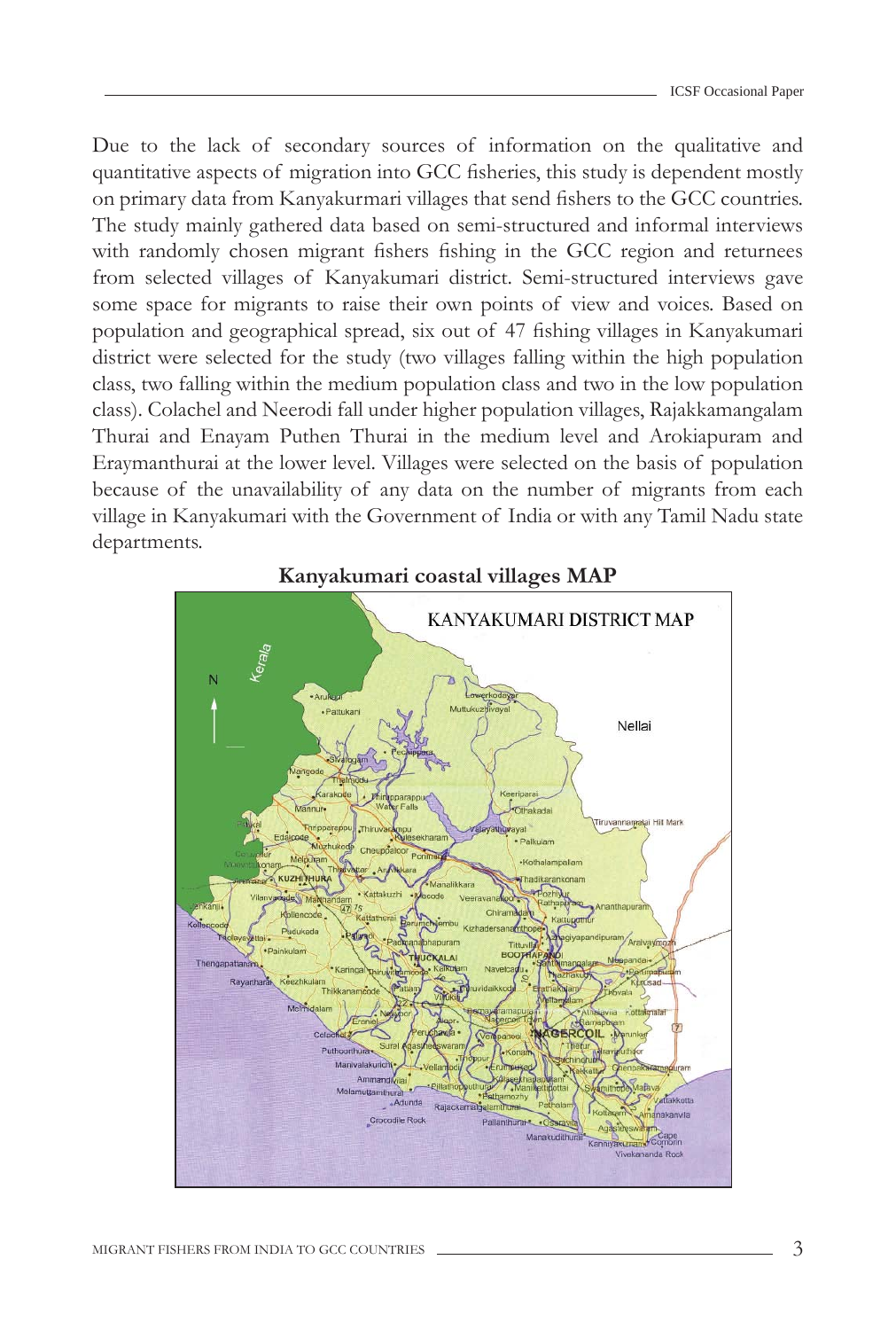| <b>Villages</b>       | <b>Fisher Population</b> |  |
|-----------------------|--------------------------|--|
| Colachel              | 9947                     |  |
| Neerodi               | 7035                     |  |
| Rajakkamanglam Thurai | 4367                     |  |
| Enayam Puthen Thurai  | 5128                     |  |
| Arokiapuram           | 2259                     |  |
| Eraymanthurai         | 2280                     |  |

#### **Sample villages and population**

*Source:* CMFRI, Marine Fisheries Census 2010

Data was collected from five fishers currently working in the GCC countries and from three returnees from each of these six villages. In total 48 fishermen were interviewed for the study: 30 who are currently working in the GCC region but at home on leave and 18, who are returnees from the GCC region. The number of informants was limited to five and three from each village because of the difficulty in getting access to fishers, due to the fact that many of the migrants who are on leave for a limited period are, most of the time, busy with personal commitments and the rest of them go out for fishing daily. Mothers/spouses of 12 fishers who are currently working in GCC were also interviewed with regard to their views on migration. The number of interviews of family members was limited to two in each village due to time constraints and difficulty in meeting them.

Interviews were also conducted with private travel agencies, who are responsible for arranging all necessary travel documents of fishers to migrate and fish in the GCC region. Civil society Organisations (CSOs) and Non Governmental Organisations (NGOs) working both in countries of origin and destination were also interviewed to understand the recruitment process, the problems faced by fishers during recruitment and while working and also to examine policies and practices for the protection of the migrant fishers.

One focus group discussion (FGD) each was conducted in three villages with local school teachers and village elders to understand the socio-economic conditions of the migrant family and the implications of migration of fishers, especially on families and communities in Kanyakumari.

Secondary sources were also accessed to get information on fisheries and the legal status of international migrants in the fisheries sector and the social security arrangements, if any, in place for them. The major limitation of this study is that it is entirely based on what is reported by migrant fishers and returnees; that the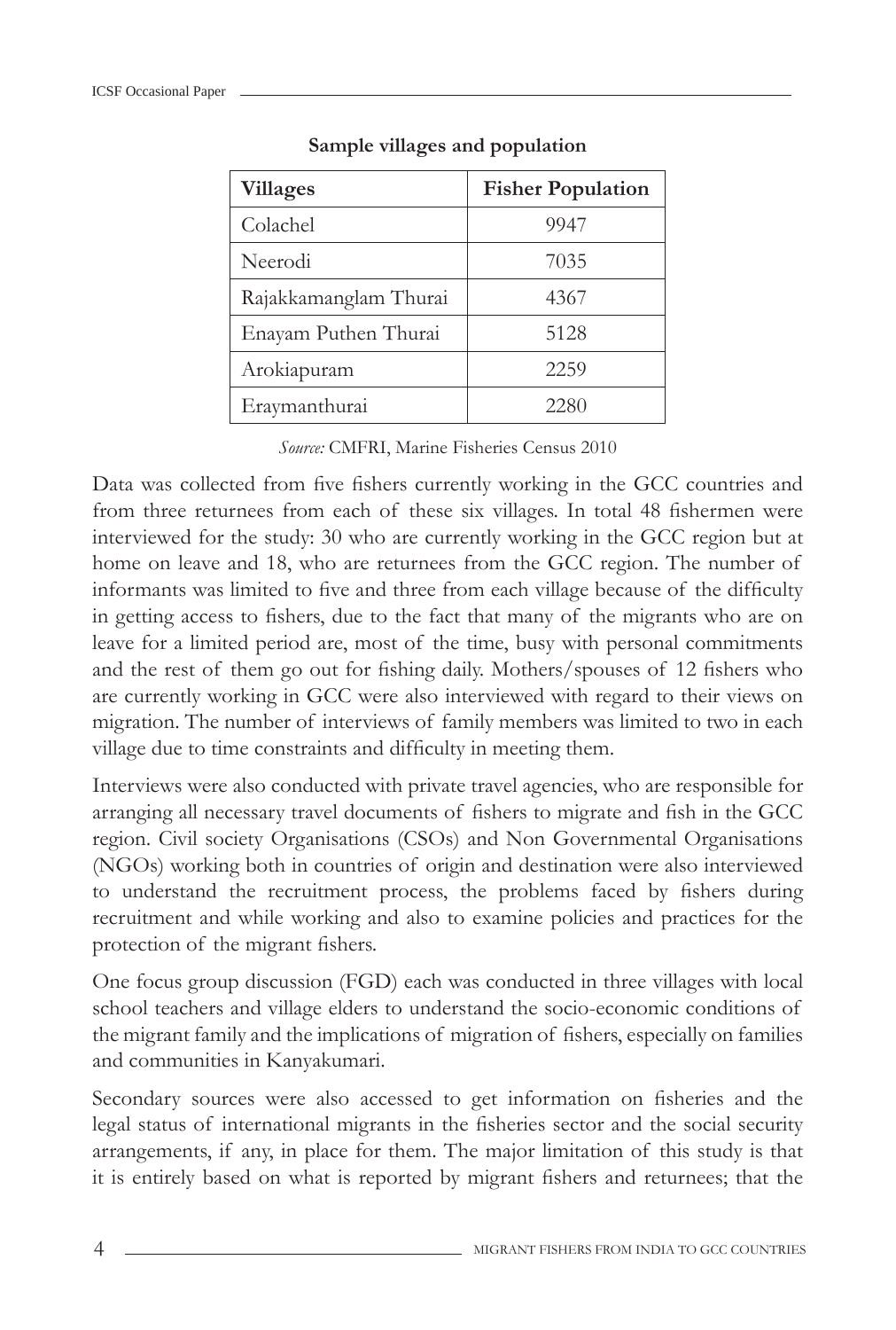information is not verified with fisheries or migration authorities in the destination countries.

#### **Profile of the respondents**

Despite Kanyakumari being a district with a high literacy rate none of the fishers interviewed had completed high school. All of them dropped out of school and went for fishing either because of their lack of interest in studies or to bring some extra income to the family. The ages of those who were interviewed varied between 23 – 54 (currently working in GCC and on leave) and 30 – 65 (returnees).

The report is divided into three parts. The first part deals with the fishery and fishing patterns in the GCC countries; the second part looks at the fishers' migration: their recruitment, living and working conditions at de stination countries and the impact of the migration on their local society and family; and, the third part deals with legal instruments dealing with labour migration.



**GCC Map**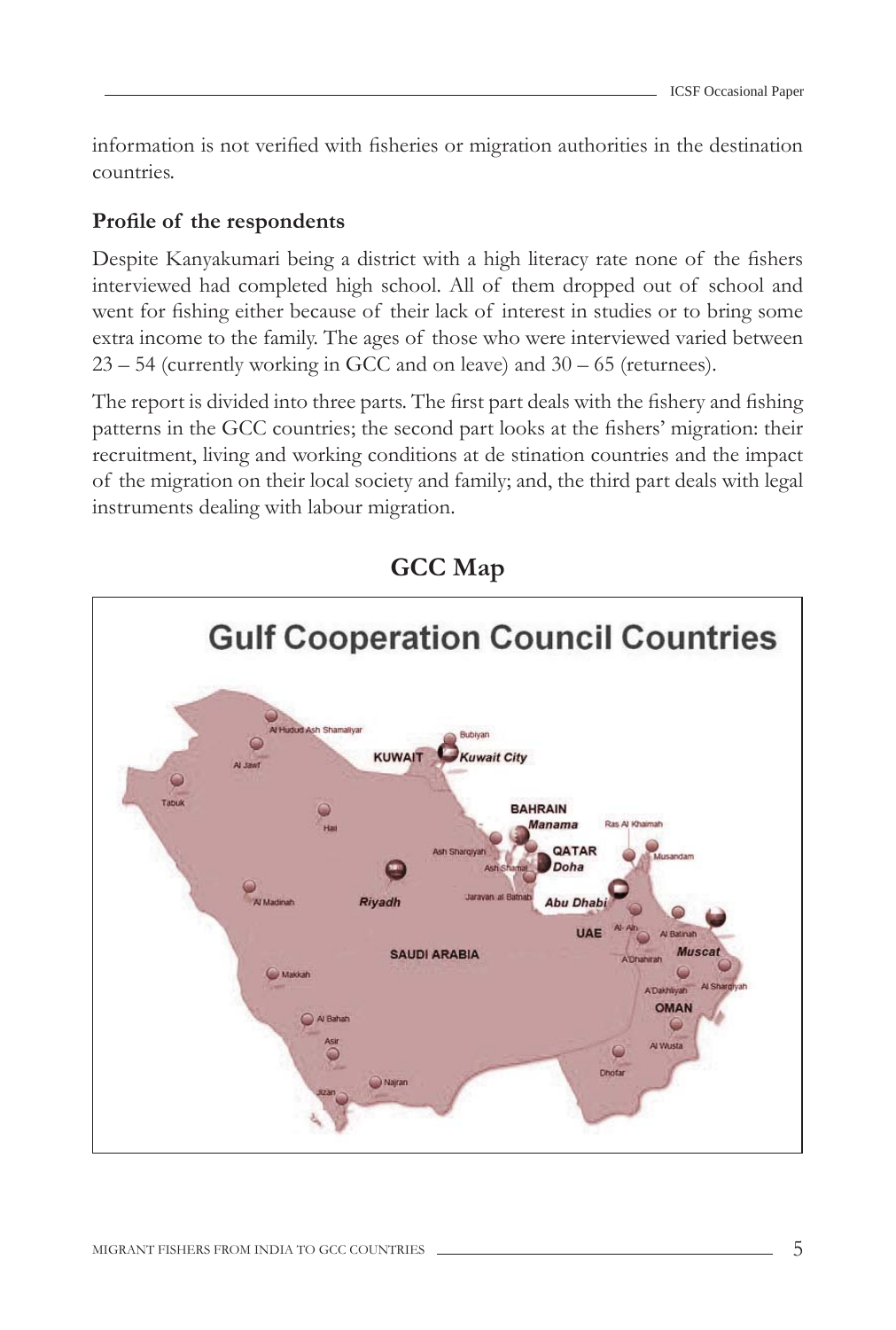# **GCC FISHERIES AND FISHING PATTERNS**

During the 1950s and 1960s, the global catch from commercial fishing grew three times faster than the world population. Later years witnessed more or less stagnated or declining fisheries production. It has been observed that similar to many fishing areas around the world, capture fisheries in GCC waters are also facing depletion. The GCC has a seaboard of about 7,000 km. The GCC region is bound by the marine waters of the Red Sea, the North Arabian Sea, and several gulfs. Fisheries in the GCC countries are mainly artisanal in nature. Though industrial fisheries are in operation in countries like Kuwait, Oman and Saudi Arabia mainly targeting shrimp, artisanal fisheries is the largest by volume and value in the region (FAO, 2006).

According to 2012 GCC status of fisheries and aquaculture, the total fish production of the region stood at 377,871 tonnes, of which 351,096 tonnes came from the marine sector and the remaining 26,775 tonnes from aquaculture (Feidi, 2014). The GCC nations rely heavily on fish imports for their domestic consumption. According to 2011 data, the GCC nations together imported fishery products worth 407,695 tonnes. Average per capita fish consumption in the GCC is estimated at 15.3 kg per annum, with UAE topping the regional rankings in the consumption of seafood with 33 kilograms per person (BQ Doha, 2014).

There are mainly two types of vessels that are used in the GCC countries for fishing. The first category is: Bigger boats or 'launches' as they are called. These launches (boat length approximately 16 – 24 meters powered by outboard engine 200 – 400 hp) employ 10 – 13 workers. The second category is: smaller boats or 'tarads' (boat length approximately 8 –14 meters powered by outboard engine 75 – 150 hp) carry  $2 - 4$  fishers. Bigger launches generally undertake  $7 - 10$  days fishing trips while the smaller tarads usually operate on a daily basis.

The boats are multipurpose fishing boats. Major gear for fishing are *gargoors* (traps), fixed or floating gill net and hand lines. While trawling is banned in both UAE (1980) and Qatar (1992), industrial trawling mainly targeting shrimp is practiced in Oman, Saudi Arabia and Kuwait. Demersal species like orange spotter groupers (locally known as *hamoor*) of all sizes and emperors are generally caught in traps around the year. Gillnetting, both large and small mesh size, is also an important fishery; the main target species by the large mesh size are narrow barred Spanish mackerel, seer fish, large Jacks and trevallies, and large barracudas. Hand lines, troll lines, and long lines, are also important fisheries; most of the catches of these methods are demersal species like orange spotted groupers and some pelagic species like seer fish. Bigger launches generally undertake  $7 - 10$  day fishing trips while the smaller tarads usually operate on a daily basis.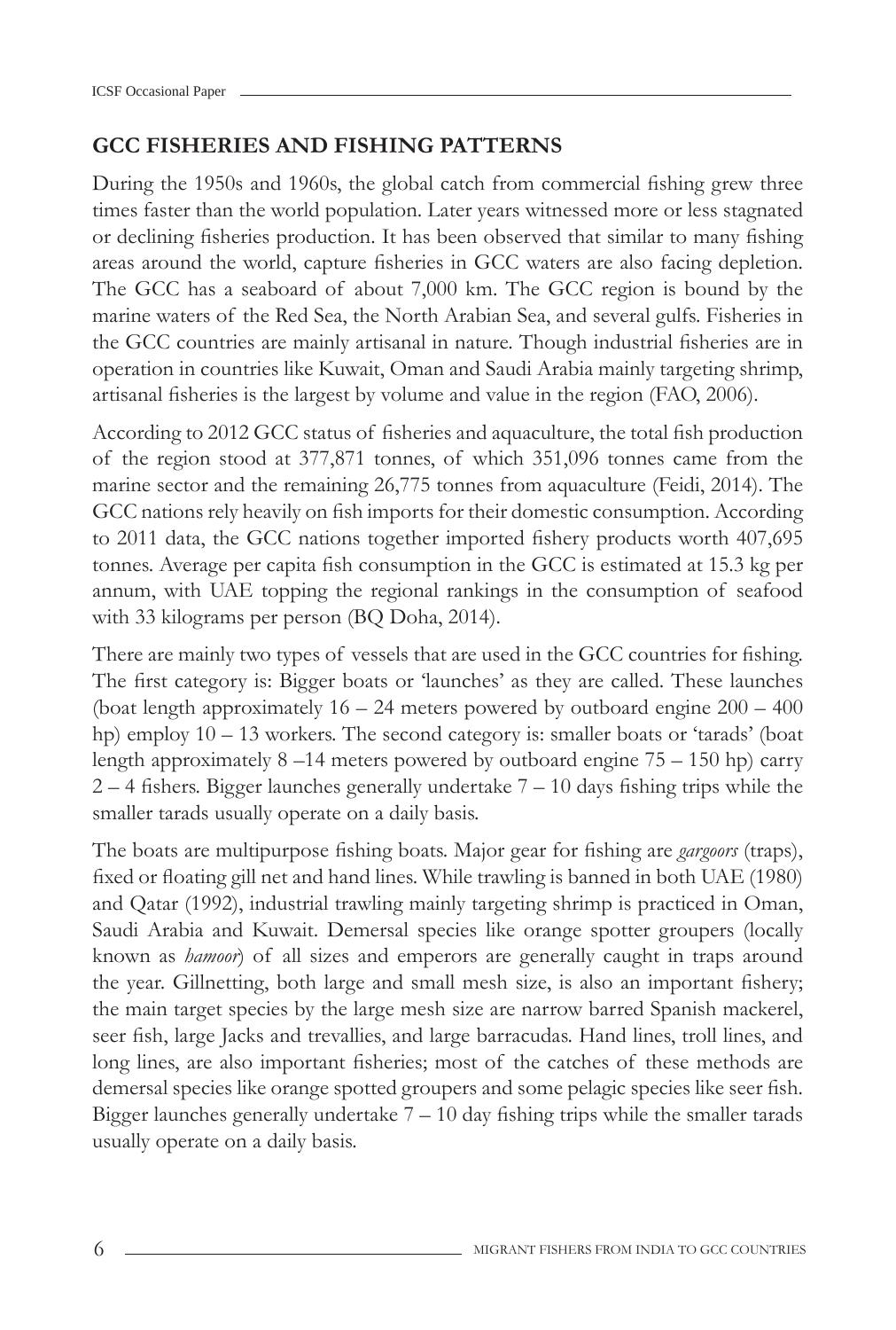# **Country-wise fishery details**

## **BAHRAIN**

Bahrain is a group of islands with a coastline of 590 km. The fisheries of Bahrain are entirely artisanal in nature, following the prohibition on industrial shrimp trawling activities in 1998. Fishermen in Bahrain are categorized into full-time, part-time, occasional and recreational. An estimated 2,727 fishing boats operate in Bahrain waters (Fisheries census 2014). In total there are 4,707 full time fishers according to the 2004 survey. Out of that 2,993 are non-Bahrainis. By law non-Bahrainis are prohibited from practicing commercial fishing. But it is unclear whether non-Bahrainis can employ a Bahraini skipper.

| Year | Production (MT) | Import (MT) | $\mathbb{E}$ xport (MT) | Total Supply |
|------|-----------------|-------------|-------------------------|--------------|
| 2007 | 15011           | 4373        | 9884                    | 9500         |
| 2008 | 14175           | 6832        | 7902                    | 13105        |
| 2009 | 16356           | 7112        | 9537                    | 13931        |

**Fishery commodity balance from 2007 to 2009**

*\*CIO (Central Informatics Organization), Kingdom of Bahrain*

### **OMAN**

The Sultanate of Oman has a coastline of 1,700 km. There are several types of fishing vessels operating along the coast of Oman, these vessels vary in their size, operating period, amount of catch, type of gears used and in their engine power. Except long liners all others are multi-gear fishing boats. According to Oman's Fish and Agricultural Statistics, 2012, in total there are 42,553 artisanal fishers in Oman. No data is available on the number of migrant fishers.

Total Landing from 2010 -2012 (artisanal fisheries)

| Year | Total Landings (MT) |  |
|------|---------------------|--|
| 2010 | 146,964             |  |
| 2011 | 151,490             |  |
| 2012 | 188,817             |  |

(Fish and Agricultural Statistics, 2012)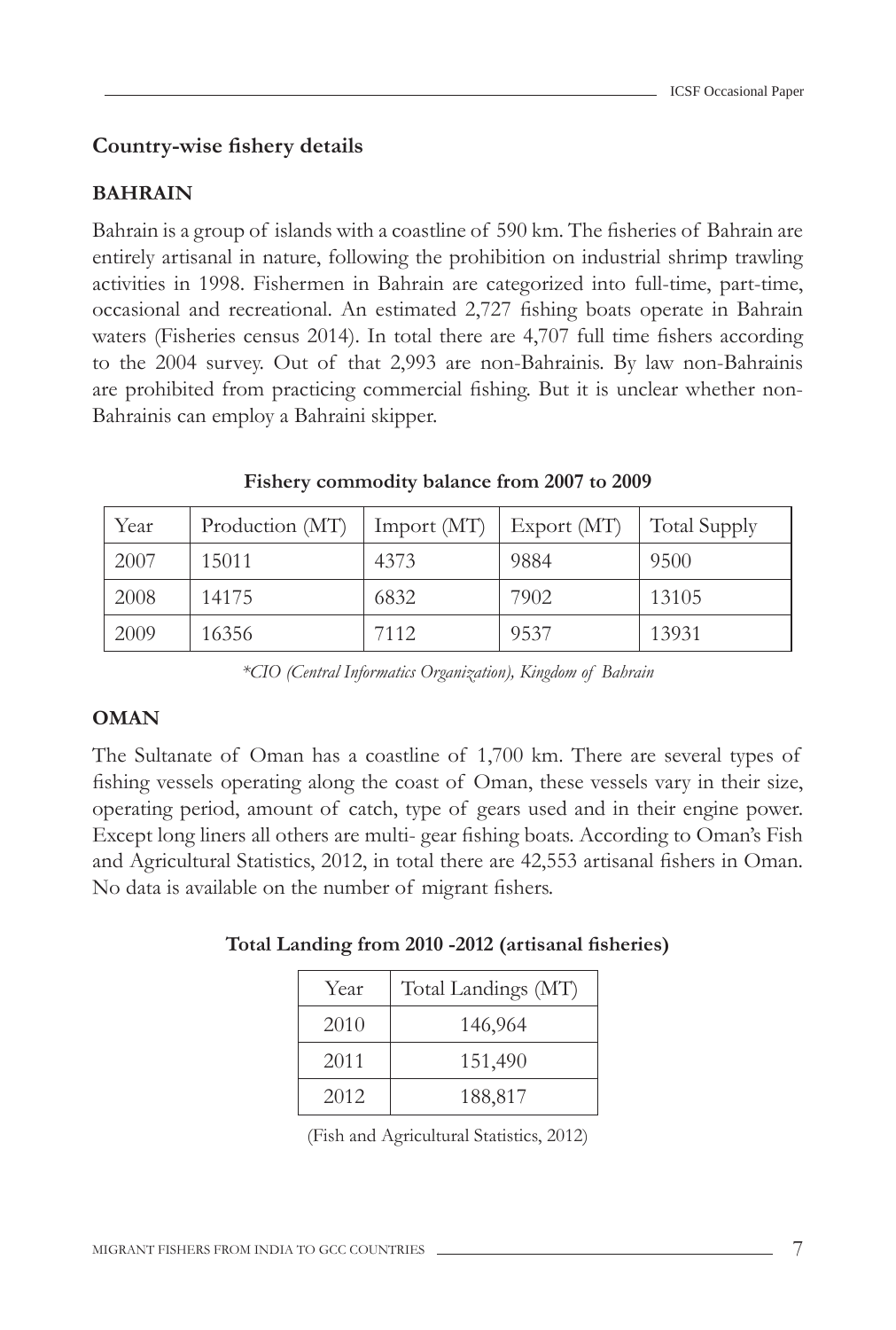### **SAUDI ARABIA**

Saudi Arabia has a coastline of 2,640 km (approx), occupying 80 per cent of the area of the Arabian Peninsula, bordered on the west by the Red Sea and on the east by the Gulf that lies between Iran and the Arabian Peninsula. Fishing operations are undertaken by both large and small fishing vessels. The traditional or artisanal fishery as well as industrial fisheries operates in both the Red Sea and the Arabian Gulf areas. In the Arabian Gulf, the industrial sector is solely concerned with shrimp production while the artisanal sector uses fish traps (locally known as 'gargoor'), gillnets, hand lines, trolling and small shrimp trawl nets (FAO, 2004). In the Red Sea area, artisanal fisheries production is almost entirely from hand line and gillnets methods, while the industrial fleet utilizes fish and shrimp trawl nets and purse seine nets. The industrial vessels operating in the Red Sea area utilize trawl nets to target both demersal fish stocks and shrimp, with the majority of these vessels belonging to Saudi Fisheries Company and operating out of Jizan on the southern Red Sea coast (idib). In 2010, Saudi Arabia had a fisher population of 11,680 in total and out of that 8,490 were migrant fishers (FAO, 2012). In 2007, migrant fishers numbered about 8950. Currently Saudi government is trying to "Saudize<sup>2</sup>" the fisheries sector. But it is not clear how they are going to replace these migrant fishers with Saudi citizens taking into account their general apathy towards such low paid jobs. Suppose Saudis are not found? Will they still insist that no migrant fishers be employed?

| Year | Total catch in MT |  |  |
|------|-------------------|--|--|
| 2008 | 43489             |  |  |
| 2009 | 41604             |  |  |
| 2010 | 39081             |  |  |

**Historical trend of total catch**

# **QATAR**

Qatar has a coastline of 560 km (Approx). Like that of the other GCC countries, fisheries of Qatar is also artisanal in nature. Government closed the shrimp fishery in 1993 in response to declining landings and there has been no production since then. As a result of this closure, finfish landings from the artisanal fleet now comprise over 98 per cent of the total landings by Qatar's fishing fleet. In 2012,

<sup>2</sup> Saudization of the fisheries sector refers to encouraging increasing numbers of Saudi citizens to be involved in the sector. An example includes: new entries to fisheries cannot get a license to go fishing unless he uses a Saudi crew in the boat which should be 10 metre boats only. It encourages vessel owners to hire citizens of Saudi Arabia, rather than migrants.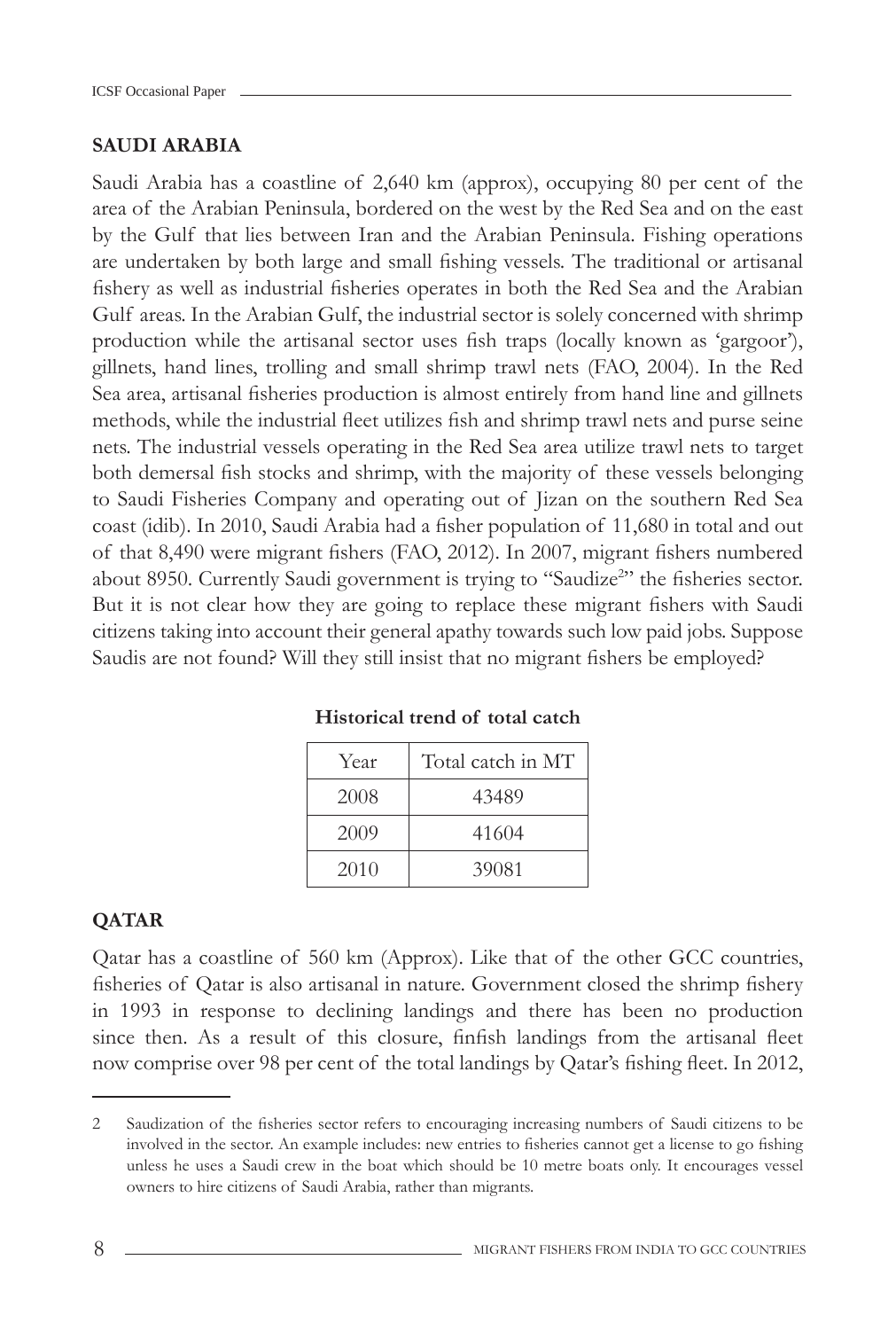Qatar had 3573 fishermen and 499 boats in comparison to 3641 fishermen and 497 boats in 2011.

| Year | Total Landings in MT |  |  |
|------|----------------------|--|--|
| 2010 | 13760                |  |  |
| 2011 | 12995                |  |  |
| 2012 | 11273.5              |  |  |

#### **Historical landing trends**

### **UAE**

UAE has a coastline of 1,318km. The fisheries of the UAE are also artisanal in nature. The majority of the catch from all sectors is taken from Abu Dhabi Emirate, since this Emirate comprises over 65 per cent of the sea area of the United Arab Emirates. The total number of fishermen UAE had in 2007 was 21,220 in comparison to 13,538 in 2005. The number of fishing boats UAE had in 2007 was 5571.

| Year | Total catch in MT |  |  |  |
|------|-------------------|--|--|--|
| 2010 | 79610             |  |  |  |
| 2011 | 75147             |  |  |  |
| 2012 | 72728             |  |  |  |
| 2013 | 73230             |  |  |  |

#### **Historical catch trends**

#### **KUWAIT**

Kuwait has a coastline of 195 km. Fishing is a part of the traditional heritage of Kuwait and, apart from the industrial shrimp fishery, remains essentially artisanal in nature. The 2007 catch production was 4,373 tonnes consisting of 2,833 tonnes of finfish and 1,540 tonnes of shrimp (FAO, 2009). Recent data is not available.

# Legal framework for fisheries management in the GCC region

Despite being coastal countries, all the GCC economies except Oman have a high import dependency on fish. In addition to the low-level of productivity of marine waters in the region, it is also facing threats from uncontrolled and unsustainable developmental activities as well as problems of pollution from high volume and

*Source:* UAE National bureau of Statistics, 2013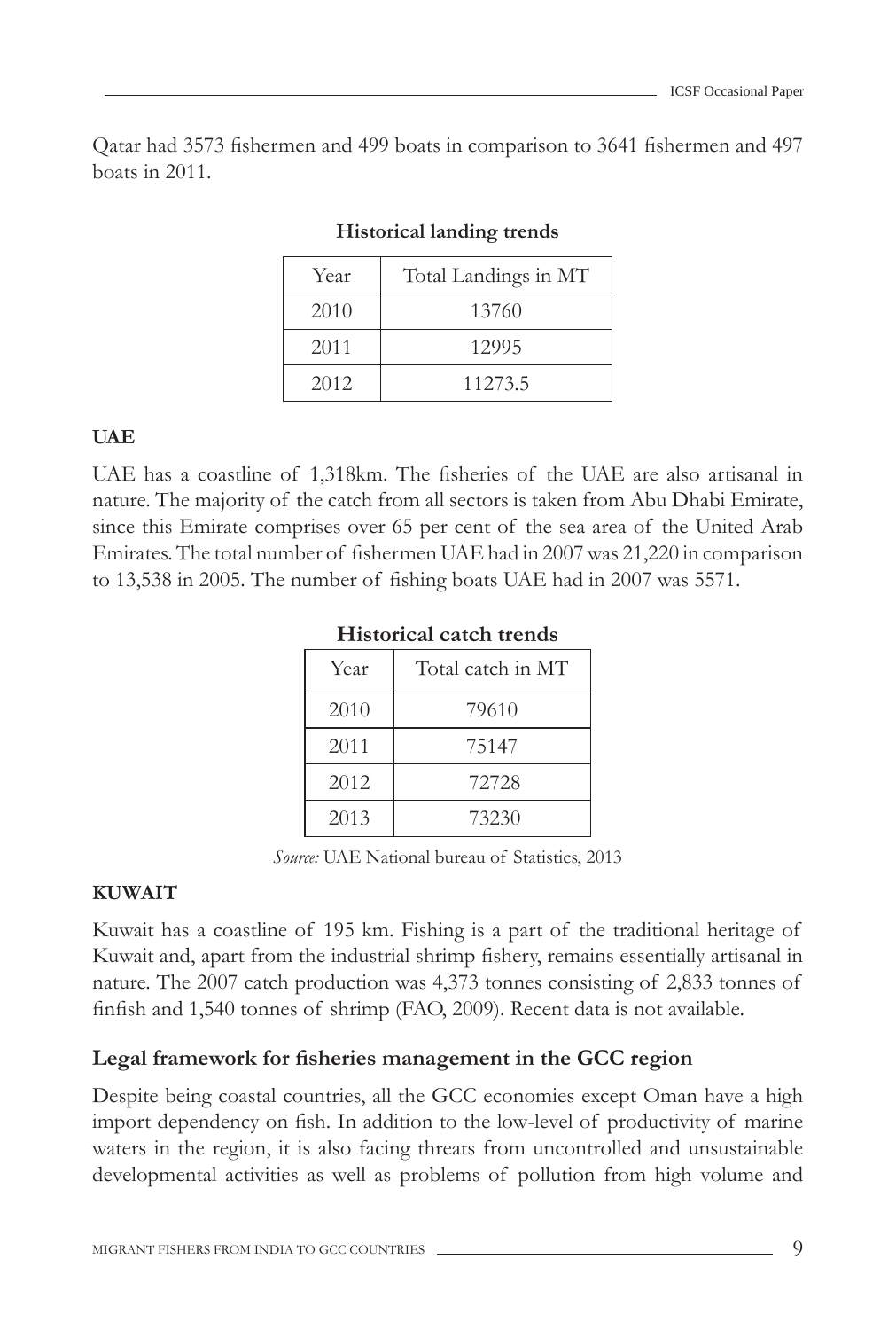density of marine shipping. (Sultan, 2012). A major threat to the marine ecosystem in the region comes from the massive modification of habitat by dredging and converting shallow productive marine areas into real estate, causeways, tourism resorts, recreation, and industrial facilities (*ibid*). Effective management of the marine resources in the region is complicated by the often shared nature of the resources. Absence of cooperation and lack of strong commitment make it difficult in realizing the intended results of many of the fisheries management plans in the region. All the countries in the region have agencies for the management and development of marine fisheries. These agencies are either specific fisheries ministries or departments within the agriculture ministry. None of these management agencies in the region have enforcement powers. Instead, arrangements are in place with either the coast guard or the navy (or both) to enforce fisheries legislation, often as part of their regular patrol duties (FAO, 2006).

Almost all fishery management practices of the GCC countries rely on input control measures. Fisheries management plans in the region also lack long term strategic views; instead most of the countries tend to focus on the resolution of existing short term problems. According to 2004 FAO country review of fisheries, Kuwait was the first country in the region to introduce management measures for its fisheries, particularly shrimp fishery. These management measures included closed areas, minimum mesh sizes and fishing capacity control through limited entry. Other countries in the region also later introduced a number of regulations to manage exploitation of their marine fishery resources.

Oman, through Sultanic Decree No 53/81 (1981) issued regulations prescribing fees for fishing licenses. According to the decree, Omani fishery companies and institutions operating in Omani fishing zones may not use foreign-owned boats unless permitted to do so by competent authority which has power to levy appropriate tolls on use (art. 24). Both fishermen and fishing boat should have license and owners of the fishing vessel must maintain a fishing operations log book on board (art. 29). Although small in comparison with the artisanal sector the industrial sector in the GCC region is much better regulated (FAO, 2004). Apart from licensing both vessel and fishermen, by supplying fishing gear such as net, government is indirectly able to control gear specifications such as mesh sizes etc.

In Saudi Arabia, a permit is necessary for both boats and fishing crew. Fish species and fishing periods are specified in permit. According to the Royal Decree No M/9 of 27 Rabi Awal 1408 (1987) fishing in territorial waters by foreign fishing vessels is not allowed without a permit issued by the Minister of Agriculture and Water, with the approval of the Prime Minister. Companies and institutions engaged in fishing, extracting, processing or marketing living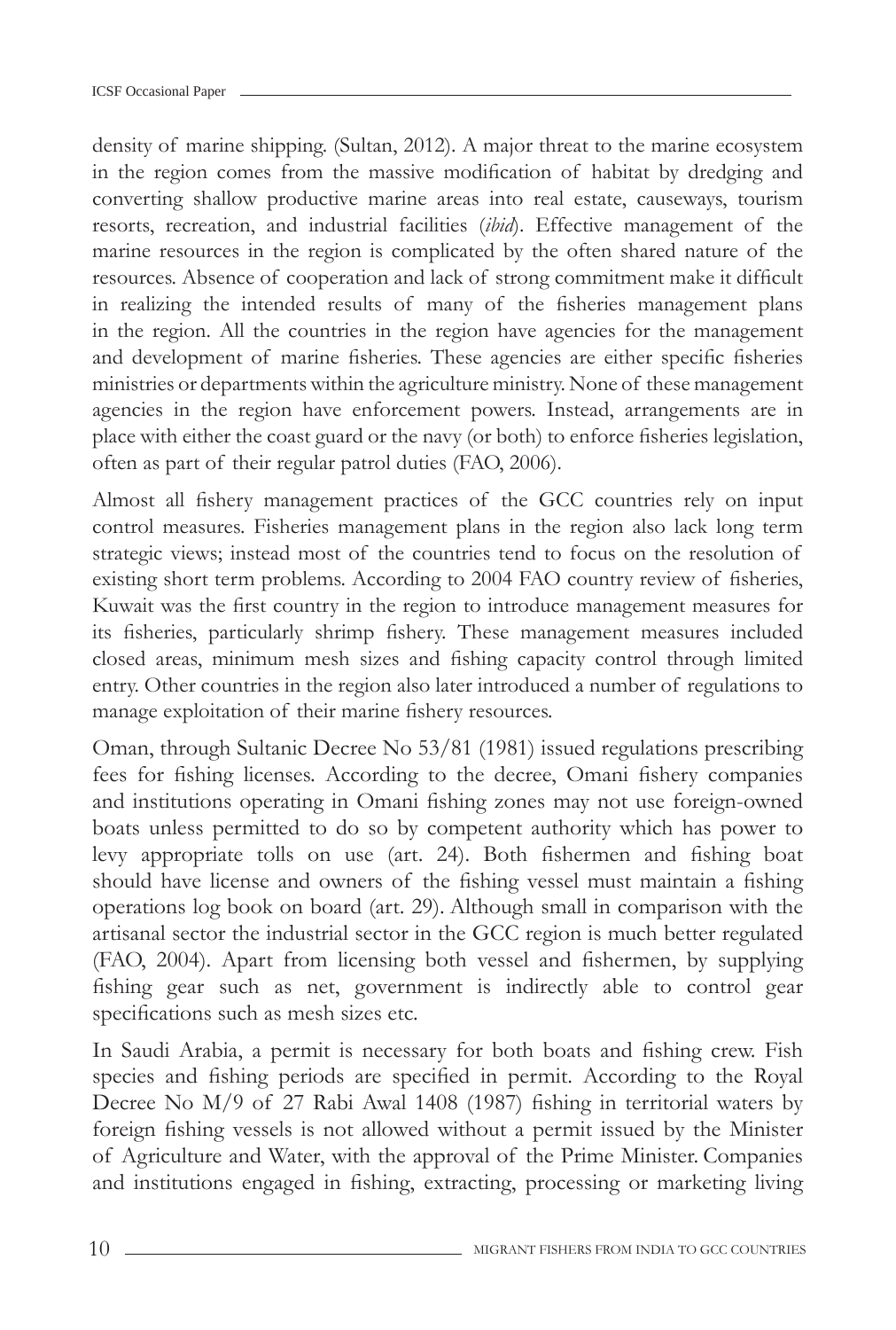aquatic products must maintain records of production according to weight, species and quantities exported or sold in Saudi Arabia. In addition to these measures Saudi government has also introduced certain controls such as prohibition of the use of poisons, explosives or other harmful substances for fishing; restricting ownership of artisanal vessels to one per fisherman; establishment of marine protected areas; maintaining closed seasons (variable) both in the Red Sea and in the Arabian Gulf; mesh size restrictions etc. In addition to restrictions, the fishing industry, particularly the artisanal sector receives significant government subsidies in the form of soft loans and grants.

In UAE, according to article 9 and article 15 respectively of Federal Law No 19, of 1993 in respect of the delimitation of the maritime zones of the United Arab Emirates, fishing in the territorial sea is reserved to United Arab Emirates nationals; foreign fishing vessels may be granted access to the EEZ, taking into account the measures regarding the conservation of living resources. Licenses shall specify target species, fishing methods, fishing area and permitted quota of catch. Trawling has been banned in UAE from the 1980s. Fishing regulations in UAE differ from Emirate to Emirate. Initially there were no gear restrictions for commercial fishing, apart from the total ban on trawling activities. However, a limit of 100 fish traps (gargoor) per vessel has been introduced in 2003 in Abu Dhabi Emirate although no gear restrictions currently apply to other Emirates (FAO, 2004). In 2004, the number of traps allowed per boat has increased to a maximum of 125.

In Qatar any person engaged in fishing needs a license for his fishing vessel and has to submit data specified by the competent authority. According to article 5 of law number 4 of 1983 on the Exploitation and Conservation of Living Aquatic resources in Qatar, the Minister in charge will identify reserved areas and the means for their protection; specify locations where catch is seasonally prohibited, and specify those seasons and the species to which prohibition applies. Since 1992, trawling has been banned in Qatar.

In Bahrain, Article 3 of the Legislative Decree No 20 of 2002 regulating the fishing, exploitation and protection of marine living resources prohibits fishing without a license in its territorial waters. Foreign vessels may be granted a fishing license by the Minister of Commerce and Agriculture only if they are registered as fishing vessels in their flag country. Industrial shrimp trawling is banned in Bahrain from 1998 onwards.

Since most of the legal documents and other ministerial decrees of GCC countries are available only in Arabic and data available with international organizations such as FAO are not regularly updated it is difficult to get a clear and detailed picture of the recent regulations.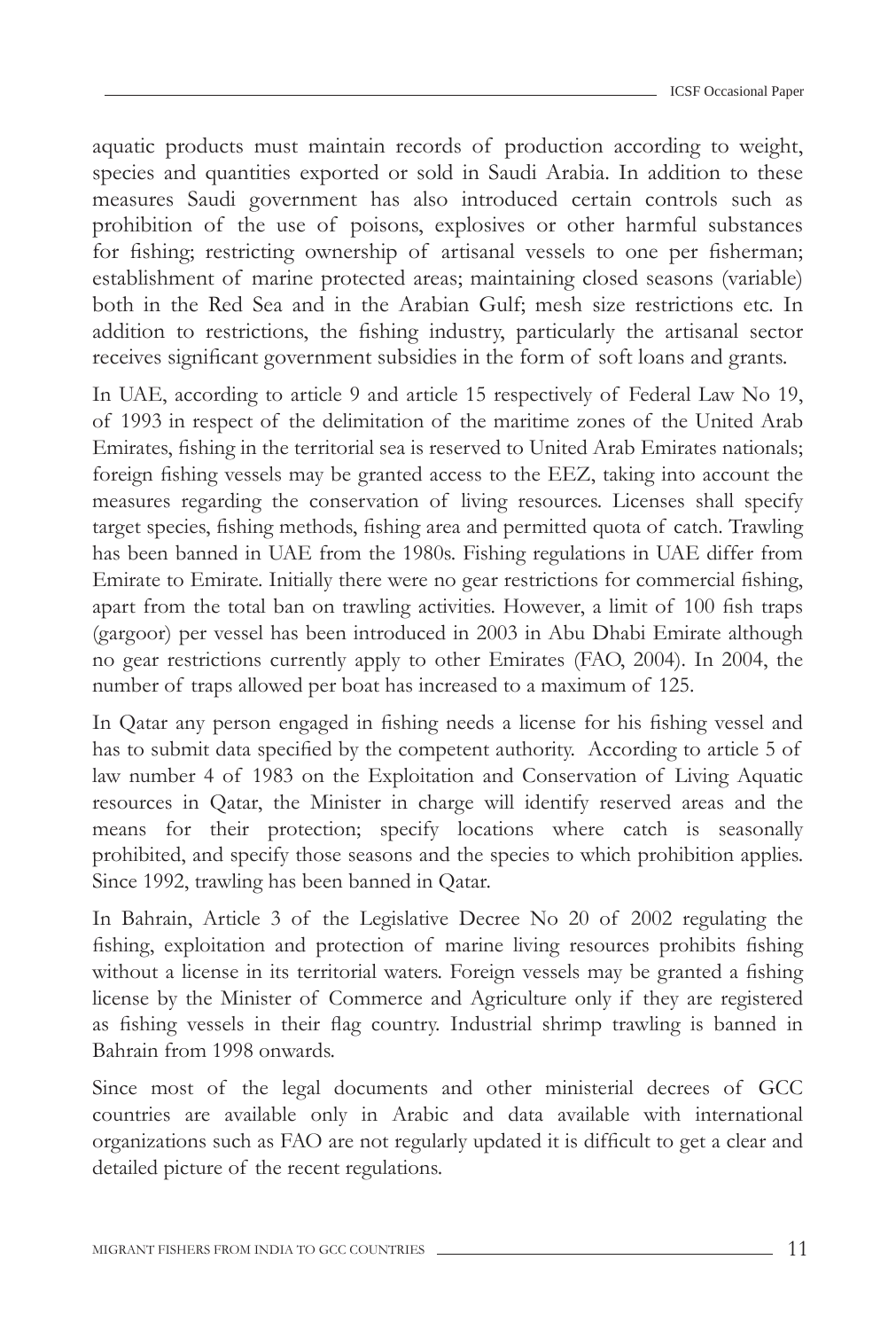### **International and regional instruments**

The introduction of Exclusive Economic Zones (EEZs) and the 1982 United Nations Convention on the Law of the Sea (UNCLOS) provided a new direction and framework for the management of marine resources. The new legal regime of the oceans gave coastal states rights and responsibilities for the management and use of fishery resources within their EEZs. Except UAE, all other GCC countries have ratified UNCLOS. However many of the countries in the region are not able to achieve maximum benefits from fisheries within their EEZs due to lack of experience and physical resources.

Further, the 1995 Code of Conduct for Responsible Fisheries provided a necessary framework for national and international efforts to insure sustainable exploitation of aquatic living resources in harmony with environmental management activities. Subsequently, a Regional Commission for Fisheries (RECOFI) was formed by FAO in 1999 bringing together the countries of GCC, Iran and Iraq. It was established by the Member Countries to facilitate and reinforce regional collaboration with regard to the protection of fisheries resources in the region. The Commission is the governing body of RECOFI. It is composed of one delegate from each member country. The Commission has established two subsidiary bodies, the Working Group on Fisheries Management and the Working Group on Aquaculture. The Commission is empowered to adopt conservation and management measures, binding once adopted by a two-thirds majority of Members present and voting. RECOFI appears as a convenient and valid mechanism to promote and enhance the regional dialogue and cooperation for the sustainable development of regional fisheries. Unfortunately members are not making the best use of the available mechanism. Low participation in the work of the Commission and significant unsettled arrears are not positive indicators of members' commitment to the sustainability of regional fisheries and of their fishing communities. The Seventh Session of RECOFI was held in Tehran, Islamic Republic of Iran, from 14 to 16 May 2013. Bahrain, Saudi Arabia and UAE were not present. Much more can and should be done with regard to RECOFI. Members should be more actively involved in the work of their Commission to fully benefit from its services.

Illegal, Unreported and Unregulated (IUU) fishing is one major obstruction on efforts to manage fisheries in a sustainable way. In one of the workshops organized by RECOFI on combating IUU fishing in 2009, member countries blamed it mostly on illegal incursions by non-flag states' fishing boats in their own EEZs/national waters and on usage of illegal gear by the recreational fishers.

In the 2009 RECOFI workshop, Dr Piero Mannini, RECOFI Secretary and Senior Fishery Officer, FAO Regional Office for the Near East and North Africa, Cairo,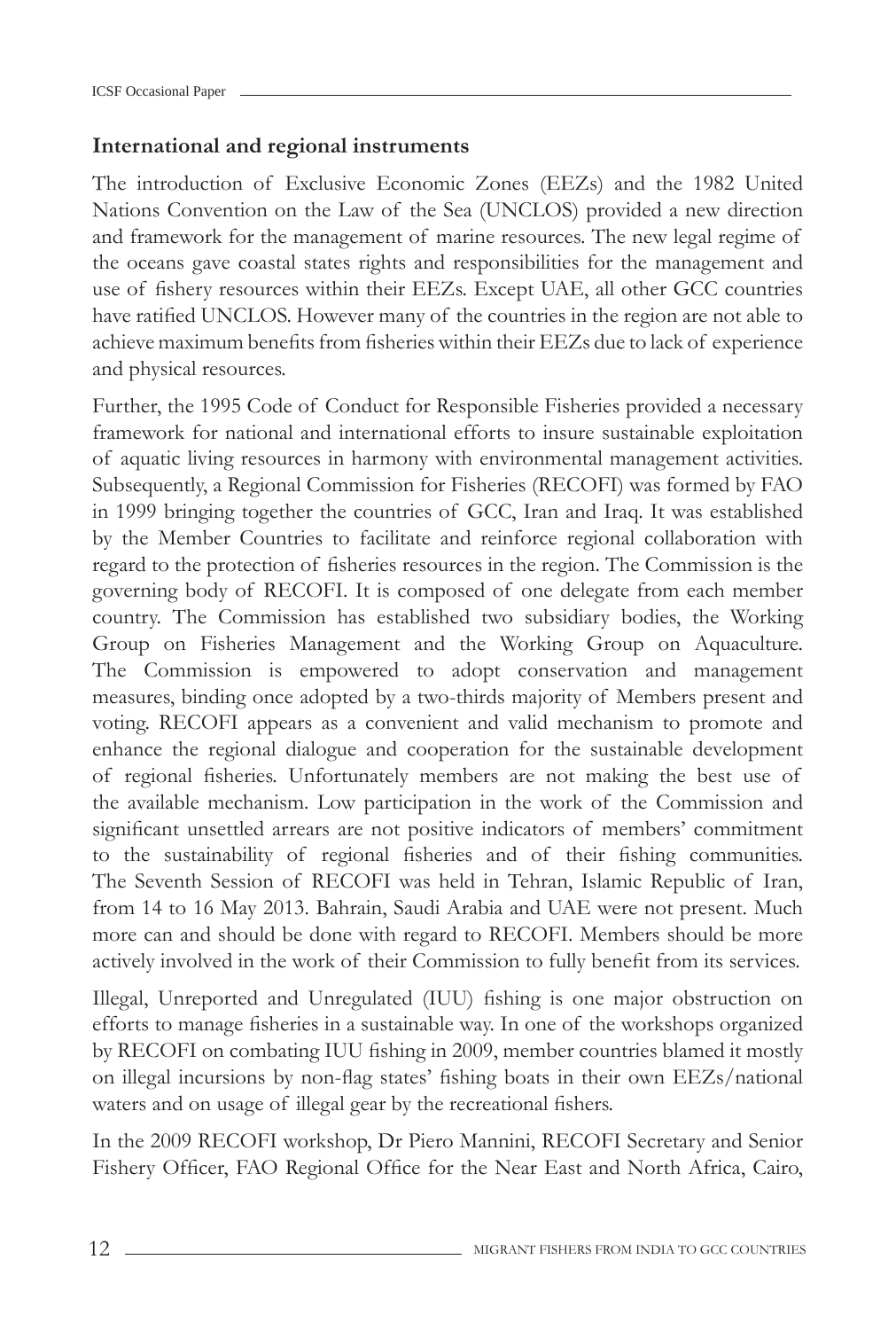Egypt recalled that only one Member from the GCC countries was party to the 1993 FAO Compliance Agreement and two Members were party to the 1995 UN Fish Stocks Agreement. He strongly urged that consideration be given to the ratification of these instruments, as called for in the International Plan of Action to Prevent, Deter and Eliminate Illegal, Unreported and Unregulated Fishing (IPOA-IUU)<sup>3</sup>, as a basis for potentially powerful regional fisheries cooperation through RECOFI.

<sup>3</sup> The IPOA-IUU was developed by FAO as a voluntary instrument, within the framework of the Code of Conduct for Responsible Fisheries, in response to a call from the Twenty-third Session of the Committee on Fisheries (COFI).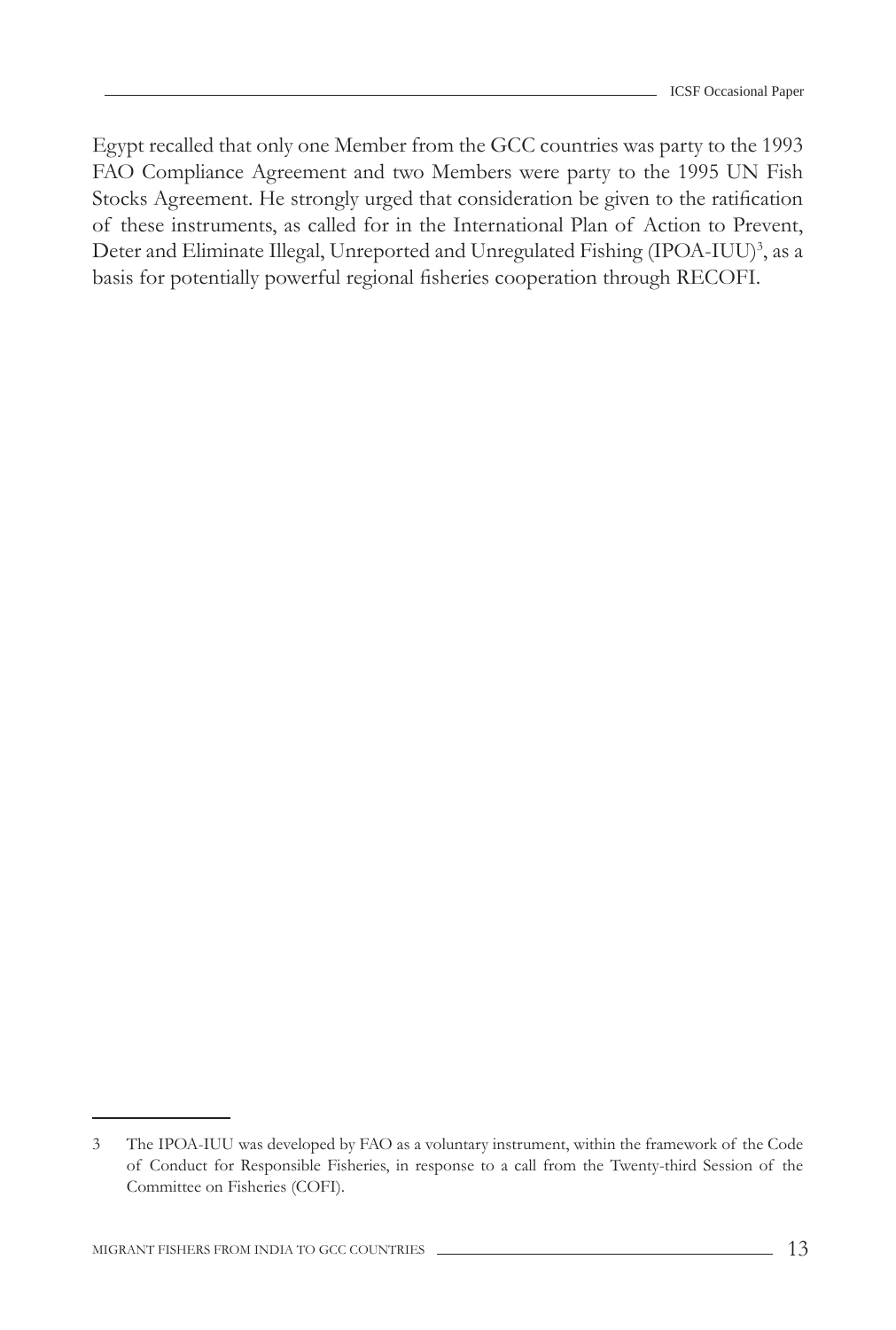# **LABOUR FLOW TO THE GCC COUNTRIES**

This section deals with fishers' migration; their recruitment, living and working conditions at destination countries and the impact of migration on their local society and family.

The unprecedented scale of development projects in the GCC countries following the October 1973 "oil boom" led to an extremely rapid increase in the demand for labour from outside the GCC region, as the GCC labour force at that time was too small and without the necessary skills to execute these projects (Rahman, 2010). However mass naturalization of foreign labourers was never undertaken by any of the GCC rulers to address labour shortage. While migration into GCC began in the 1950s and 1960s, it exploded with the discovery of oil in the 1970s. Initial migrants were almost all from surrounding Arab nations—in particular, large numbers of Palestinian refugees displaced during the 1948 Arab-Israeli war, and Yemeni workers fleeing the devastating civil war, which began in 1962, moved to the GCC region in search of economic opportunities (Chalcroft, 2010). Many of these migrants staked a proprietary claim to the newfound oil wealth in the Gulf, which they viewed as the rightful inheritance of the entire Arab world. The idea that the borders of the Gulf States had been fixed artificially by the colonial powers to dominate an Arab nation divided into statelets (dawliyyat) was a central artifact of pan-Arab ideology attractive to many in the 1950s and 1960s (*ibid*). The ideology even questioned the existence of many of the GCC monarchs. It was this concern, among others, that fueled the shift from Arab to Asian labour in the 1980s and 1990s in GCC region through mass expulsion and diversification policies *(ibid)*. Compared to their Arab counterparts, migrants from Asia were less interested in the local politics. To further control the migrant population numerous restrictions have been imposed such as the sponsorship system, and the rotational system of expatriate labour to limit the duration of stay of non-nationals. Despite all these restrictive measures the number of Asian migrants have soared tremendously—most of them currently come from India and other Asian countries, such as Indonesia, Pakistan, Bangladesh, Sri Lanka and the Philippines. Rapid population growth and unemployment of local population are currently forcing some of the GCC countries to implement strong nationalization programmes. Still, migrant fishers are more than 80 per cent of the workforce in fishing.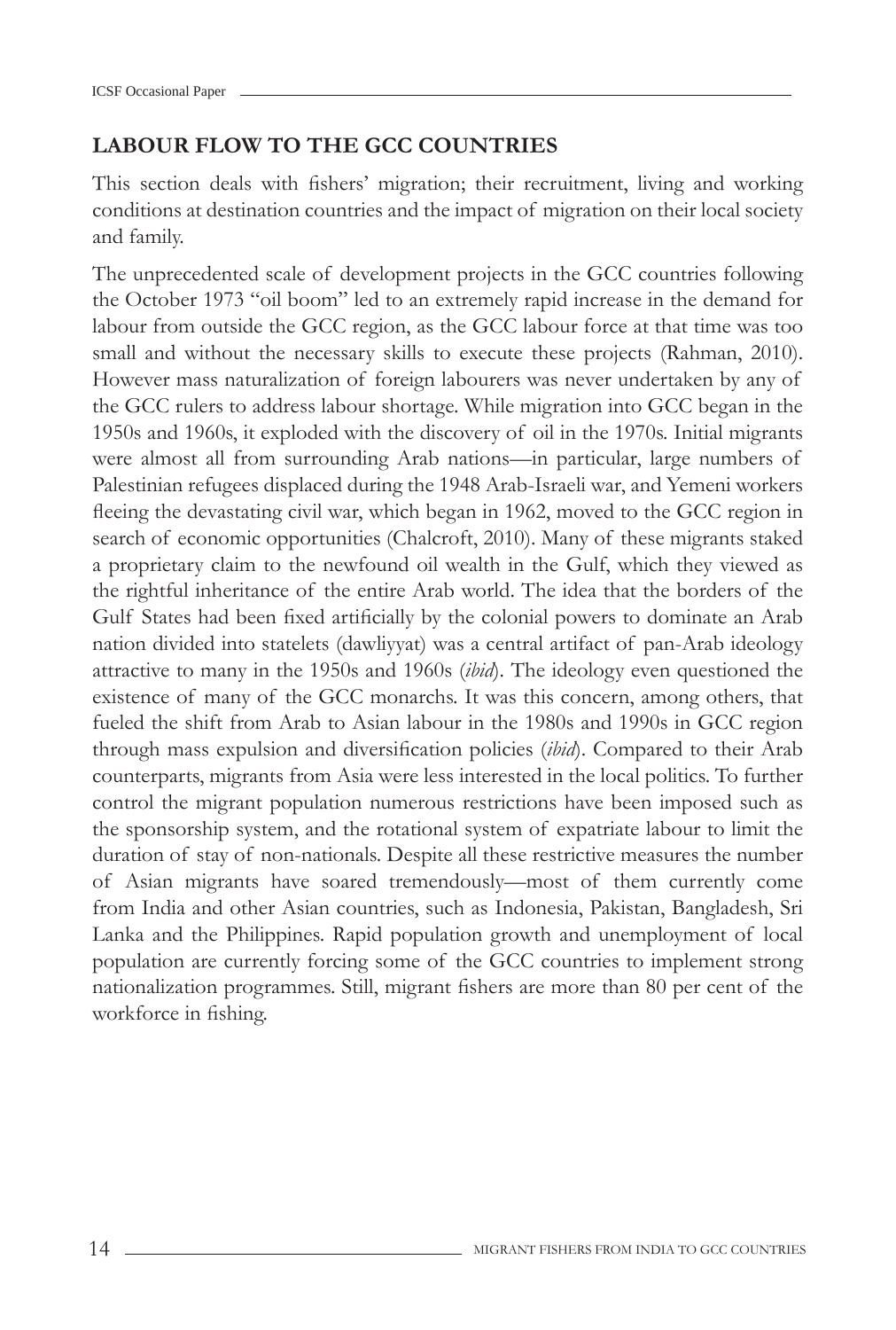# **Total population and percentage of nationals and non nationals in the GCC countries**

|              |                  |                     | $\%$ in total population |               |
|--------------|------------------|---------------------|--------------------------|---------------|
| Country      | Date/Period      | Total<br>Population | Nationals                | Non nationals |
| Bahrain      | June 2011        | 1,195,020           | 48.9                     | 51.1          |
| Kuwait       | End October 2014 | 4,079,698           | 31.5                     | 68.9          |
| Omega        | mid 2014         | 3,992,893           | 56.6                     | 43.4          |
| Qatar        | April 2010       | 1,699,435           | 14.3                     | 85.7          |
| Saudi Arabia | mid 2013         | 29,994,272          | 67.6                     | 32.4          |
| <b>TJAE</b>  | mid 2010         | 8,264,070           | 11.5                     | 88.5          |
| Total        |                  | 49,225,388          | 52.0                     | 48.0          |

**(Latest national statistics – 2010 -14)**

*Sources:* National Institutes of Statistics, latest year or period available as of October 2014

\* Total provides the sum of population numbers on different dates between April 2010 and October 2014. It is not the exact total population on any of these dates.

Non-nationals from South and Southeast Asia are attracted to work in the GCC area because their actual earnings are higher than in their home countries for similar type of jobs. Majority of the migrant workers in GCC from Asia falls under the category of semi-skilled or unskilled labourers. Many of the GCC countries are often criticised by the human rights groups mainly for the poor treatment of these migrant workers. A principal area of concern when it comes to the treatment of migrant workforce in GCC member countries is the *kafala/sponsorship system.*

The *Kafala System* has cultural and historical roots in the Arab world. It comes from the Bedouin principle of hospitality, which sets obligations in the treatment and protection of foreign guests (Heeg, 2010). The *kafala* (or sponsorship) *system*  emerged in the 1950s to regulate the relationship between employers and migrant workers in many countries in West Asia. All the GCC Countries have variants of the *kafala system*. It provides the legal basis for the residency and employment of migrant workers in the Middle East (25 million people in 2010, UN-ESCWA). Originally, the *kafala System* came into practice to help safeguard important documents (e.g. passports) and to protect employers' interests (in case workers got involved in crime, unprofessional and unethical conduct etc.). Unscrupulous employers and vested interest groups later started to use the system to their advantage.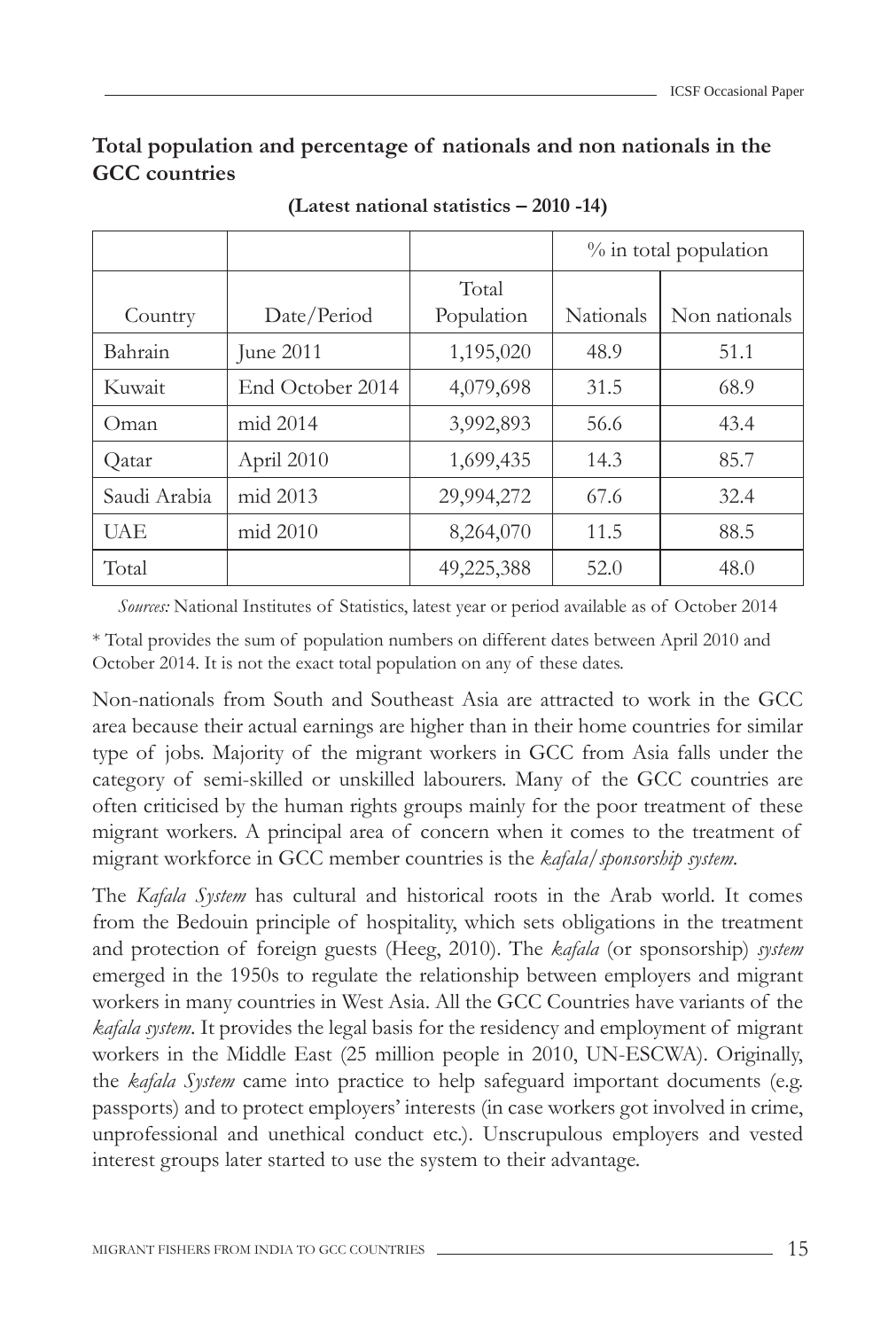Under this system a migrant worker's immigration status is legally bound to an individual employer or sponsor for the contract period. The migrant worker cannot enter the country, transfer employment, or leave the country for any reason without obtaining explicit written permission from the *kafeel*. The worker must be sponsored by a *kafeel* in order to enter the destination country and remains tied to the *kafeel*  throughout his/her stay. The *kafeel* must report to the immigration authorities if the migrant worker leaves employment and must ensure the worker leaves the country at the end of the contract, by paying for the flight back home. Often the *kafeel* exerts further control over the migrant worker by confiscating his passport and travel documents, despite legislation in some destination country that declares this practice illegal. This makes the migrant worker completely dependent upon his *kafeel* for his livelihood and residency (Migrant Forum Asia, 2012). The migrant worker is unable to leave the country without the employer's consent. An exit visa is required to get out of the country – at the end of a foreign worker's employment period or if he/ she needs to leave the country in between, the worker must secure clearance from his/her employer stating that the worker has satisfactorily fulfilled the terms of his/ her employment contract or that the worker's services are no longer needed. The exit visa can also be withheld if there are pending court charges that need to be settled or penalties that have to be meted out.

In terms of the laws of the region, as well as the conditions under which they work, domestic workers are the most vulnerable workers. Domestic workers are excluded from the labor law in all the GCC countries. This means that while workers covered under labour law can approach the labour department in case of a problem, domestic workers cannot adopt this recourse– their only option is to pursue a court case – a lengthy and costly process that many prefer not to pursue (Motaparthy, 2015). Unfortunately migrant fishers also come under the category of domestic workers – which means the remedial measures covered by labour laws are not available to these fishers.

Human rights organizations and civil society activists have likened the system to a contemporary form of slavery. The *kafeels* meet their labour needs through immense control and unchecked leverage over workers, creating an environment ripe for human rights violations and erosion of labour standards. In sum, migrant labourers are mostly leading a vulnerable life with the threat of unpaid wages, arrest, detention, and ultimately deportation if they complain or leave their work. Even if they leave as a result of work place abuse they remain at risk of being treated as criminals rather than as victims.

This system of migration management in the GCC countries has been criticized by the UN bodies and several other human rights organizations. International Labour Organisation (ILO) in its study titled '*Tricked and Trapped*'(2013) called for ending the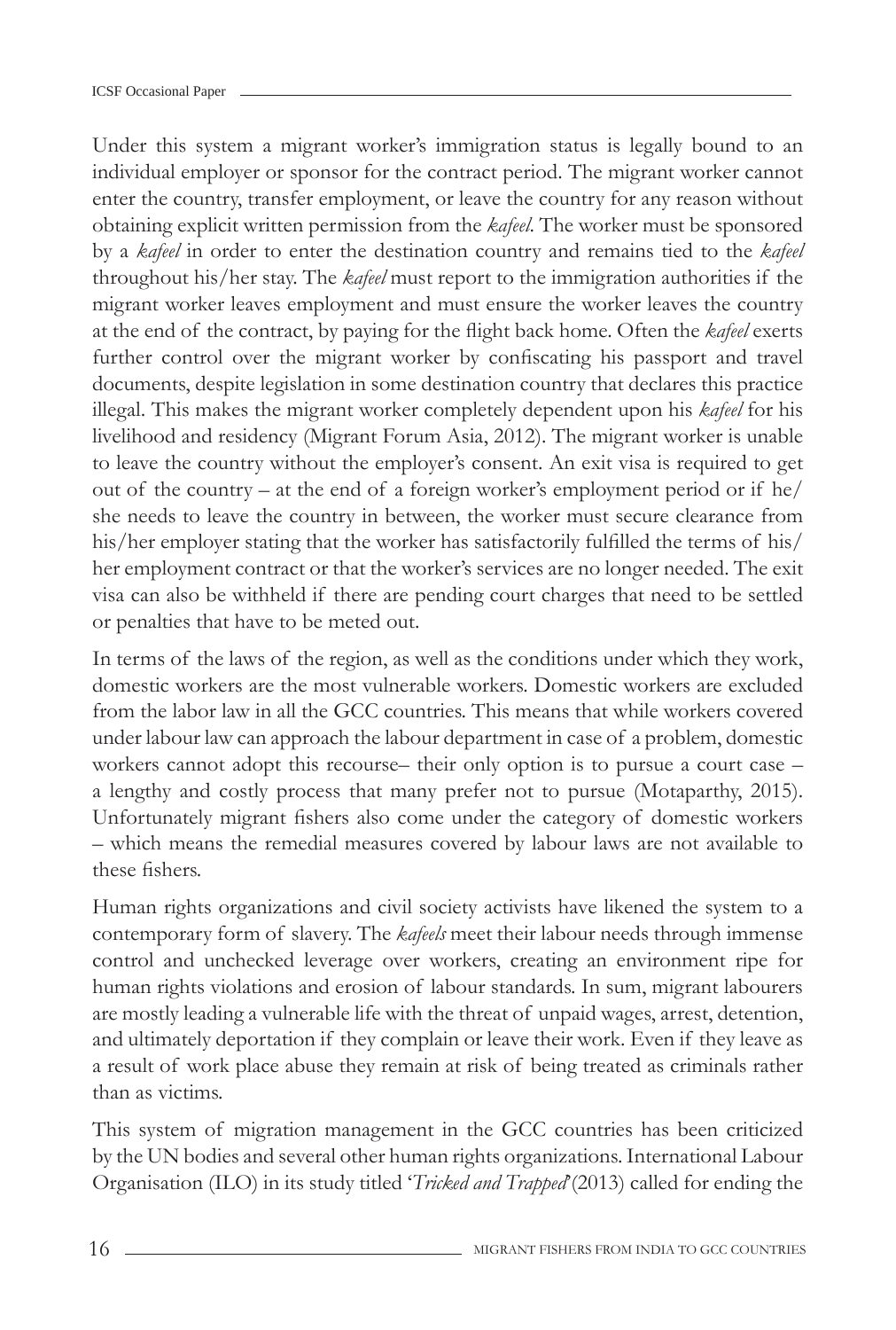"Kafala System of sponsorships". The ILO estimates that there are around 600,000 forced labour victims in the Middle East. Human Rights Watch, an international organization in its report titled "*As if I am Not Human*" depicts the inhuman working conditions of domestic labourers in Saudi Arabia. Many undergo a range of abuses including non-payment of salaries, forced confinement, food deprivation, excessive workload and severe psychological, physical and sexual abuse.

Though there are calls from international organizations and civil society members for reforming the system, the debate is often underpinned by the fear that advocating for a comprehensive reform of the *kafala system* will lead destination countries not to reform but to seek workers from alternate countries.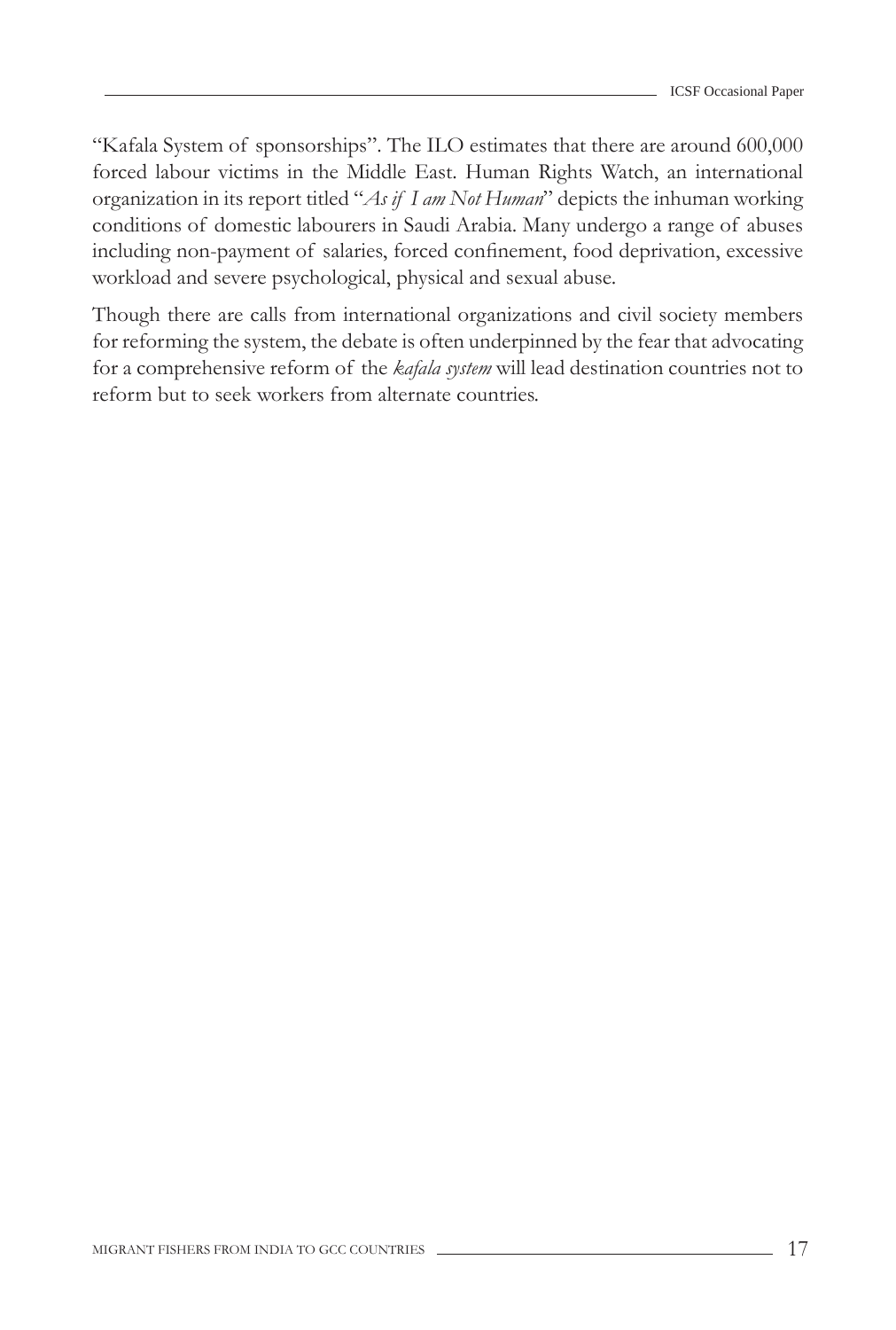## **FISHERS' MIGRATION FROM KANYAKUMARI TO GCC**

Compared to other land based jobs, what fishing offers in terms of salary or job security seems not that favorable for younger workers in industrialized countries (FAO, 2009). Employment in fishing has fallen or remained stationary in those countries and fishers from economies in transition or developing nations are increasingly replacing local fishers in these countries *(ibid)*. Although the Food and Agriculture Organization of the United Nations (FAO) estimates that the livelihood of a total of 520 million people—7.9 per cent of the world population is dependent on fisheries, aquaculture and those supplying goods and services to these sectors, only 44 million people are estimated to be employed worldwide as fishers and fish farmers, of which 35 million are dependent on inland and marine capture fisheries for employment.

With regard to labour issues in fishing sector several problems have been highlighted.

- the vast majority of fishermen are engaged in small-scale and artisanal fishing;
- many fishermen work on vessels registered in States other than the fishermen's State of nationality or domicile;
- fishermen working in small-scale and artisanal fisheries have special problems which may require special measures;
- many fishermen live on board their vessels for extended periods of time;
- fishermen often work under an employment relationship involving many people (the system of payment based on the share of the catch); this may lead to exclusions from laws protecting most workers;
- many fishermen have only seasonal and occasional employment, at least in the fishing sector;
- efforts to reduce fishing effort may lead to insufficient income or unemployment for many fishermen;
- the low rates of trade union membership or lack of fishermen's organization may affect social protection and social dialogues in this sector (ILO, 2003).

In 2007, ILO adopted a new labour instrument called Work in Fishing Convention for fishers working on board fishing vessels. Rights of fishers, responsibility of fishing vessel owners, skippers and fishers and duties of the states were laid down for the first time in this Convention. It developed principles and criteria for the benefit of fishers working on board fishing vessels in relation to: (i) minimum requirements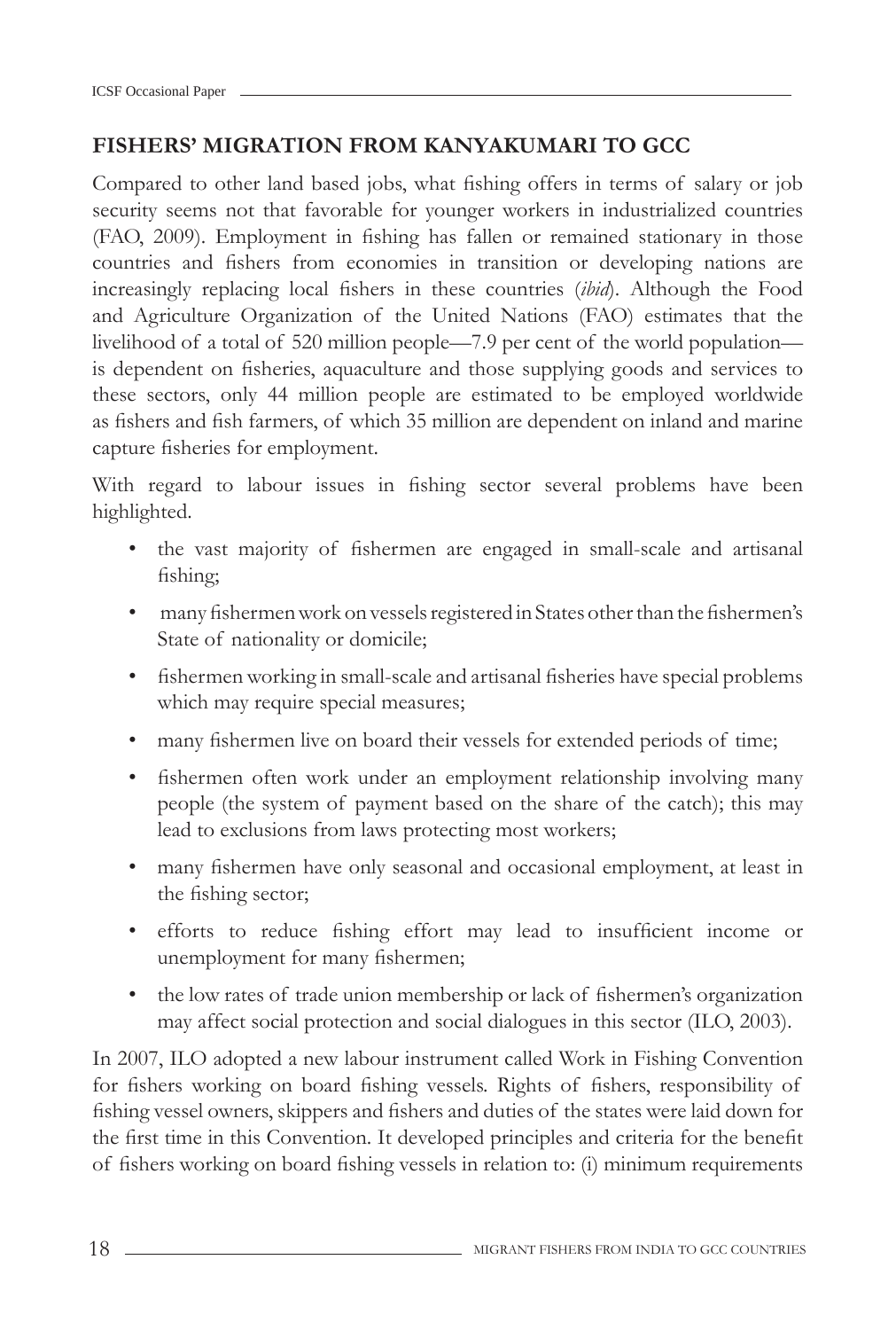for work (ii) conditions of service; (iii) accommodation and food; (iv) medical care, health protection and social security, including occupational safety and health and accident prevention and protection in the case of work related sickness, injury or death (ILO, 2007c; Mathew, 2010). Special care is given particularly to fishers working on board fishing vessels flagged by nations other than fishers' country of nationality or domicile.

As in the case of industrialized countries, younger persons in most of the GCC countries are reluctant to work at sea on fishing vessels. As a result, from the early 1980s, fisheries in most of the GCC countries have been run by migrant fishers (Bqdoha, 2013). Though fleets are owned by local people, workers are mainly from India, Sri Lanka and Bangladesh. In Bahrain the percentage of expatriate fishermen is about 96 per cent (Trade Arabia, 2015). Among these migrant fishers it is mainly the fishers from Kanyakumari that dominate the sector. Prospects for earning a better income pull thousands of skilled, small-scale fishers from the coastal villages of Kanyakumari, district in South India to the Middle East.

Kanyakumari district has a coastline of 68 km dotted with 47 fishing villages with a Catholic fisher folk population of 1,56,595 (CMFRI, 2012). The boundaries of fishing villages overlap with parish boundaries, and the parish priest is the moral authority of the village council (A Subramaniyan, 2000). Fishers from the district tend to out-migrate. Most of the fishers from Kanyakumari work in Kerala or in other parts of the country due to the lack of facilities available for fishing in the district. The district does not have proper fishing facilities like harbours, auction halls and cold storages. The only fishing harbours currently operational are in Muttam and Chinna Muttom and these cater only to local fishers.

Chances of earning a better income from fishing is what tempt many to go to GCC countries as fishers. Fishers usually go to the GCC countries with a plan to work there for a few years, make money and come back. But because of the debts at home most of them end up staying there for  $10 - 30$  years as long as they do not meet with any accident or come into conflict with the sponsor over payment or on any other issue. Unlike in Southeast Asia, all migrant fishers in GCC fishing from Kanyakumari are, presumably, skilled as well as documented workers. They are paid a share of the catch as remuneration. They do not, however, enjoy the benefit of a written contract system and are under the *kafala* system of sponsorship for work as fishers.

Interviews of forty eight migrant fishers from Kanyakumari who have either returned or are currently working and on leave will give an understanding of the process of fisher migration from India and also their living and working conditions in GCC member countries.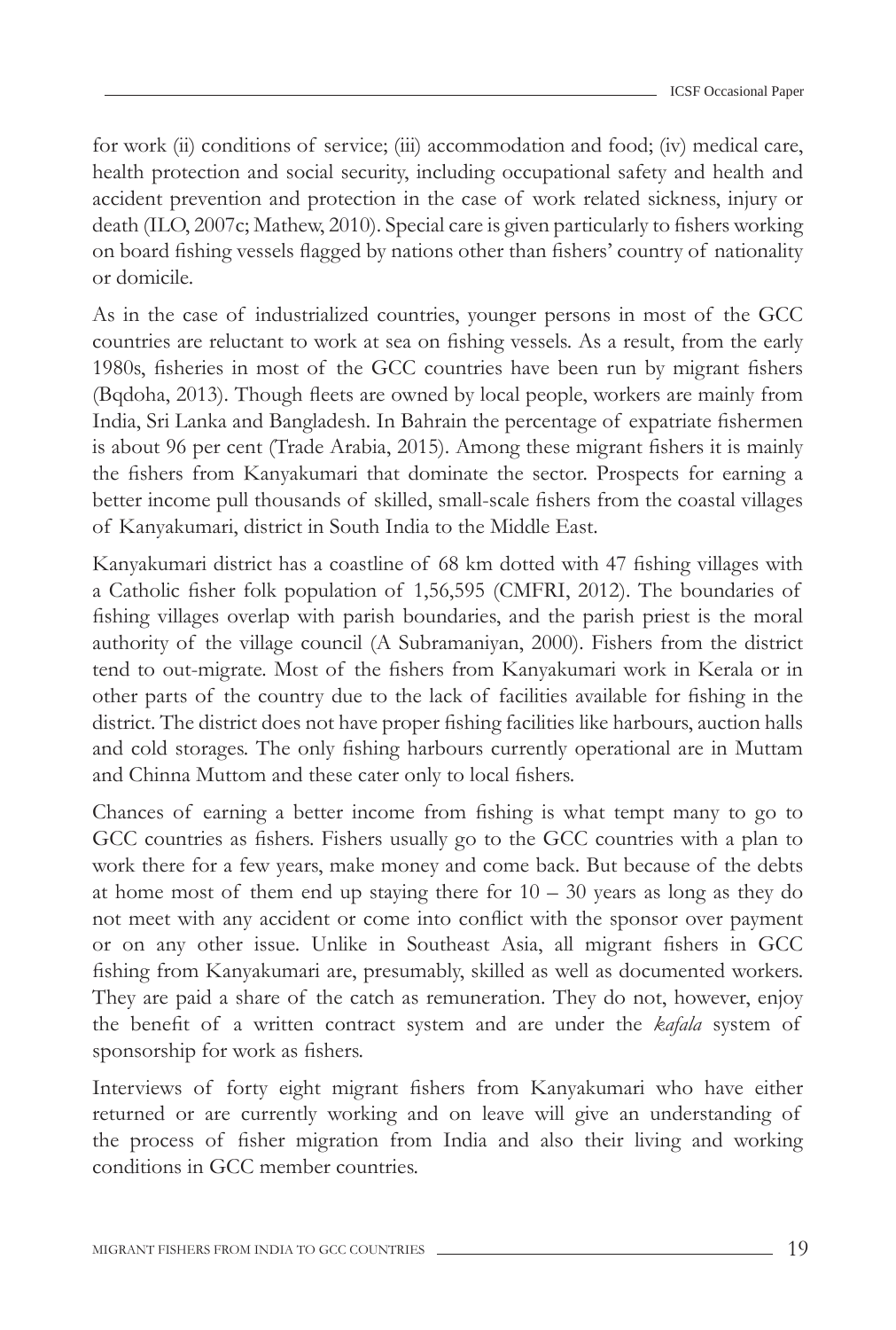# **Pre-departure**

From the interviews held with the fishers and other local social workers in the GCC countries it was very clear that due to their high skills and brave nature demand for fishers from Kanyakumari is very high among boat owners/kafeels in those regions. In the 1980s fishers used to migrate from the district to GCC countries. Some of the older migrants recalled the presence of other Arab country fishers like Omanis and Iranians in the earlier days. But they have disappeared slowly. Nowadays it is mainly Kanyakumari fishers who run the fishing activity in most countries. In addition there are some fishers from Kerala and Uttar Pradesh in India and few from Sri Lanka and Bangladesh.

The one and only factor which pushed all the forty eight fishers who were interviewed to decide to go abroad to fish was the need to earn a better income. All of them used to fish in Indian waters prior to their migration. It is mainly through the skippers that boat owners/kafeels hire people for fishing work in the GCC countries. Most of the time boat owners pass over the visa (usually for free) to their skippers or some known skippers of other boats, and the skipper with the help of his family, friends or through a travel agency finds a potential migrant. Out of the forty eight fishers interviewed twenty six had found work through friends, seventeen through relatives and five through travel agents. Except two of them, out of forty eight none had to undergo any medical test in India prior to getting their visa or their departure. In addition none of them got to sign any employment contract or received any documents from the sponsors.

Though it is illegal to charge for recruitment all forty eight interviewed had to pay the skipper for the visa. The amount those skippers would charge for visa from potential migrants varied from INR  $40,000 - 2, 25, 000$  (approximately  $\mathrm{USD^4\,650-}$ USD 3660) depending on the country and the demand<sup>5</sup>. Visa for Jizan—a province in Saudi Arabia costs the highest, more than INR 200,000. In Jizan fishers can rent out 'tarads' (small boats) from the local people and go fishing. They only need to pay an amount as rent per month. .

Since none of the forty eight had cleared matriculation $6$  all of them required emigration clearance<sup>7</sup> to go and work in any of the GCC countries.

<sup>4 1</sup> USD = 62.52 INR as of  $20/03/2015$ 

<sup>5</sup> In July 2015 the Government of India Citing Section 25 of the Emigration Rule 1983 has issued a decree that recruiting agents are directed to charge a maximum of INR 20,000 from a worker seeking employment in any of the GCC countries.

<sup>6</sup> Usually refers to the final year of High School in India.

<sup>7</sup> Government of India has recognized that certain countries (currently 17) do not have strict laws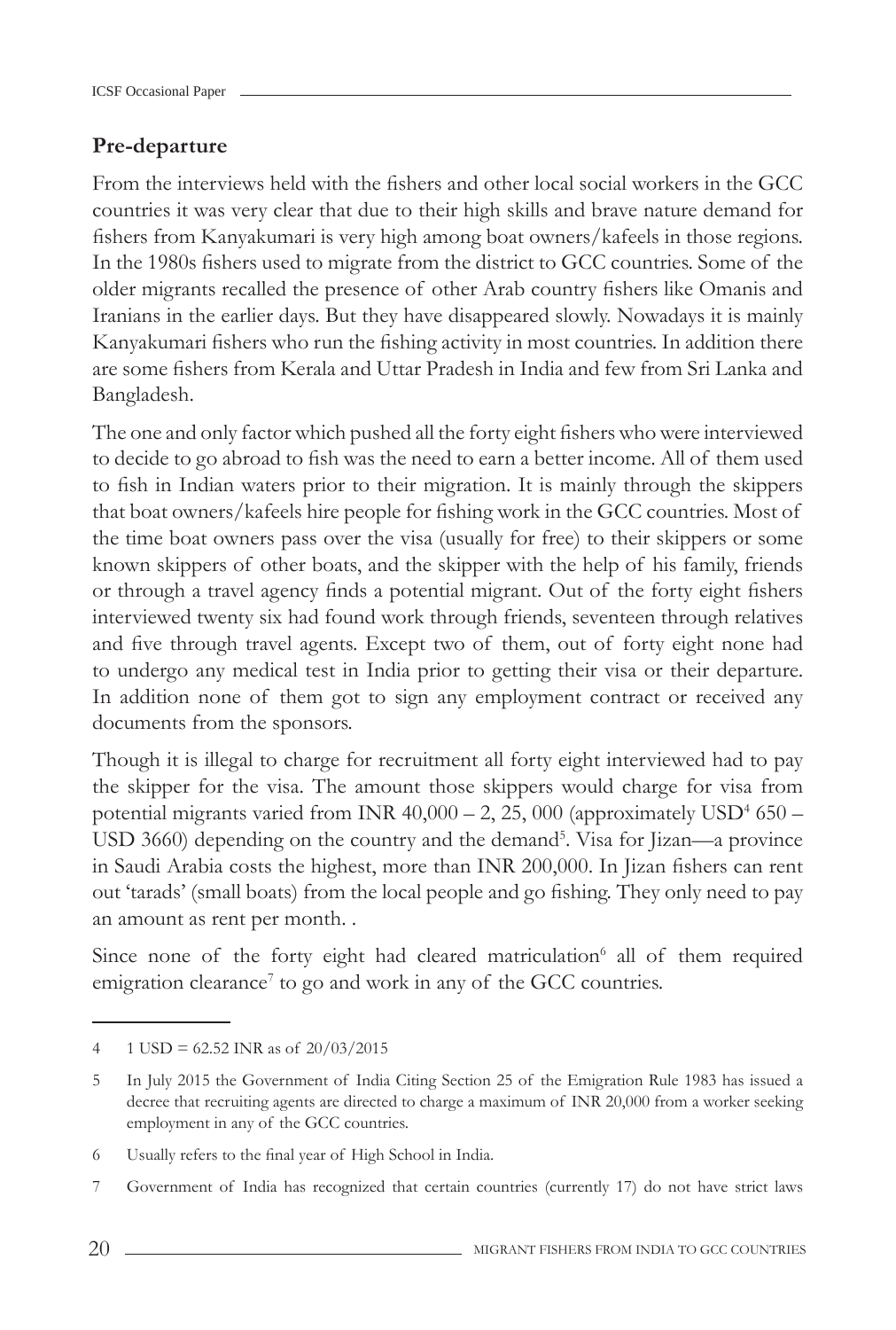#### **Emigration Procedures for ECR Passport Holders**

All persons having ECR endorsed passports and going to any of the 17 ECR countries for taking up employment require emigration clearance. A person could take up employment in a foreign country either through a registered recruiting agent or directly through a foreign employer or a project exporter. The Protector of Emigrants<sup>8</sup> (POEs), after satisfying himself about the accuracy of the particulars mentioned in the application and other documents submitted along with the application, grant emigration clearance in the prescribed manner and form.

### **Documents Required**

Semi-skilled individuals who seek emigration clearance directly from the Protectors of Emigrants (and not through Recruiting Agents) are required to produce the following documents in original for scrutiny and return:

- 1. Passport valid for a minimum period of six months with valid visa
- 2. Employment Contract from foreign employer
- 3. Challan towards deposit of prescribed fee
- 4. Insurance policy- Pravasi Bhartiya Bima Yojana<sup>9</sup>

It is impossible to get emigration clearance without submitting a copy of the employment contract. This is where the local travel agencies come into the scene. The potential migrant gets his travel documents and tickets through a local travel agent. Few of them initially go on a business visa (90 days) to bypass the emigration procedures here in India and the sponsor then changes it into a work visa after the completion of 3 months. There are reported cases of sponsors sending back the fishers after 3 months, declining to extend the visa. One among the forty eight interviewed was sent back in this manner. In the case of others who go on work visas (mainly 2 year visa) from Kanyakumari, the travel agency is believed

regulating the entry and employment of foreign nationals. They also do not provide avenues for grievance redressal. Thus they have been categorized as Emigration Check Required (ECR) countries. Hence, all persons, having ECR endorsed passports (those who have not studied till matriculation) and going to any of the 17 ECR countries for taking up employment require emigration clearance from Protector of Emigrants. All GCC countries come under emigration clearance required category.

<sup>8</sup> The Protectors of Emigrants are responsible for granting emigration clearance to the intending emigrants as per the procedure prescribed under the Emigration Act, 1983.

<sup>9</sup> A Pension and Life Insurance fund scheme from MOIA for the Overseas Indian workers.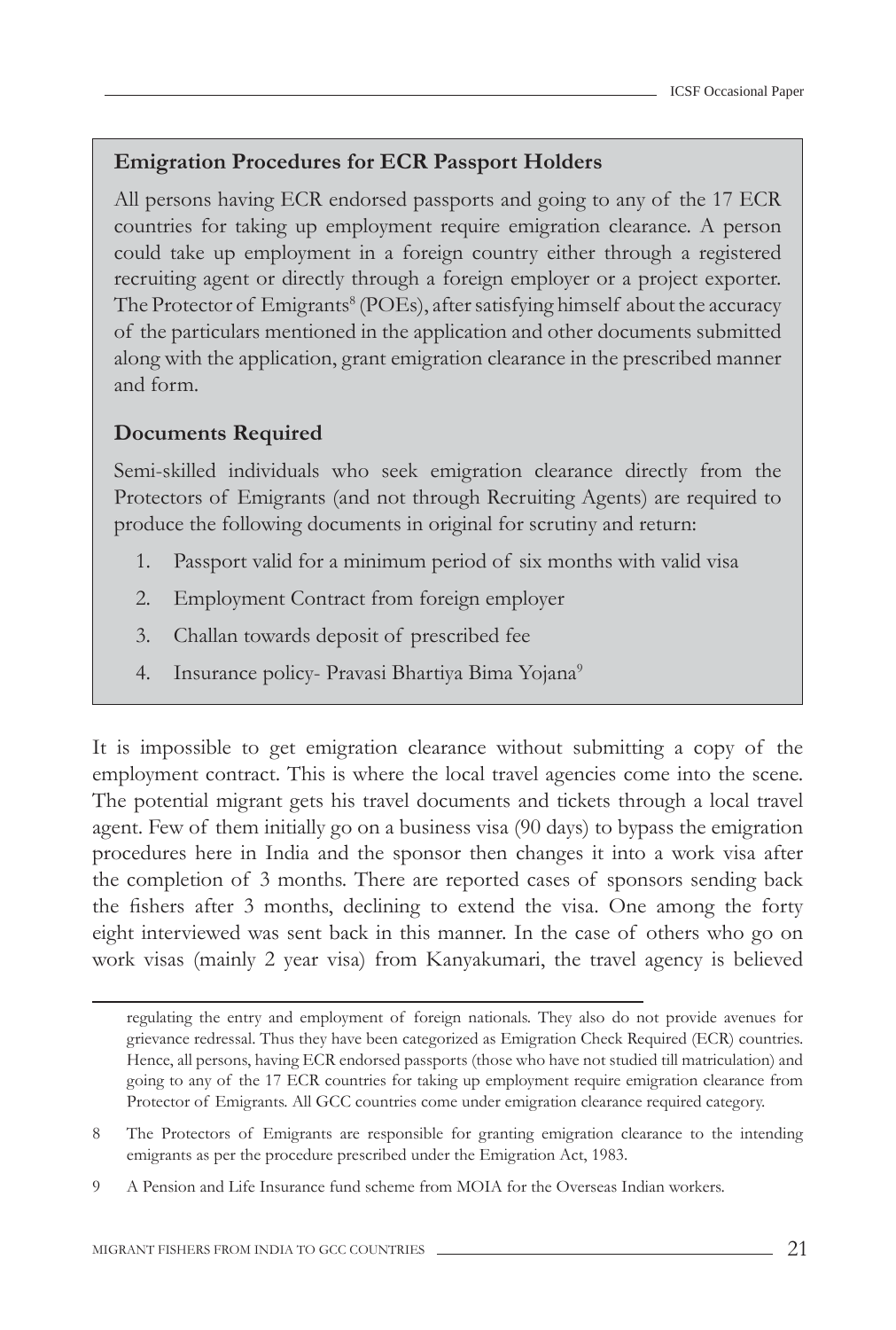to get the emigration clearance through some back door procedure in Mumbai or Delhi. If they fail to get it cleared, they allegedly "push10" them through at emigration without following the official channels of clearance. Out of the forty-eight respondents thirty boarded the flight through this route. Travel agencies in Kanyakumari use the airports in Madurai, Trivandrum, Mumbai and Cochin for such activities. Whereas thirty two of them left the country through Trivandrum, four of them flew out from Cochin, four from Madurai and the remaining eight through Mumbai. Travel agencies charge INR 5,000 – 10,000 (approximately USD 80 – 160) for these services in addition to ticket charges. Travel agencies sometimes even arrange Continuous Discharge Certificates<sup>11</sup> (CDC) for fishers and send them to a GCC country in the seafarer category to undertake fishing work. Two of the migrants interviewed had got a CDC certificate from a local travel agency and bypassed the emigration clearance procedure. They only had to undergo a medical test.

None of the interviewees was aware of or applied for any of the migrant welfare services of the Government of India like saving schemes and insurances. None of them received any pre- departure training or any information about the destination country or the nature of fishing there. Since everyone goes through private travel agencies for getting the emigration clearance, they do not have any idea about the mandatory insurance required during the procedure. All those fishermen's passports with emigration clearance stamped shows that they had taken insurance but none of them received any papers from the agents.

### **Life at destination countries**

On arriving at the port of destination, before starting their work some of the fishermen had to pay again for local medical insurance and for the residency card (depending on sponsor and skipper). Though it is usually employers who pay for renewing the visa in GCC countries, when it comes to fishers they themselves have to pay annually or bi-annually. Some sponsors collect it at one go; others deduct this amount from the workers' shares in two or three installments. But none of the fishers interviewed had a clear idea of what they were paying for or what is the exact amount that they had paid/ are continuing to pay.

<sup>10 &</sup>quot;Push" is the local term in use for getting free passage through emigration at the airport in exchange for bribes.

<sup>11</sup> The CDC document certifies that the person holding it is a seaman as per The International Convention on Standards of Training, Certification and Watch keeping for Seafarers (STCW), 1978, as amended in1995.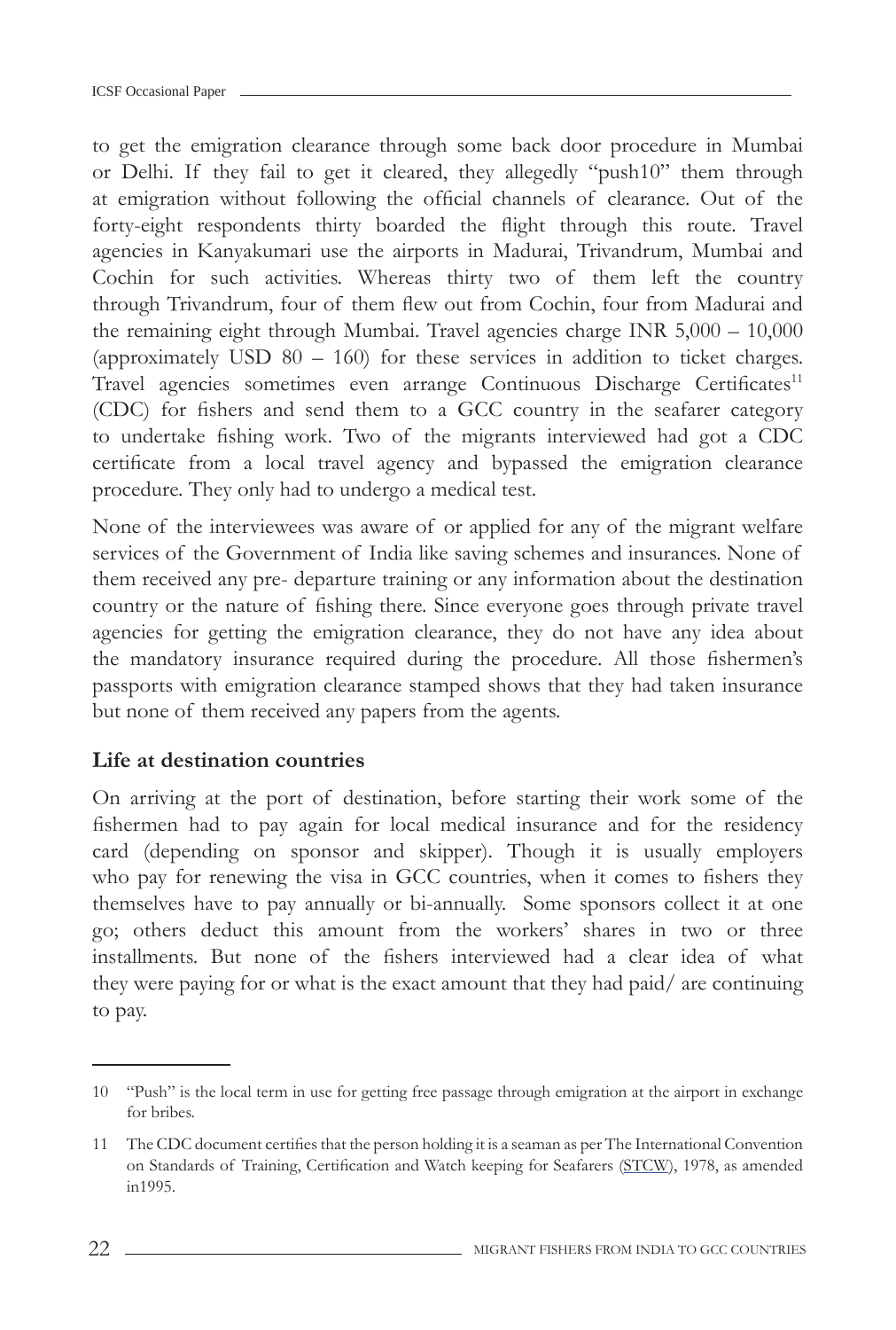All the fishers surveyed for the study had many years of experience in fishing in the Indian waters prior to their migration. But none of them were aware of the nature of the fisheries sector or fishing pattern in the GCC countries before departure. Except gargoor fishers interviewed had previous experience of using all kinds of gear that are used in GCC waters. Use of gargoors was very new to all of them and it took  $2 - 3$  days to learn the technique of fishing with them. Gargoors are hemispherical steel mesh fish traps with a revolving trap door attached to a coned gate which leads the fish towards the bait. A buoy (float) is included. Traditionally central vein of palm leaves were used to make them but now it is being replaced by steel mesh. They can be of different sizes also. Bigger boats or launches usually carry 500 – 600 of gargoors and drop them for  $4 - 5$  days. In between these days they fish using hand line and gill nets, which they are very comfortable with. Most of the fishers interviewed responded that lifting gargoors manually requires hard labour and  $7 - 10$  days of fishing trips make them tired and weak and the cold wind during the night make it even harder. Further, the maximum sleep they get is for  $3 - 4$  hours in each 24-hour cycle during fishing trips. The need for money forces them to take not more than two days of break in between each fishing trip. Tarads usually carry  $100 - 200$ gargoors and drop them and then collect the gargoors they left in their previous trips and return back. Those who fish in tarad also fish using other gears, which is easier that using gargoors, and involve daily trips of not more than 6 – 7 hours.

The skipper's tasks are usually only setting up of GPS and giving directions. All the others have to do multiple tasks on board such as deploying gear, cleaning the boat, cooking and also loading and unloading of gear, fish, ice and other materials on and off the boat before and after each trip. Fishers from Uttar Pradesh usually will have a cook on board where as Kanyakumari fishermen tend to cook by themselves on a rotational basis. In Bahrain, Qatar and Saudi Arabia, for security purpose, fi shers also have to stay on board the boat on a rotational basis at the landing centre.

When it comes to payment, all those interviewed for the study received/receives a share of their catch instead of monthly salaries. In Saudi, Qatar and Bahrain fifty percent of the share after all expenses (diesel/ ice) goes to the sponsor/kafeel and the remaining fifty percent is shared among the workers. The skipper of the boat gets a double share. They usually divide shares once or twice every three months. Most of the sponsors pay the fishers USD  $10 - 15$  for their local expenses once in two/three weeks. Recent UAE law requires a UAE national to be physically present on vessels during fishing operations and in most of the boats the sponsor employs a person on fixed rate (usually AED 3000/ fishing trip: i.e. approx USD 820) and half of his payment goes from the sponsor and the other half from the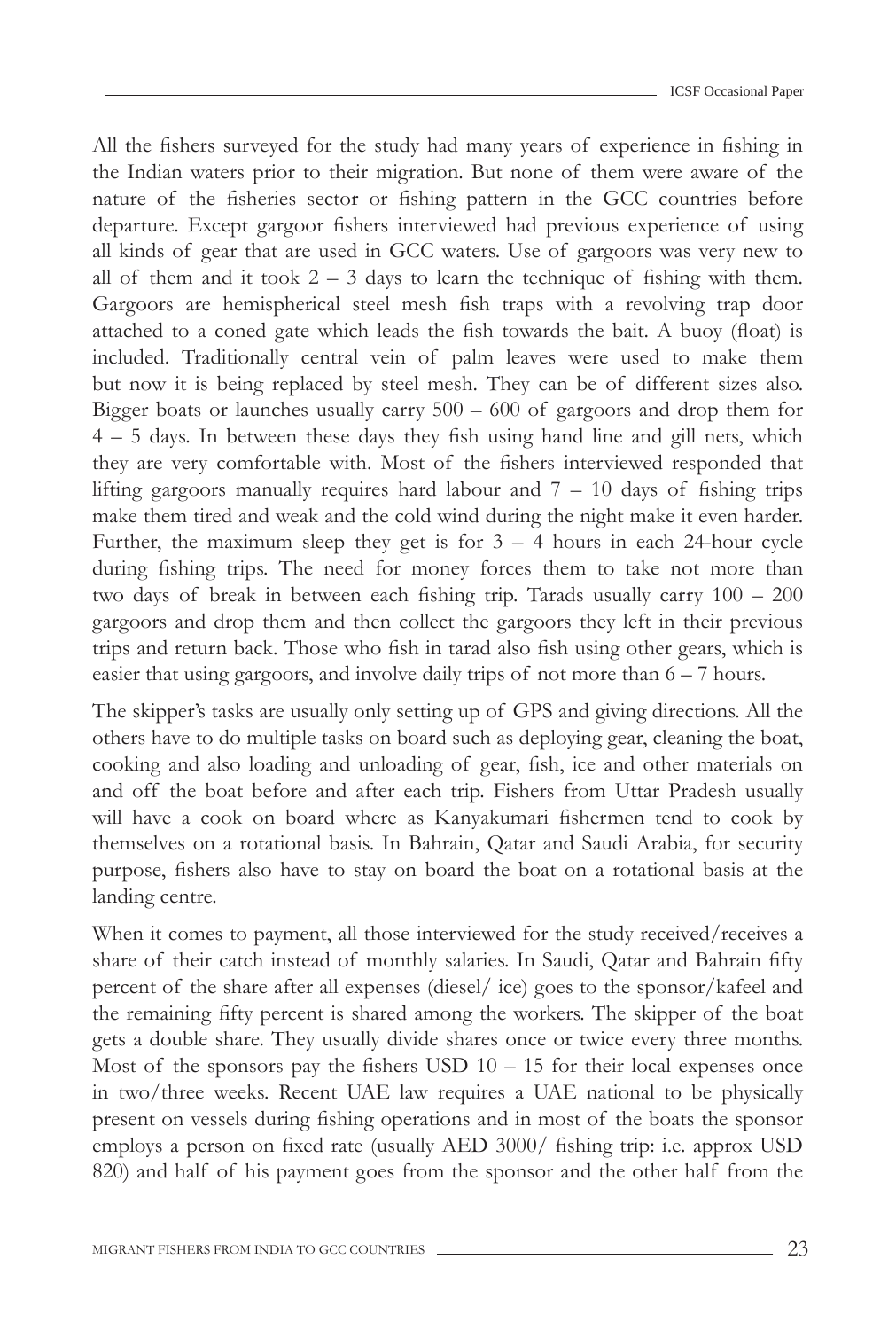workers. Seven of the respondents who currently fish in UAE complained that instances of the local person not turning up for work and losing a day's work is very common. Other than this extra payment for the local person, in UAE they follow the same system of sharing as in the other countries but the sponsors there pay off the employees once in two or three fishing trips.

In the case of remittance they send home, all of them use banks and other proper channels. Unlike in other sections of migrants "Hundi sytem<sup>12"</sup> of remittance was not visible among migrant fishers from Kanyakumari, mainly because of the presence of several banks throughout Kanyakumari district. Five of the respondents manage to transfer INR 40,000 – 50,000/ month i.e. approximately USD 650 – USD 800 (mainly those who work in UAE and in Jizan in Saudi Arabia). On an average, workers are able to send INR 25,000 – 30,000 (USD 400 – USD 430) every forty – fifty days. One of the skippers interviewed manages to send home around  $90,000 - 100,000$  INR per month. Those who earn less there go fishing even when they come home on leave. Out of the thirty respondents who currently fish in GCC waters seventeen are in this category. But each and every person fishing currently in GCC agreed that they earn far better than what they used to while working in India.

Fishers said that while in India, where the wind and strong waves can make life at sea really miserable, there the presence of several islands in close proximity makes them feel safe and comfortable even when the sea is rough. But others shared that it is very dangerous during rising winds and fog. Though in winters fish catch tends to be good, unpredictable weather and fierce winds can place their boats at risk of capsizing. Low visibility due to fog can be tricky also. But all of the fishers interviewed agreed that equipment like eco sounder, GPS and fishfinder makes the work easier in gulf waters.

In UAE all those who fish in "launches" stay on board. All of them interviewed were happy about the facilities on board. Their only worry is while at dock there is a risk that high winds can cause the tightly packed boats to smash into each other and can cause damage to boats and injuries to those who are sleeping on board. Those who work on 'tarads' in UAE stay in rented rooms and three out of four interviewed workers' rents are paid by their sponsors. In the case of Saudi, Qatar and Bahrain workers stay in rented rooms in groups of  $10 - 15$  and cook their food in order to minimise their expenses. All of them sleep on mats on the floor. During summers, they usually get the room air conditioned. Most of them get internet connections

<sup>12</sup> The Reserve Bank of India describes the Hundi as "an unconditional order in writing made by a person directing another to pay a certain sum of money to a person named in the order." It was the traditional system of money transfer from the Gulf countries to India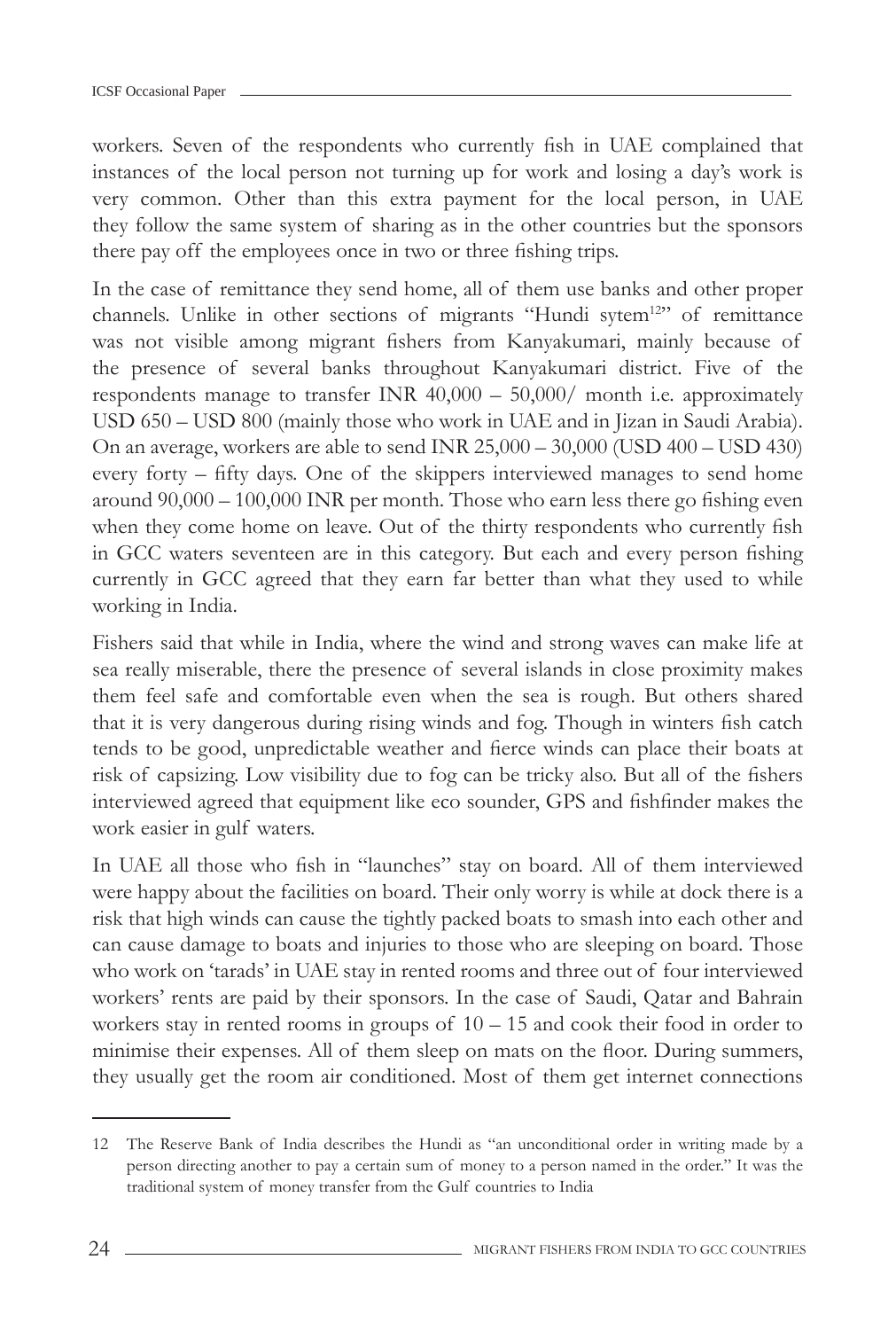in their rooms and talk to their families over Skype. In Saudi, Qatar and Bahrain fishers usually spend approximately USD 100/month for food, stay and telephone/ internet.

In Saudi Arabia and Kuwait it is mandatory for all migrant workers to have a health insurance. It is only after showing the health card, Saudi authorities will issue the Iqama<sup>13</sup> for a migrant worker. All the interviewed fishers who work in Saudi Arabia had health cards with them, but none of them till now were able to use it since everyone had cards which cost approximately 1000 Saudi riyals. Officially Qatar government specified the end of 2015 as the time frame for bringing everyone under the National Health Insurance Scheme. Other countries in the GCC are also in the process of rolling out mandatory health insurance for all migrant workers.

Out of the eighteen interviewed returnees half of them came home after more than fifteen years of fishing in GCC waters, but only four are happy with what they could save from working outside. Out of those four one was a skipper. Others still go fishing here in Indian waters. Most of them interviewed shared the view that it is the dowry to marry off daughters and the debts from private money lenders and banks that upset the financial calculations of an average migrant worker. Fr Churchill, General Secretary, South Asian Fishermen Fraternity (SAFF) blamed the extravagant and luxurious life style of the fishing community in Kanyakumari for this.

Antony, a fisherman from Iraymanthurai left for Qatar in 1985 and worked there for twelve years as a fisher and another ten years in Saudi Arabia. While working outside he was happy with what he was earning and led a comfortable life. He managed to build a house and gave proper education to his two daughters. He suffered a lot while he was working there but still continued for the sake of his family. In the early 2000s he left Saudi Arabia and came home. During the 2007 monsoon he lost his house due to a tidal wave attack. Though he bought a new house, he had to dispose of it due to incurring debts and he and his family are now staying at one of his relatives' house. Though he still has the opportunity to migrate and his family is pushing him to do so, he doesn't want to go through all the hardships again.

<sup>13</sup> An *Iqama* is a residence permit issued to those expatriates who arrive in KSA on an employment visa. It is valid for  $1 - 2$  years.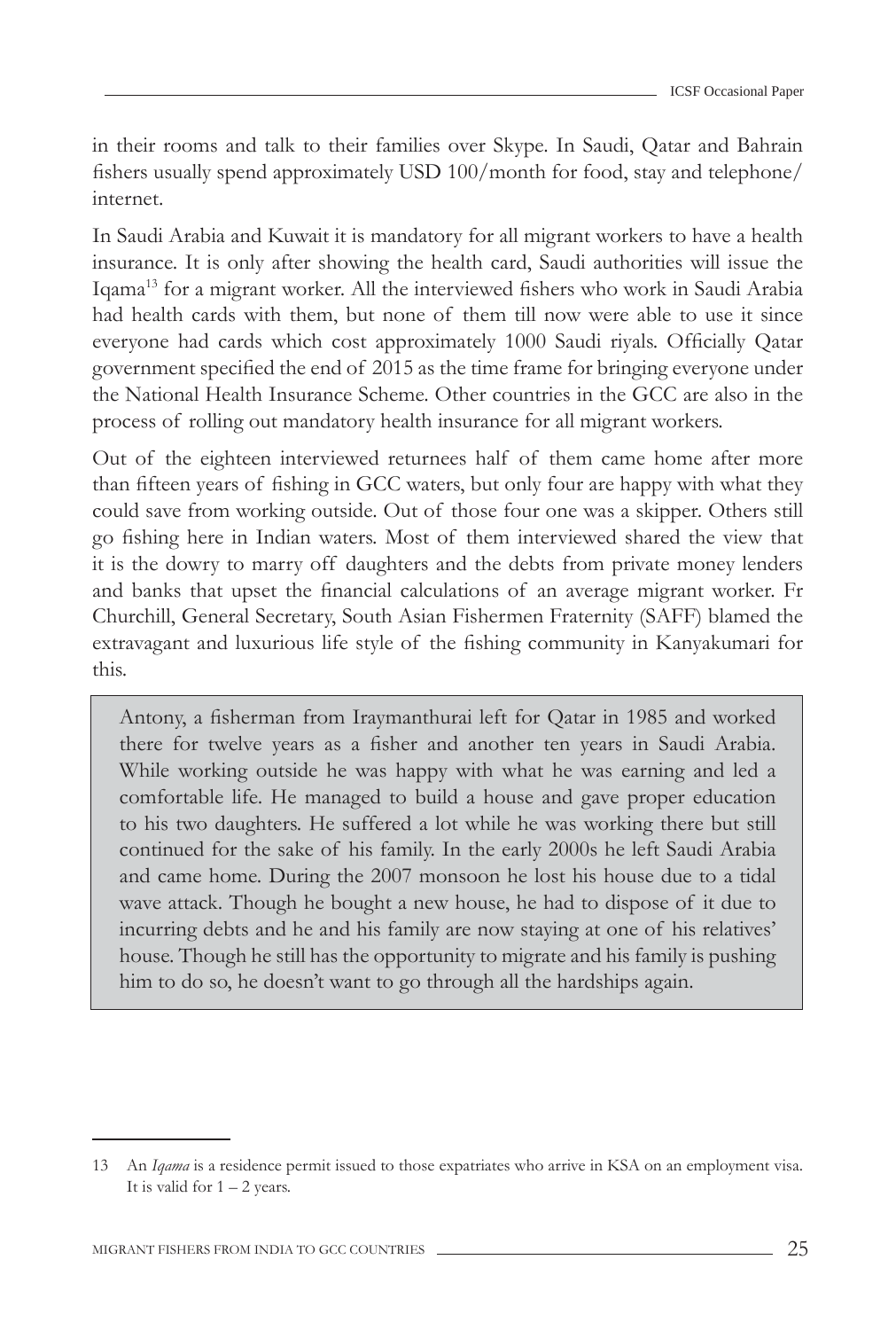# **ISSUES THEY FACE AT WORK:**

Though what they earn from work is far better in GCC, they also face many issues while working there. The following section looks at the major problems migrant fishers face in GCC countries.

# **Problems with Skippers**

One of the most common statements respondents made during the survey was that if they got a good skipper, their life in GCC was half secured. Out of the eighteen returnees nine who came back after having troubles there blamed it on the skippers. Some skippers make the fishers' life hell by treating them like slaves. Most of the fishers working there are not even allowed to use the rest room without the prior permission of the skippers. They also shared instances of being denied the time to have food while on board. It was very surprising to hear such an allegation from these fishers since most of these skippers are from Kanyakumari itself. It is mainly these fishers themselves who become skippers on a boat after many years of working with the same sponsor. Sometimes the kin of the current skipper replaces him if he shifts boats or retires. The main motive, according to fishers, behind this kind of abusive behavior from skippers is to force the workers to quit which means that the skipper can make good money through recruiting new people. The language barrier makes it difficult for the newly recruited fishers to complain about such a behavior from the skipper to the sponsor. These views about their skippers were repeated by almost all those interviewed. According to one of the very experienced fishers interviewed, every one in five freshly recruited migrant fishers returns home within ninety days of his arrival either due to issues with the skipper or with the sponsor. Thirteen of the thirty migrants who are currently working in GCC also complained about the rude and abusive behavior of their current skipper. Many of them complained of not getting sufficient time even to eat while at work. Since most of the sponsors' only contact is the skipper, workers don't get a chance to present their issues directly to the sponsor. From the landing center it is the skipper who goes to the market/auction center to sell the catch in many places and a couple of respondents shared instances where the skipper takes portions of the catch for himself and doesn't register it in the group catch. Fishers also shared instances of brawls which happened between returned fishers and their skippers in Kanyakumari when the skippers came home on leave.

### **Problems with sponsors/boat owners**

Seven of the thirty respondents who are currently working in GCC complained of harassment and rude behavior from their sponsors. Five of them are tarad workers in Saudi Arabia and Bahrain and their *kafeels* go fishing with them. This issue is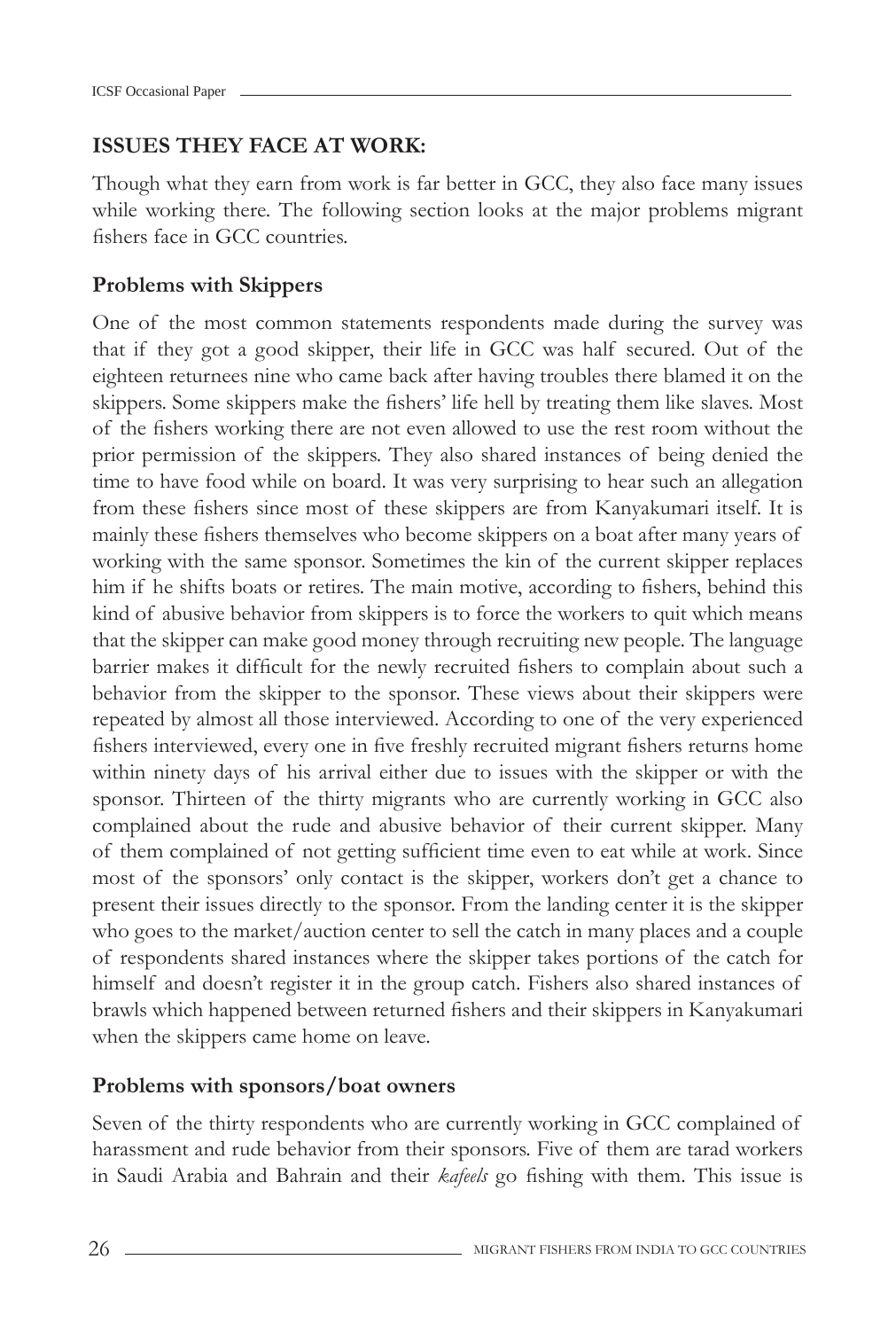mainly reported by tarad workers since it is mainly on tarads the sponsors tend to go fishing. They reported instances of nonpayment of salary, physical abuse and rude behavior. Two of the workers interviewed who are now on leave are planning not to go back to the same sponsor and thinking of switching the country. Out of the eighteen returnees three of them also came back due to probems with the sponsor. There were also cases of denial of employment by sponsors. Few fishers reported instances of sponsors not allowing them to take the boat for a week or so after having disputes. That leaves them without a job, money and food in a foreign country. Five of the migrants who are currently on leave accused their *kafeel* of not giving them leave to go home as well. They had to request for four months to get twenty days leave. Almost all the migrant workers interviewed blamed the *kafala system* for all the ill treatment they are facing in the GCC countries. While writing this report there are twenty five fishermen from Kanyakumari stranded in Ajman, UAE for the last one year without proper food and employment. They were engaged in fishing in UAE along with a fisherman from Dubai and on April 13, 2014, the Emirati fisherman fell into the sea and died while at work. In spite of Sharjah police having freed them after an enquiry, their sponsors detained them for over 50 days and denied them employment. Though there is no direct complaint against these fishermen, yet the authorities in Ajman are not permitting them to return to their native place. The fishermen were beaten up and chased away in February this year and their passports are kept back with the sponsors. (The Hindu, 2015). There are some exceptions to this pattern. There were a few fishers who even got return tickets from their sponsors when they come home on leave. They think it is sheer luck that they got such sponsors. They themselves admitted that it is very uncommon to find such sponsors in those regions.

### **Market price manipulation**

Another issue they spoke about is market price manipulation. This was heard from those who went fishing in Qatar. They mainly blamed the workers in the market for this. They tie up with the bidders there and try to keep the prices low. Earlier the fishers who fish in Qatar used to sell the catch in the markets of Bahrain and UAE and earned better money, but according to them, now a new rule doesn't allow them to do so. Businessmen from Bahrain and Saudi though come and buy fish from Qatar markets at a cheaper price and make good profi t by selling it off in their countries.

### **Threats from pirates**

Threats from Iranian pirates is another major issue facing the fishers while at work. Almost all of those interviewed had at least one or two experiences of pirates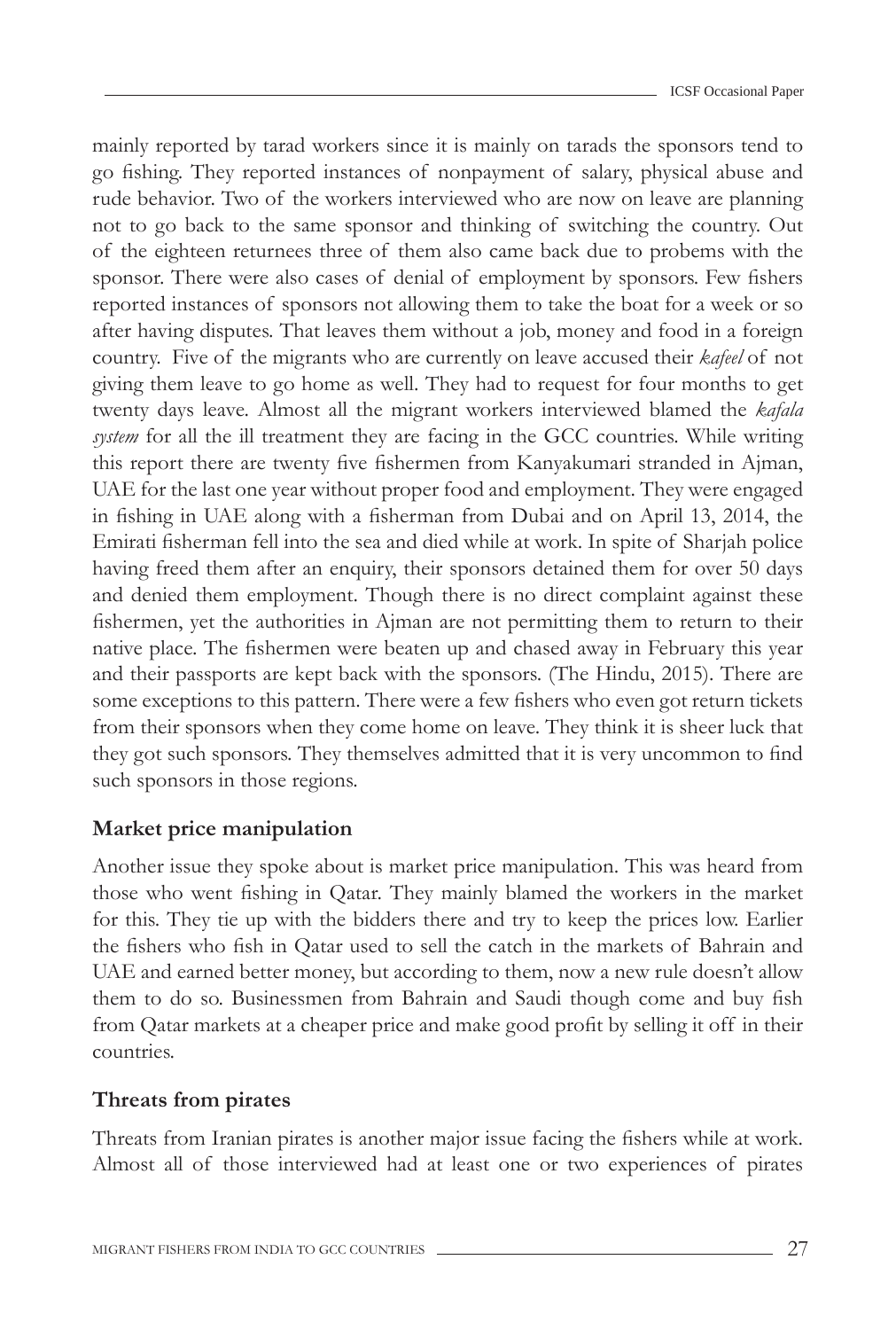attacking their boats while fishing. None of those interviewed were aware who exactly the pirates were. The only thing they knew was they were Iranians. They come fully armed and take away everything including their GPS, compass, mobile phones, fish and money. There are also instances of them shooting or attacking the fishers. While writing this report one fisherman from Kanyakumari was shot dead by Iranian pirates when he went fishing from Jubail port in Saudi Arabia (Times of India, 2015). Most of the time a sponsor doesn't bother to give any money if his boat comes under any attack or meets with any accident. Instead he takes money from the fisher's share to buy new equipment. A six member crew from Neerodi village in Kanyakumari had to come back from Qatar after their boat came under attack from pirates and the sponsor was not ready to replace the equipment and gear on board and demanded money from the fishers to do that. He was also not ready to give them exit visa without the payment of that amount. Several human rights activists and the Indian embassy had to get involved to get the exit visa. Many of the fishers interviewed spoke about similar experiences that they or their friends had faced. What they generally do if they have to leave any of the GCC countries due to an issue is to try and obtain a visa for another country in the region.

#### **Detention of fishers in a third country**

Based on newspaper and other media reports, cases of fishers ending up in other country jails for crossing their borders while fishing are also increasing these days. Some of them cross intentionally while some others cross accidentally due to wind or bad weather. From the total of forty eight respondents, thirteen got arrested on various occasions in a third country. One of them was in jail for three months in Iran. There are also cases of Iranian police arresting fishers even if they haven't really crossed the borders. Diplomats of the GCC countries blame this on the notso-cordial relationship between Tehran and the GCC countries. The three islands of Abu Musa, Greater and Lesser Tunb at the mouth of the Persian Gulf are claimed by Iran and UAE, but have been held by Iran since 1971 (The Hindu, 2013). Fishers from UAE and Saudi Arabia end up in jails of Iran without knowing the seriousness of the issue. Often, the fishers spend  $1 - 2$  years in jail if the sponsor or the Indian mission does not make any arrangement to pay the hefty fine. Sr Valarmati, one of the members of Migrant Forum Asia, who has been working with migrant fishermen in Kanyakumari says in GCC they are under great pressure to keep increasing their catch. "When they fish within the territory of some of the flag states they cannot get the catch the sponsor expects, which means severe harassment when they return." There are instances of fishers getting arrested within the GCC countries also for trespassing maritime boundaries. But in those cases they usually get released after a day or two.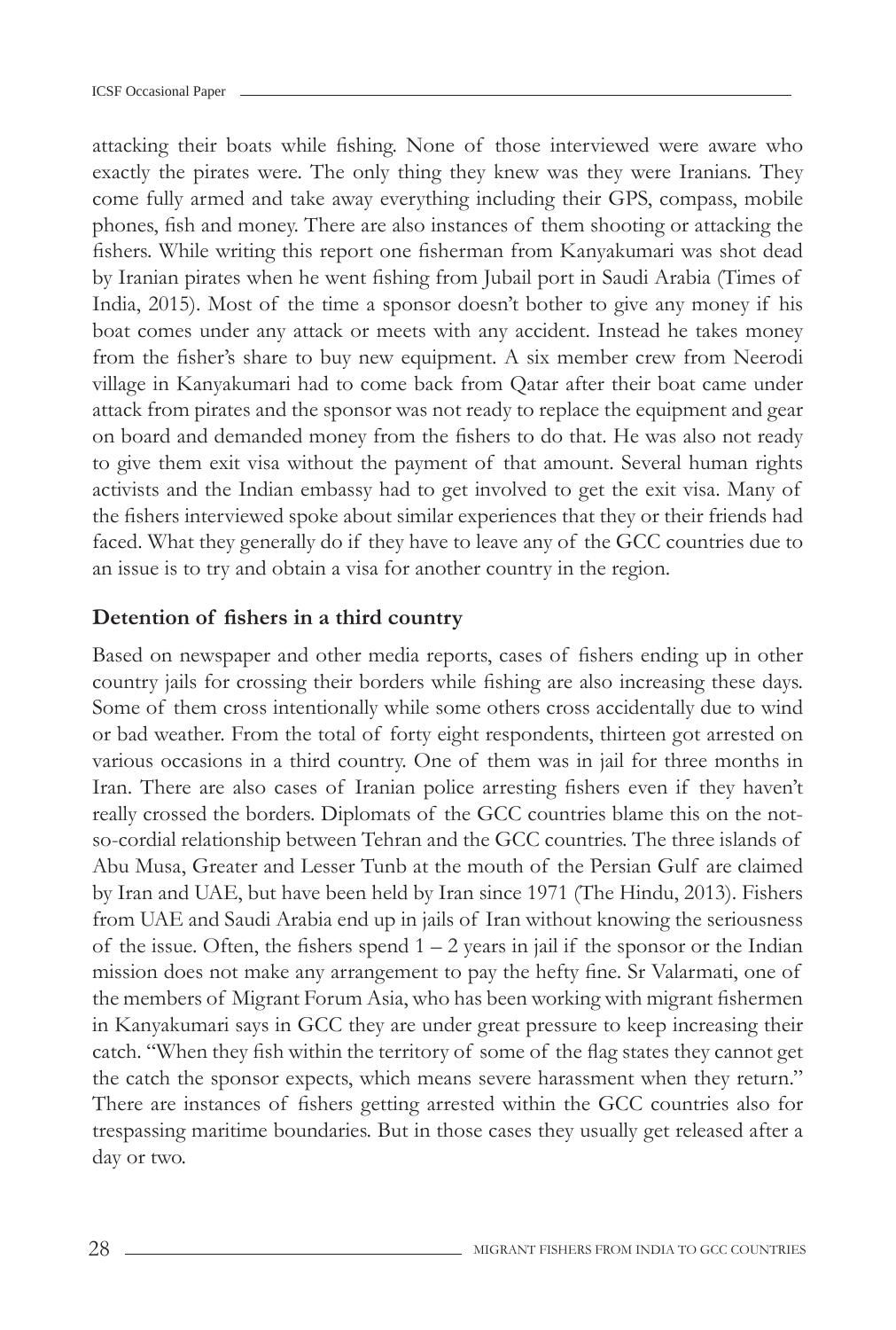One of the reports published by Migrant-Rights.Org listed major incidences of detention involving Indian fishers in GCC region.

- In November 2014, 5 fishermen from Qatar were detained for 2 months in Iran.
- In June 2014, 19 Indian fishermen on four boats from Saudi were detained for six months by Iranian authorities.
- In 2012, 32 Bahrain-based Indian fishermen were arrested and detained by Qatari officials, at the height of political tensions between the two Gulf nations.
- In November 2012, 29 Qatar-based Indian fishermen were detained in Kish Island by Iranian authorities. On the very day, 30 Indian fishermen from UAE were also detained.

#### **Absence of health and insurance coverage**

This is one of the major grey areas. None of the migrants interviewed were aware of medical insurance or social security initiatives of Government of India or of the health insurance facilities in destination countries. None of the workers interviewed were aware of schemes like Pravasi Bharathiya Bima Yojana or Mahathma Gandhi Pravasi Suraksha Yojana<sup>14</sup> by Government of India.

In the case of health insurance in host countries, hospitals and medical centers often reject migrants holding cheaper health cards from availing medical claims. Private employers in Saudi Arabia usually provide medical insurance with approximate premium of 3,000 Saudi riyals to their employees. Many fishers working in Qatar also reported to be paying an amount annually to the sponsors on the grounds of medical insurance, but none of them has received any documents till date.

Sahaya Shelton (24), a young Indian fisherman from Keezha Muttom village in Kanyakumari district, India lost his life in a tragic accident while fishing in Bahraini waters on 27<sup>th</sup> of December 2014. Shelton was among hundreds of Kanyakumari fishermen who leave home every day to work as fishers in the GCC countries. The accident occurred when Shelton's clothes got stuck in the engine of the boat while cleaning the area. Almost 2 months after his death Shelton's family is yet to receive any compensation from the employer or from the Government of India. Since there is no social security or life insurance scheme available for migrant workers in Saudi Arabia, the only hope left for family is the support from the state or the union government in India.

<sup>14</sup> A Pension and Life Insurance fund scheme from MOIA for the Overseas Indian workers having Emigration Check Required (ECR) passports.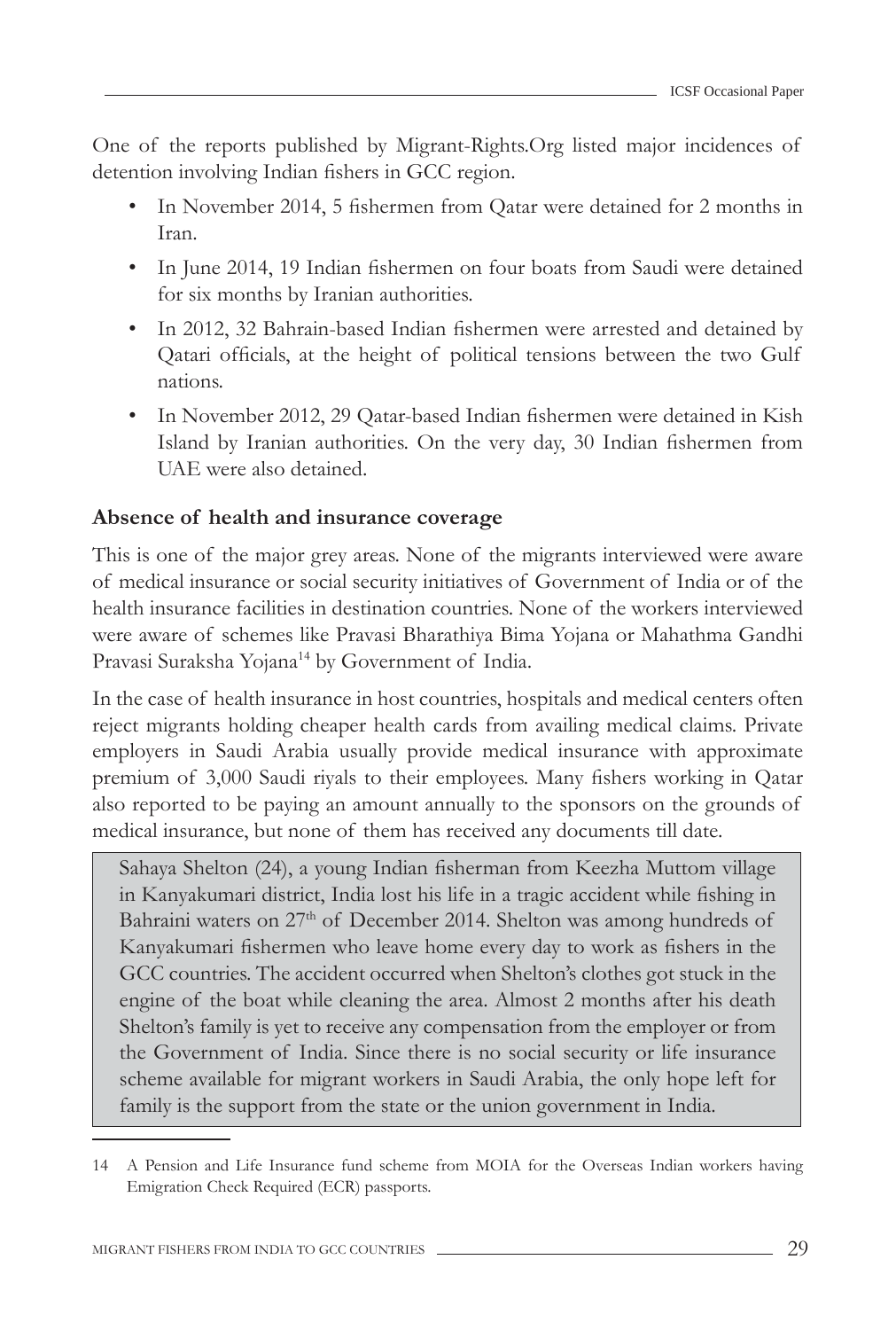#### **Issues with Indian Missions**

The migrants also expressed the view that the Indian missions in the GCC countries are not very supportive. One of the persons interviewed recalled an instance when he went to complain about the nonpayment of shares by his kafeel to the Indian consulate in Qatar. By the time he came back to the harbor after filing the complaints, his *kafeel* reportedly got to know about it from someone in the consulate and threatened the fisher with dire consequences. Another fisherman complained that most of the kafeels are either well connected or are very influential people in their country. The fear of existing ties, allegedly, between embassy officials and sponsors and also the rude behavior of some of the staff at the consulates often makes the fishers reluctant to approach the consulates. Fishers, in contrast, spoke about the efficiency of Filipino missions in the GCC countries in protecting their citizens.

#### **Absence of forums for redressal of grievances**

Since the fishers don't come under the labour law of the GCC countries, they are solely dependent on the goodness of the *kafeel* to assist them during times of distress. While other workers can approach the dispute settlement department in the ministry of labour when a dispute arises, the domestic workers need to file civil cases in the primary court. Long delays in getting a final judgment from primary courts also adversely affect the workers. As there is no provision for securing temporary employment during the litigation period, the workers suffer due to lack of money and food and also face accommodation problems. Under such conditions there is little option but for the workers to surrender to the kafeels and waive their rights to seek redress. Spadalingam, one of the volunteers working with fishermen in Bahrain, says he comes across not less than two fishermen every week who are homeless or who have run away from their *kafeels.*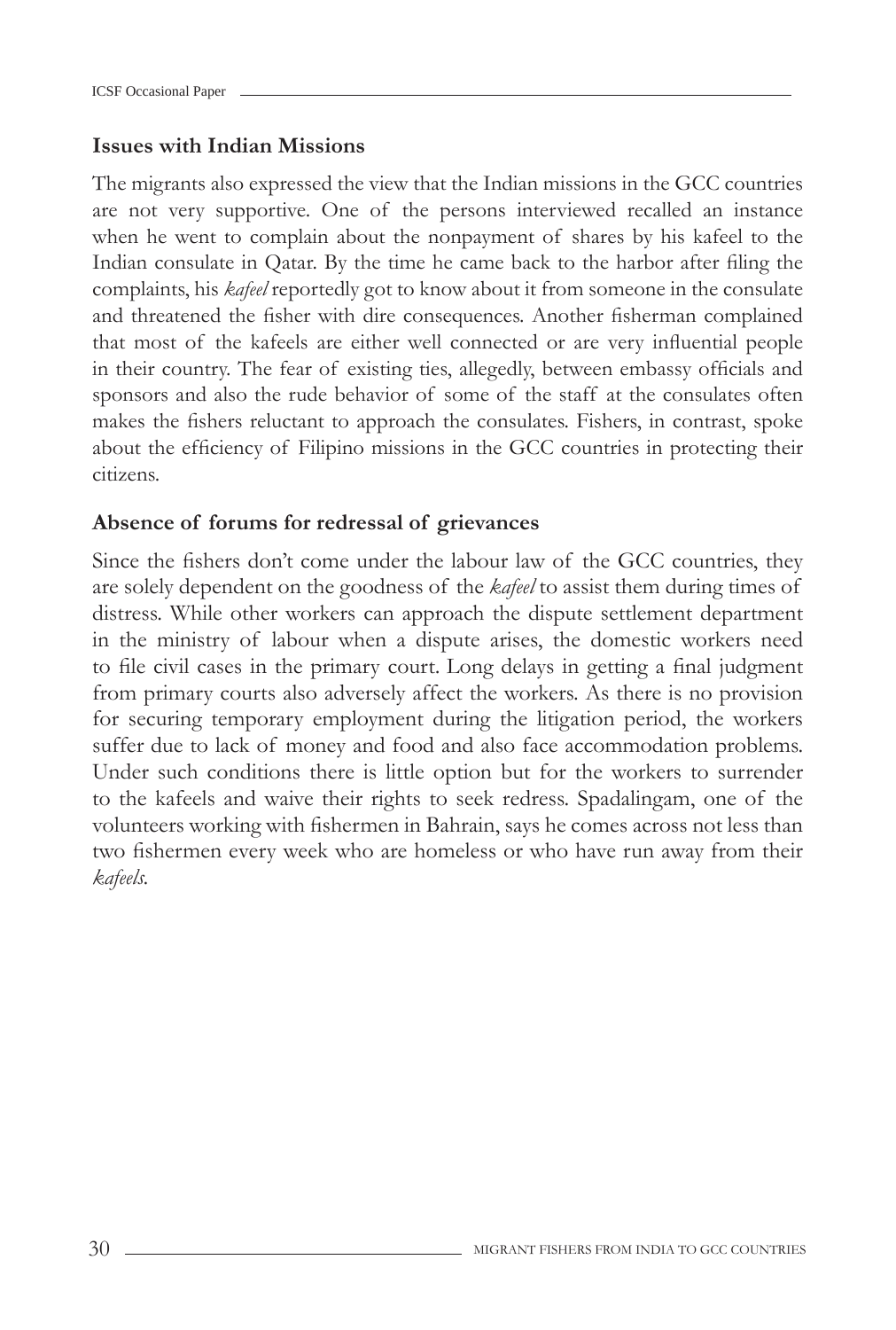#### **IMPACT OF FISHERS' MIGRATION ON FAMILY AND SOCIETY**

Mothers/spouses of 12 fishers who are currently working in GCC were also interviewed with regard to their views on migration. All of them were very happy about their husbands or sons working in the GCC countries. None of them spoke about any difficulty they face when their husbands or sons are away. One of the striking features of the fishing communities in Kanyakumari is the high level of education among women. Out of the seven migrant fishers' wives interviewed all but two had attended colleges and one of them was a post graduate. Though all of them were aware about the country in which their husbands or sons are working, none of them had any idea about whom they were working for or any other details about their life in the GCC countries. Except for one of the migrants' wives, none of those interviewed had copies of their husbands/sons visa or passport with them.

Family members of those interviewed shared the view that they are happy about their father/husband/brother migrating since they get a lumpsum amount between INR 30,000 – 40,000 (USD 480 – 650) when the fishers transfer the money whereas when they fish in Kanyakumari their earning varies from INR 100 – 500 daily and they end up spending the whole amount on something or the other on the same day thereby leaving almost no savings. Fishers also agreed to this. They also shared that while in India they tend to go fishing not more than three to four days a week whereas in the GCC countries off days are very rare.

The only worry they expressed about the migrants in GCC is the presence of Iranian pirates in the Persian Gulf waters. According to them, the number of attacks has gone up tremendously in the last few years. All of the women interviewed spoke about at least one instance of their husband or son getting attacked by pirate groups. Absence of a clear forum when a problem arises is a major issue in Kanyakumari.

#### **Impact on economy & society**

During the three focus group discussions held in Rajakkamangalamthurai**,** Neerodi and Arokyapuram villages, people reflected upon the impact of fishers' migration on the local economy and society as a whole. According to them, the major impact of gulf migration can be seen in areas like housing, education and religious institutions. Coastal areas of Kanyakumari witnessed a mini housing revolution post the 1980s. Compared to the poor housing structures of fishing communities across India, living condition of the fishers in Kanyakumari district is generally far better off. Multi-storied houses with modern amenities are a common sight in the fishing villages of Kanyakumari. Same in the case of churches; almost all churches in the coastal areas have been reconstructed or refurbished.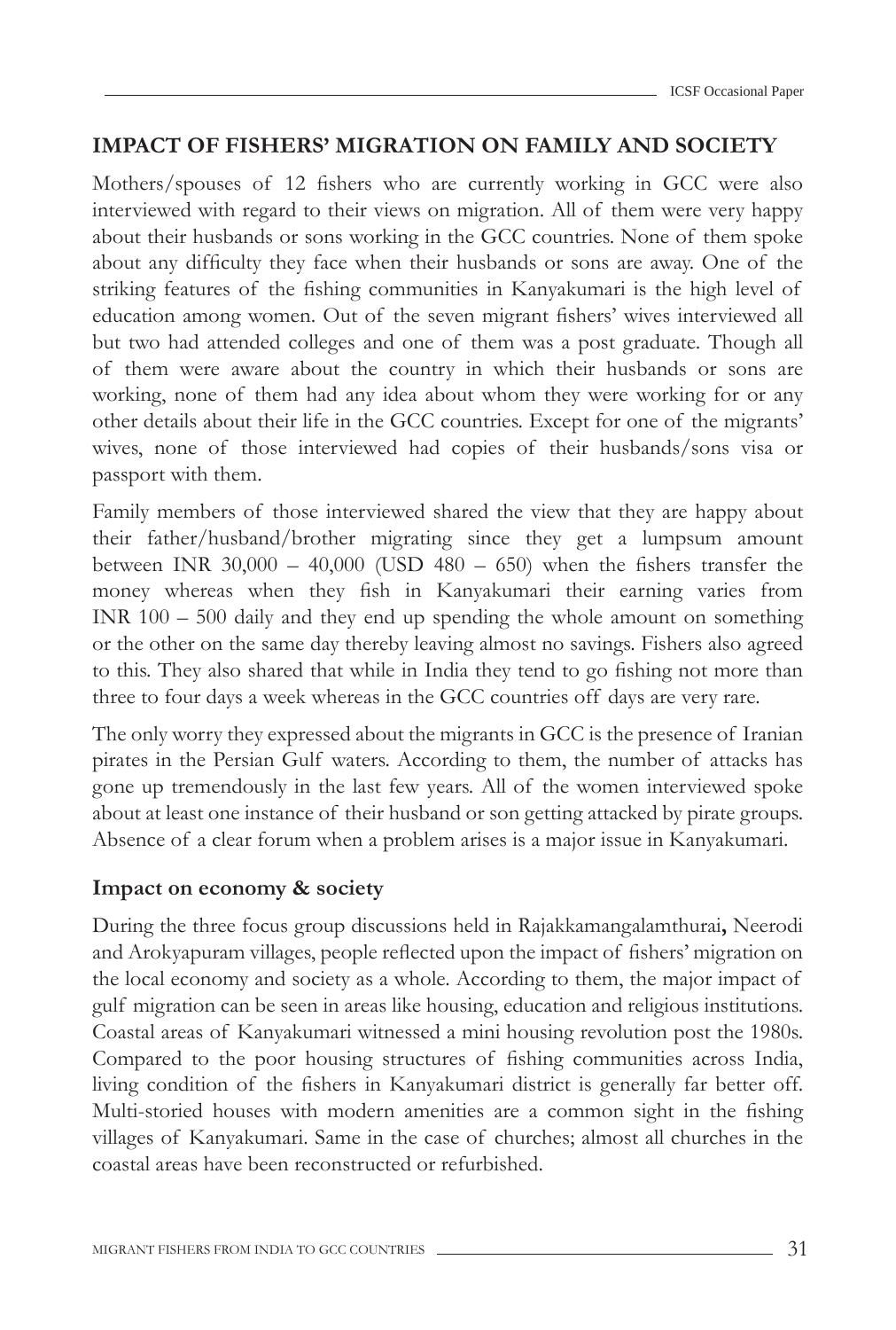The educational sector has also seen a drastic change from the late 1990s. Civil society leaders link this development to the remittances sent by the migrant workers from the Gulf countries. Earlier children from the fishing community used to enroll only in government schools and those schools in the coastal areas of the district used to boast of its student strength crossing thousands. But now that is no more the case; almost all the children go to private English medium schools and most of the government schools are either shut down or about to be closed down. Teachers in the area also cautioned that the financial benefits are coming at a high social cost for many families. They spoke about the increase in the number of children whose fathers work abroad becoming rebels and dropping out of school.

The major need identified by village elders regarding migrant issues during the focus group discussion was the setting up of a forum for migrant fishers in Kanyakumari. Currently if any issue arises they don't know where to go and whom to approach. Different groups and NGOs try through different routes to solve the issue and most of the times kin of those affected are unaware of the process.

#### Introduction of new fishing techniques

It is those who fish in GCC waters that introduced the technique of using plastic fishing lures into Tamil Nadu and Kerala a few years back. Since the cost of these plastic lures is very high in the Gulf countries, migrants now buy these from local suppliers in Kanyakumari to take it to those countries when they return.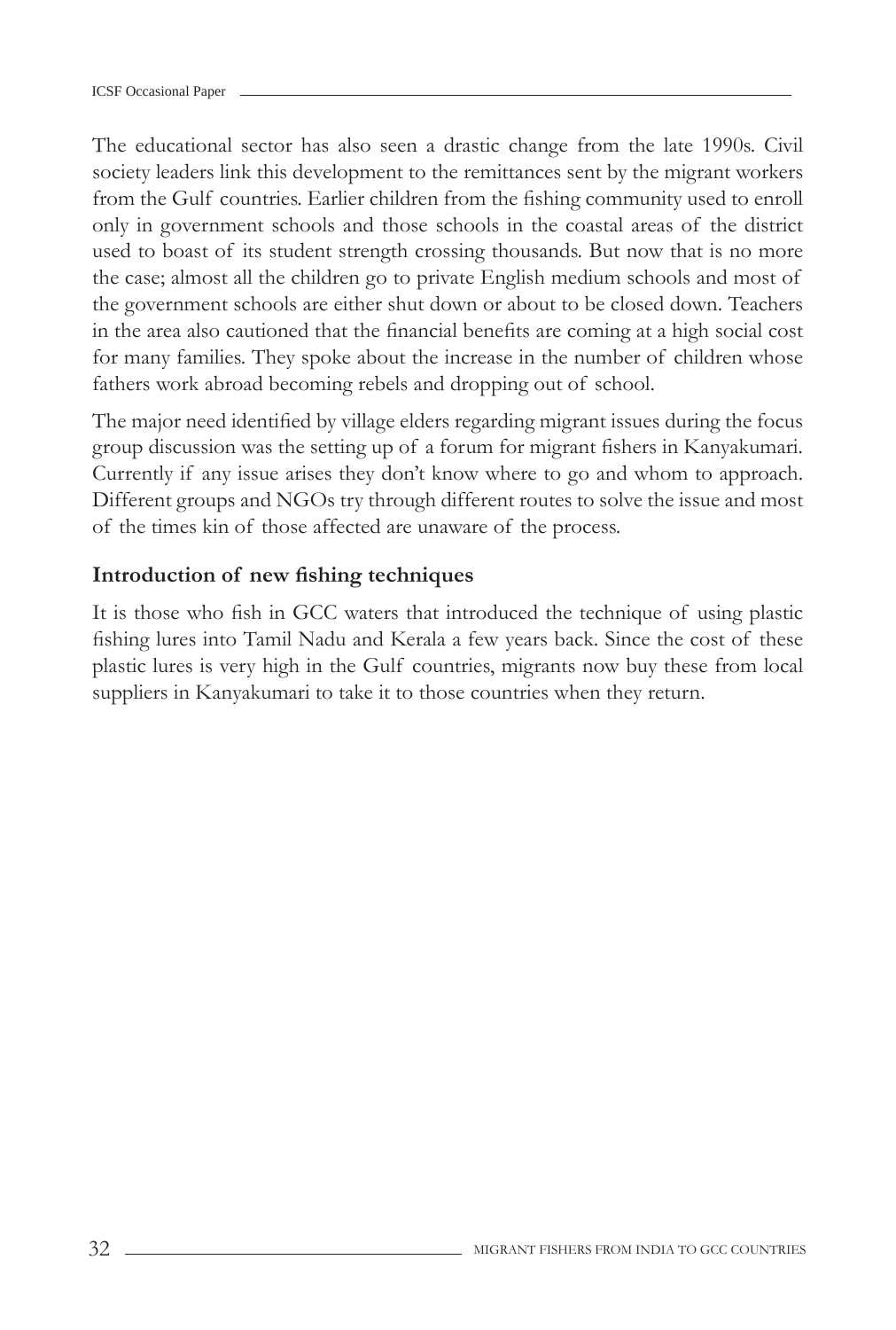# **A REVIEW OF THE INSTITUTIONAL FRAMEWORK AND LEGAL REGIME GOVERNING LABOUR MIGRATION IN INDIA**

Migration of unskilled and semi-skilled labour to work as contract labour is the most dominant form of international labour flows emanating from India. Although such labour flows, especially to the GCC countries, have attained substantial dimensions in the past two decades, lack of data about this movement of people has often bedeviled systematic appraisals of this phenomenon (Sasikumar S.K and Hussain, Zakir, 2008).

India follows a regulated system in respect of foreign employment policy. The management of emigration and its necessary documentation procedures are currently being handled by three Central ministries – the Ministry of External Affairs (MEA) which issues the passports and manages the functioning of Indian Missions in foreign countries, the Ministry of Overseas Indian Affairs (MOIA) which is in charge of regulating emigration and undertakes the responsibility of protection and welfare of emigrants through the Protector General of Emigrants (PGE), and the Ministry of Home Affairs (MHA) that monitors the flow of emigrants from the country at the ports of embarkation. PGE under Ministry of Overseas Indian Affairs is the authority responsible for protecting the interest of Indian workers going abroad. PGE is also the registering authority to issue Registration Certificate to the Recruiting Agents for overseas manpower exporting business. The Protectors of Emigrants is responsible for granting emigration clearance to the intending emigrants as per the procedure prescribed under the Emigration Act, 1983. The Protectors of Emigrants shall perform the functions assigned to them by this Act under the general superintendence and control of the Protector General of Emigrants. There are 9 POE offices located across India.

Poor co-ordination across various divisions within departments and across various ministries was identified to be a major problem with regard to Indian emigration regime. PoE comes under the MOIA whereas the Bureau of Immigration comes under the Ministry of Home Affairs which keeps the data concerning all those who migrate. In contrast, the MOIA only keeps data on those who migrate with emigration clearance. Since most of the fishermen migrating are unable to get emigration clearance through a proper channel and bypass it with the help of private agents, they end up missing from the list of MOIA. In official governmental papers, the number of migrants working as fishers in GCC countries from Kanyakumari is less than hundred.

The Indian Emigration Act of 1983 in its current form is primarily regulatory in nature. Consequently it has not provided the much needed legislative basis for the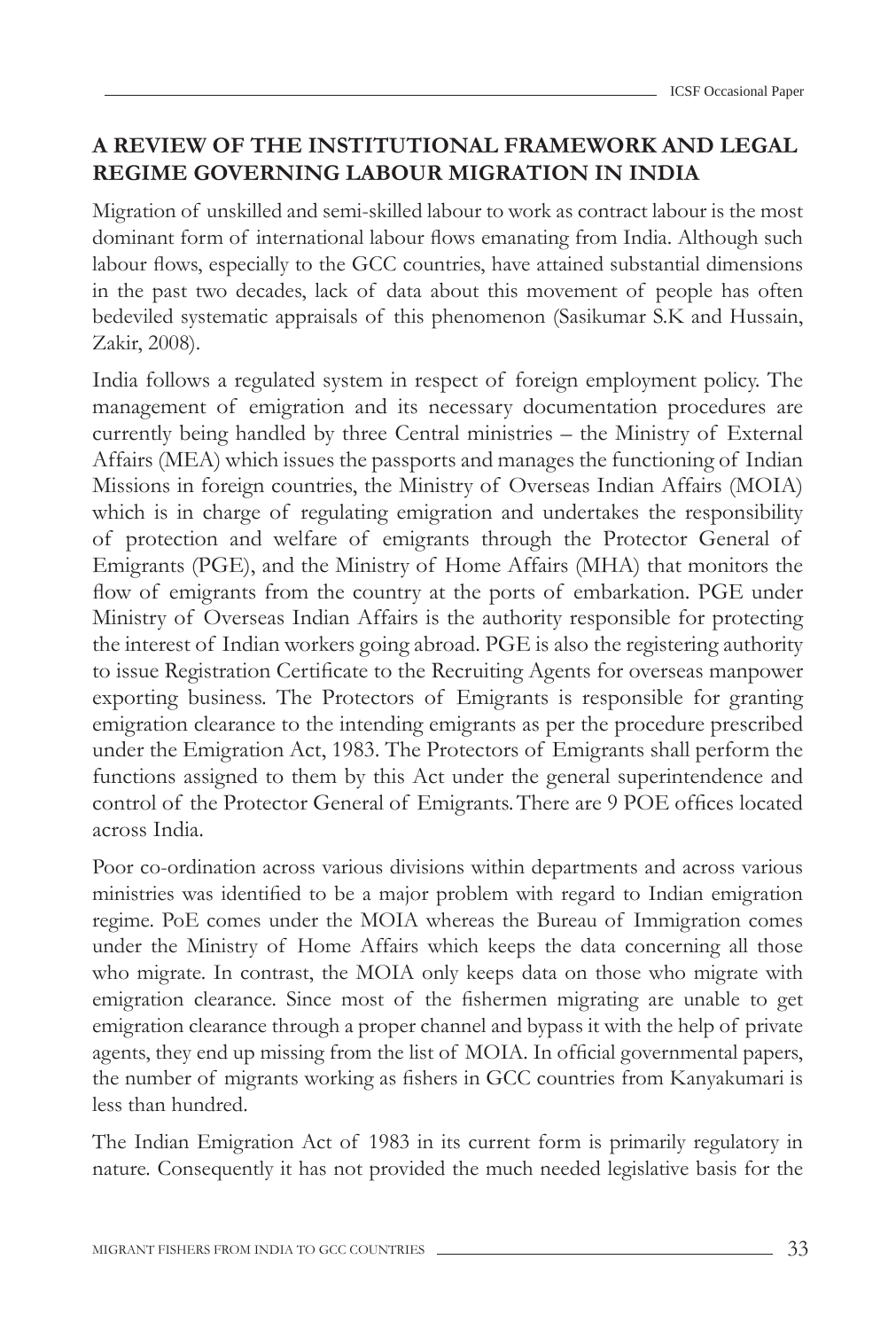promotional and welfare considerations related to migration. In recent years there has been major progress in framing of national migration policies in Sri Lanka, Pakistan and Bangladesh. Pakistan's National Migration Policy (2010) is one of the prime examples (Sasikumar S.K and Hussain, Zakir, 2008). Through the new policy, the minimum wage for migrants was raised by 16 per cent. They have also established a comprehensive social insurance scheme, health and pension for overseas Pakistanis and scholarships for migrants' children (*ibid*). But India is yet to develop such a policy. Philippine's migrant welfare programmes are considered to be a good example among global migration policy circles. The Overseas Workers Welfare Administration (OWWA) of Philippines Government under the Department of Labour offers three core services: repatriation, insurance, and counseling. First, the OWWA helps with paper work, coordinates with embassies, and plans repatriation for dead, sick, and distressed workers, which include the cases of catastrophes, wars, and epidemics. Second, the OWWA offers life and accident insurance that covers up to USD 2,000 for natural death, USD 4,000 for accidental death, and USD 400 for burials. The OWWA also provides counseling, legal advice, and embassy to distressed migrants. The OWWA also provides counseling, legal advice, and embassy support to distressed migrants.

#### **International migrant workers' instruments**

The ILO Multilateral Framework on Labour Migration (2006) is a set of non-binding principles and guidelines for a rights based approach to labour migration aims to assist governments, social partners and stakeholders in their efforts to regulate labour migration and protect migrant workers. The Framework aims to foster cooperation in order to assist in the implementation of effective policies on labour migration. In addition to this, all International Labour Conventions, including the eight fundamental ones, under the 1998 ILO Declaration on Fundamental Principles and Rights at Work and its Follow-up, apply to migrant workers.

The three major international conventions on migrant workers (ILO Convention No. 97, Migration for Employment [1949], ILO Convention No. 143, Migrant Workers [Supplementary provisions] Convention [1975], and the International Convention on the Protection of the Rights of All Migrant Workers and Members of their Families [1990]) can also be used as a reference point for countries to elaborate migration policies.

In the case of migrant fish workers, ILO's Work in Fishing Convention of 2007 was a landmark convention which is applicable to all types of commercial fishing and seeks to provide acceptable minimum standards that protect fishers in all aspects of their work, in what is a highly dangerous and mostly unregulated profession.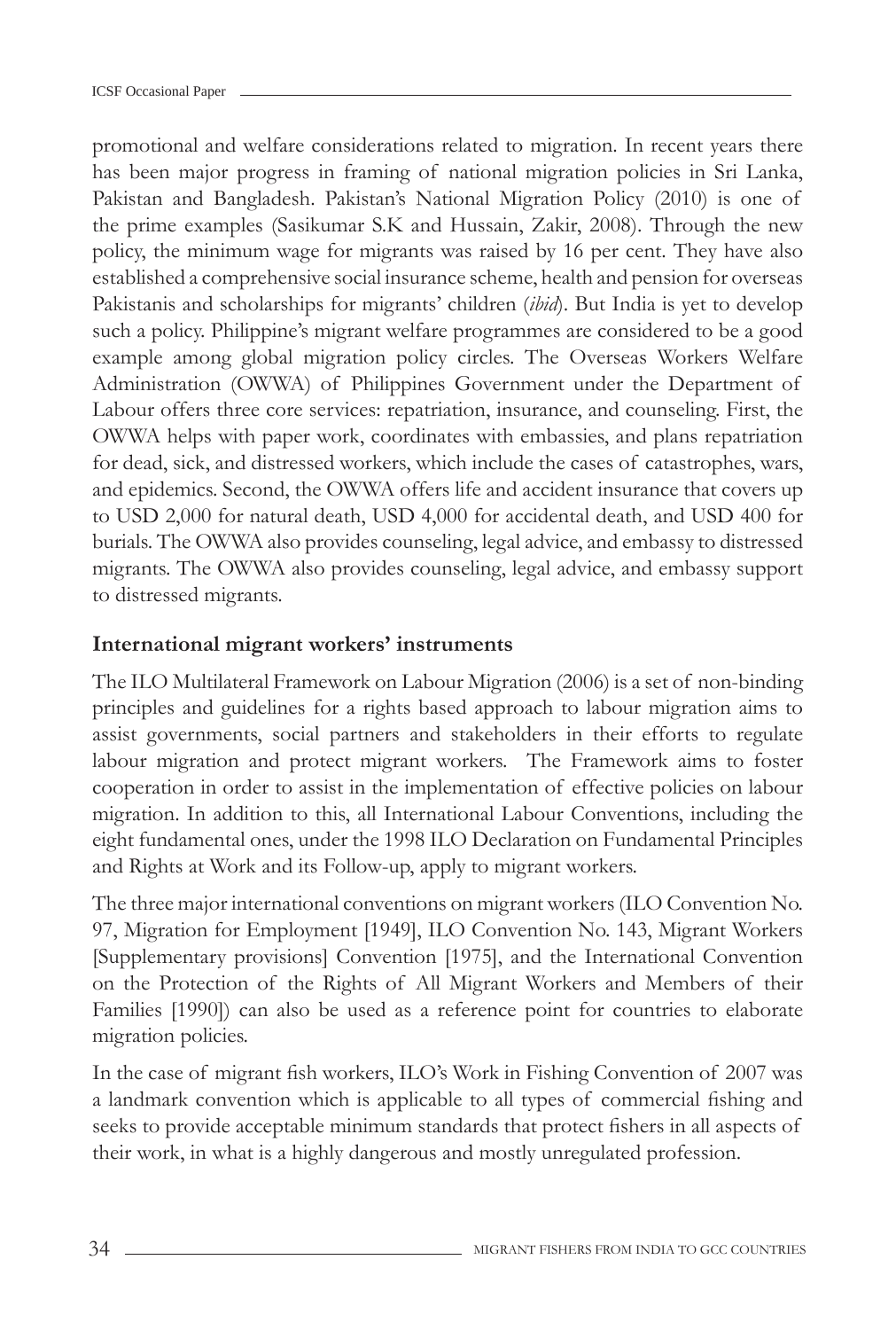# **Memorandum of Understandings (MoUs) between India and GCC countries**

One of the major problems of labour sending countries is their inability to make the receiving countries enter into bilateral agreements for the protection of migrant workers. The current norm is to sign non-binding Memorandum of Understanding (MoUs). India currently has MoUs with all GCC countries especially focusing on the welfare of low-skilled migrant workers.

A study conducted by Piyasiri Wickramasekara (2012) indicates that MoUs signed between India and the GCC countries clarify that the individual labour contract should be drawn up between the employer and the employee in accordance with the labour laws of the country concerned. Only if an employee submits fake information about his/her skills or experience can the employer change or terminate the contract. But there is no mention of the right of the employee to redress if s/he has been cheated out of wages, or if the employer has not honored the contract terms. The absence of any credible mechanism for the settlement of disputes and access to justice is the major gap in the signing of MoUs.

He also stated in his study that domestic workers, domestic drivers, gardeners, and agricultural workers who are not covered by national labour laws in the GCC countries are among the most vulnerable categories of labourers. MoUs merely state that appropriate steps will be taken to address their problems. He says that this statement is vague and has no teeth when it comes to implementation. He further added that the MoUs should mention the categories of workers that are not covered, and what steps would be taken to protect their rights. Although migrant Indian fishers run a major part of GCC fisheries none of the MoUs mention anything about them. Even if the MoUs are successful in facilitating a fair migration regime, for the fishing sector without specific contracts or other documentation from employers, implementing provisions of MoU won't be easy. Philippines is generally considered to have much better migrant protection policies and initiatives. But the contents of those MoUs were qualitatively not much different from those of India's. Thailand also has the same story. In 2002 – 03, the Thai government signed employment cooperation with the Governments of Cambodia, the Lao People's Democratic Republic and Myanmar, which provided a framework for regular labour migration to Thailand from neighbouring countries. But restrictions placed by those countries of origin on the type of work that migrants can do abroad means that regular migration is far less common for fishers and domestic workers.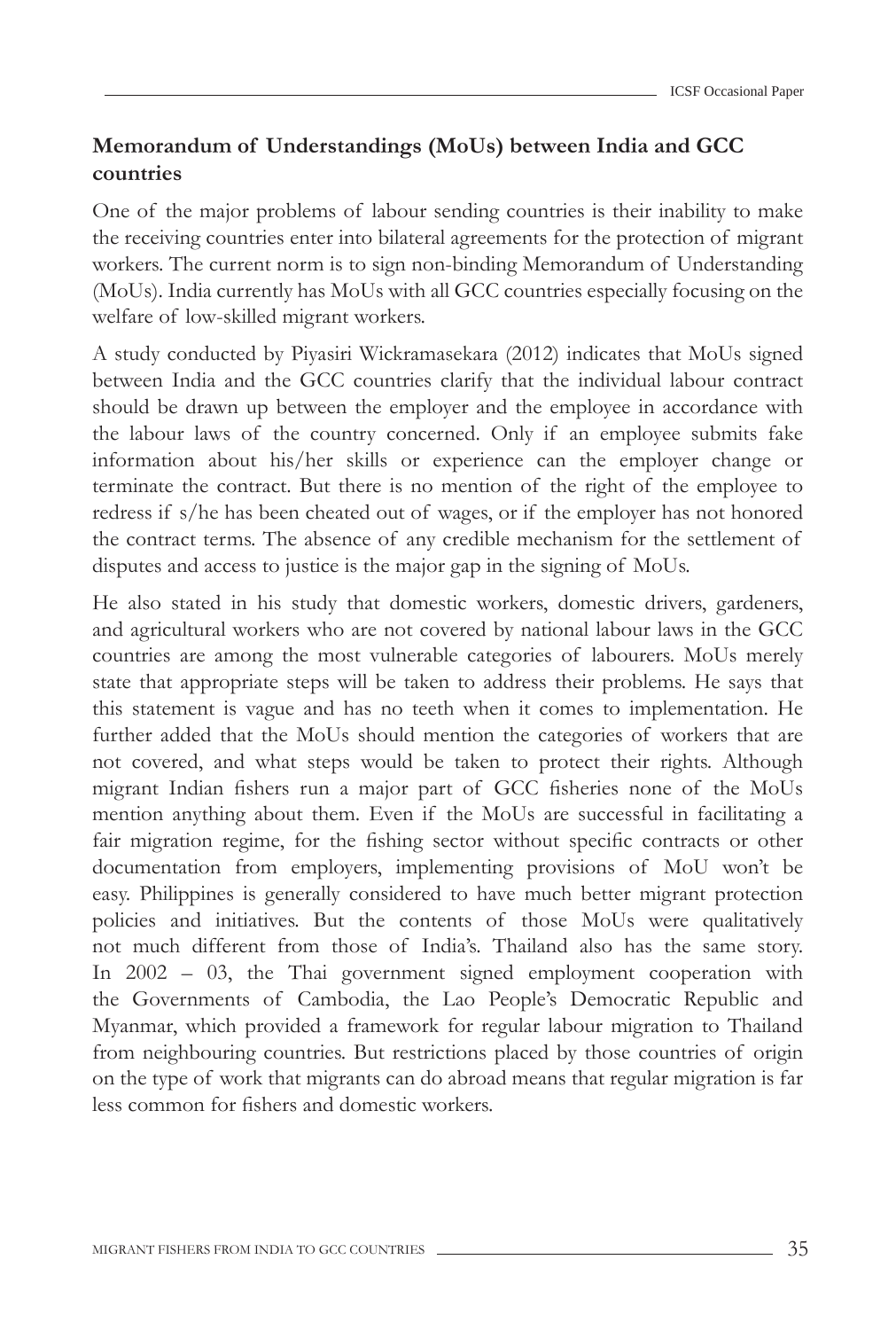# **Regional Governing Bodies**

The South Asian Association for Regional Cooperation (SAARC) as a forum is yet to include labour mobility in its agenda. It is important for SAARC to take the lead on migration issues both within South Asia and outside because of the high magnitude of intra regional and out migration. The labour sending countries of the South Asia should strive to arrive at an agreement along the lines of the Association of South East Asian Nations (ASEAN) Declaration in the Protection and Promotion of Rights of their migrant workers. They should also set up a task force on migration to gather data on migration and evolve common policies and involve national legislations. The countries of the region are yet to harness benefits of the regional consultative processes such as the Colombo Process and the Abu Dhabi Dialogue.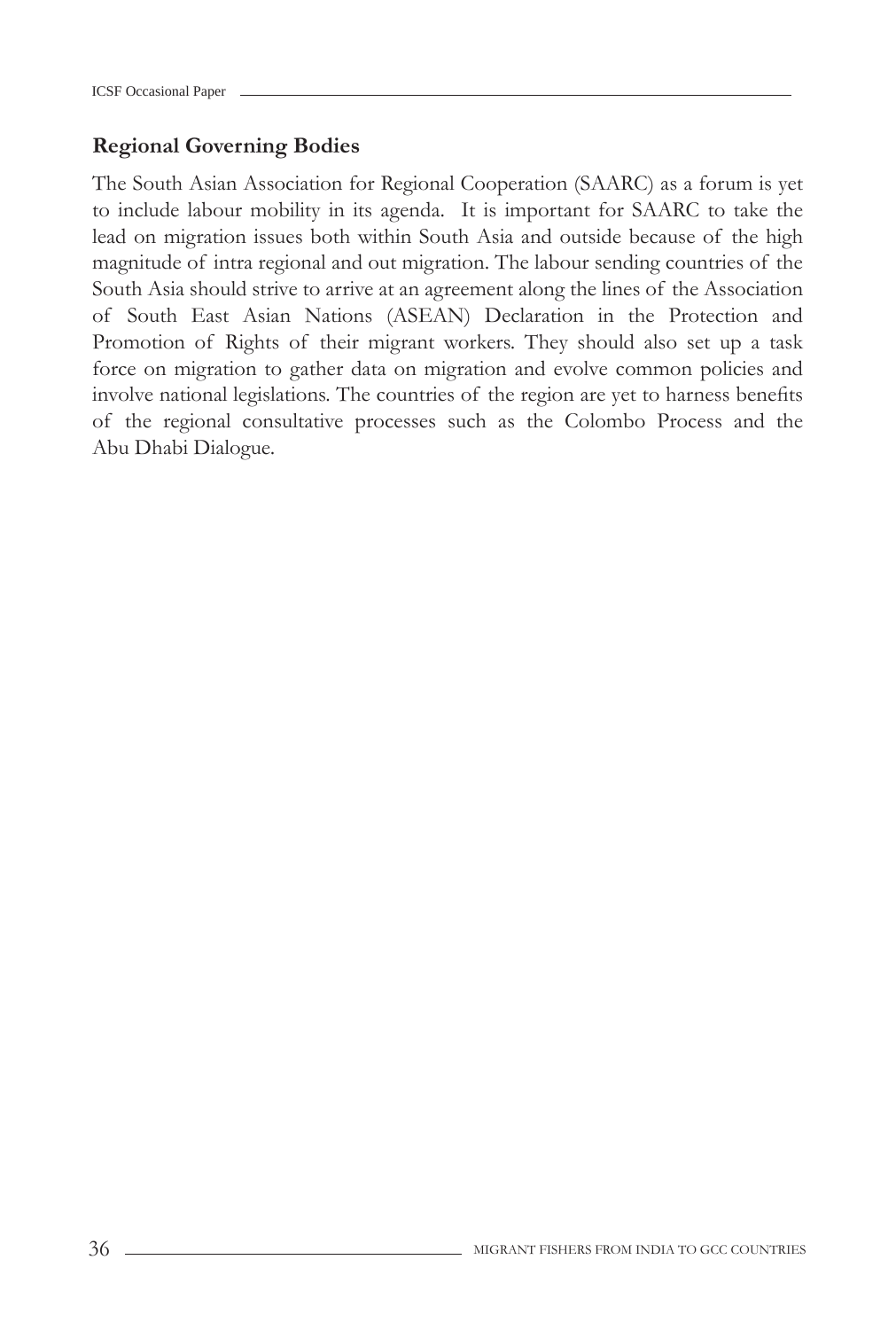# **RECOMMENDATIONS AND CONCLUSION**

The adoption of the Work in Fishing Convention of ILO in 2007 has updated and strengthened all hitherto existing ILO instruments related to fish workers. It acknowledges fishing as the most hazardous job today and has addressed occupational safety, health and social security of fishers on board. This convention provides a very comprehensive international framework for migrant fishers' rights. Both sending as well as destination countries can use this framework as a guideline when the authorities there draft policies that affect migrant fisher population. Countries in the region should also work together in all available forums and platforms for sustainably managing their already perishing fish stock.

# **Major recommendations for bettering institutional frameworks regarding labour migration in India**

- On the issue of fishermen in particular, concerned departments should conduct awareness campaigns at the major migrant sending coastal areas of the country on the importance of signing a contract and getting insurance coverage before emigrating and ensuring that they are honoured. The contract should also have a line saying that this agreement comes under the labour law of that particular host country. This will automatically make the migrant eligible to approach the labour court if an issue arises between him and his sponsor.
- A well structured and organised association of migrant fishers should be established in Kanyakumari and other potential migrant origin areas to take up their issues.
- Government should organize pre-departure trainings to the potential migrants. Pre-departure orientation, in fact, is the most pragmatic strategy to minimise the risks associated with temporary labour migration.
- Government should introduce a system for collecting migration data in a comprehensive manner. Fisheries department should take up a more proactive role in understanding the real issues of these people.
- There should be better co-ordination and communication between all three ministries that are dealing with emigration related cases. All three ministries should also ensure prompt and timely communication between state governments on matters/issues related to them.
- Government of India should make sure that all its missions in all major migrant destination countries have adequately trained manpower and logistics. Government should have regular consultations with overseas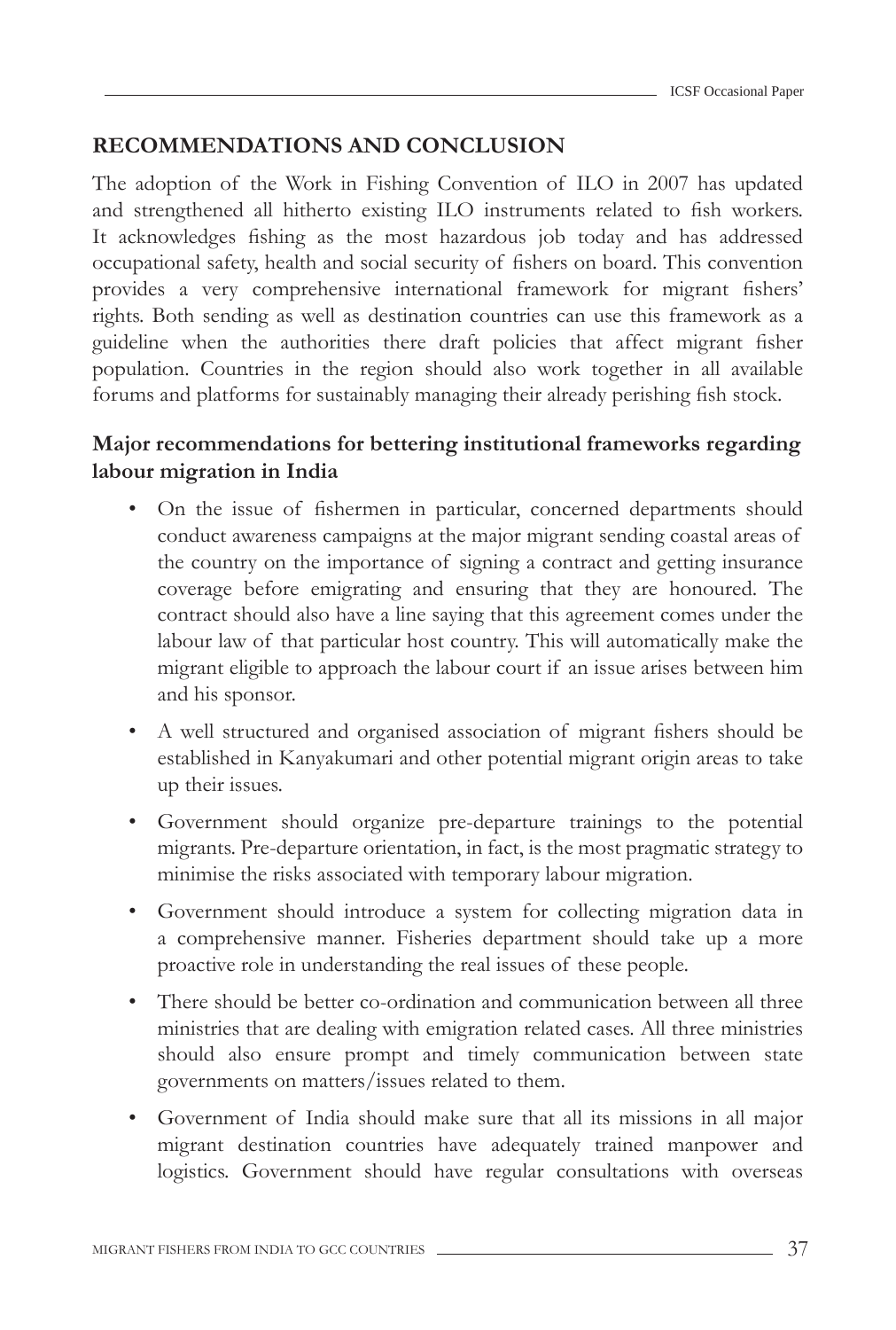missions, state governments, recruitment agencies, and other relevant stakeholders related to migration.

- Lack of access to the missions puts the migrants at risk. In order to mitigate the situation hotlines should be established in all Indian missions so that workers can register complaints on an urgent basis.
- Initiatives like IWRC15 in UAE should be established in all major destination countries. Ministries should also make sure to publicize all the migrant welfare initiatives of Government of India.
- Signing MoUs is definitively a positive development in bilateral relations between two countries. The authorities should make sure these MoUs have references to provisions of major international instruments on migrant workers. MoUs should also consider and include issues of vulnerable groups like migrant fishers.

# **Things to be done in the GCC countries:**

- The most important thing to be done in GCC countries is to provide fishers the much needed protection by bringing them under the labour laws of Gulf Cooperation Council countries. *Kafala* system gives the employer immense power over the worker because he/she cannot leave the country or change employers without his/her consent.
- As the migrants suffer due to misdemeanors of individual kafeels under the system, the GCC countries should introduce a better sponsorship system. Host countries should also conduct routine checkups at labour camps and withholding of passports and other identity documents of employees by his/her sponsor should be considered an offense subject to appropriate penalties.

The report highlights the recruitment as well as the working and living conditions of migrant fishers in GCC countries. Despite issues in recruitment and other struggles and hardships in the host countries, GCC migration has helped the fishing community in Kanyakumari to improve their economic conditions. Compared to unskilled irregular migrant fishers on board Thai fishing vessels in South East Asia, life is much more secure and safer for these fishers in the GCC countries. With few small yet positive steps especially in areas like recruitment and treatment of workers by sponsors it is possible to make these fishers' lives

<sup>15</sup> A Welfare Initiative of Ministry of Overseas Indian Affairs, GoI under the aegis of Embassy of India, aims to handle issues pertaining to the Indian workers residing in UAE.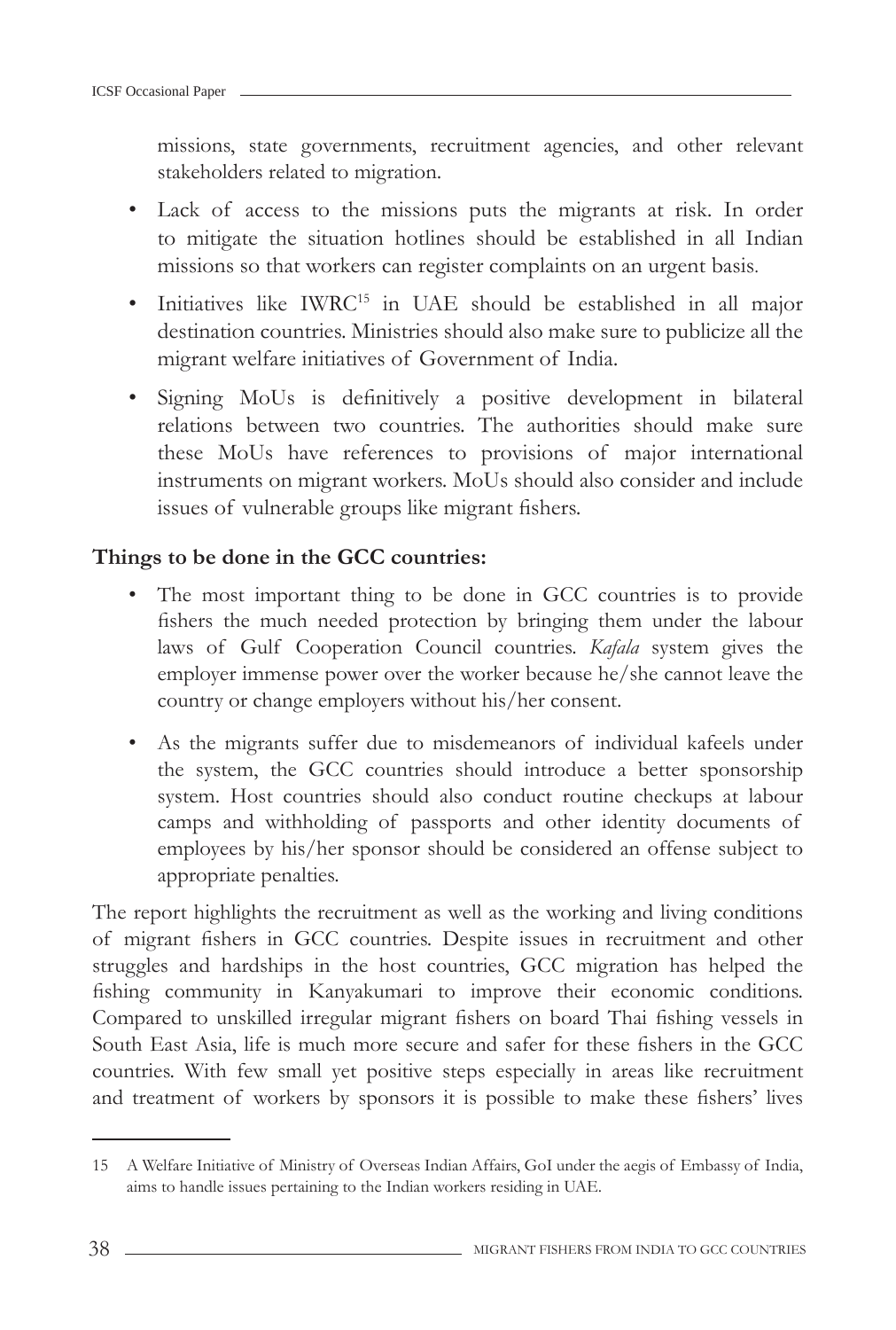much easier and risk free. It is high time governments and policy makers both in sending as well as host countries take initiatives to bring about greater transparency, stability and security to the life of migrant fishers who work in GCC waters.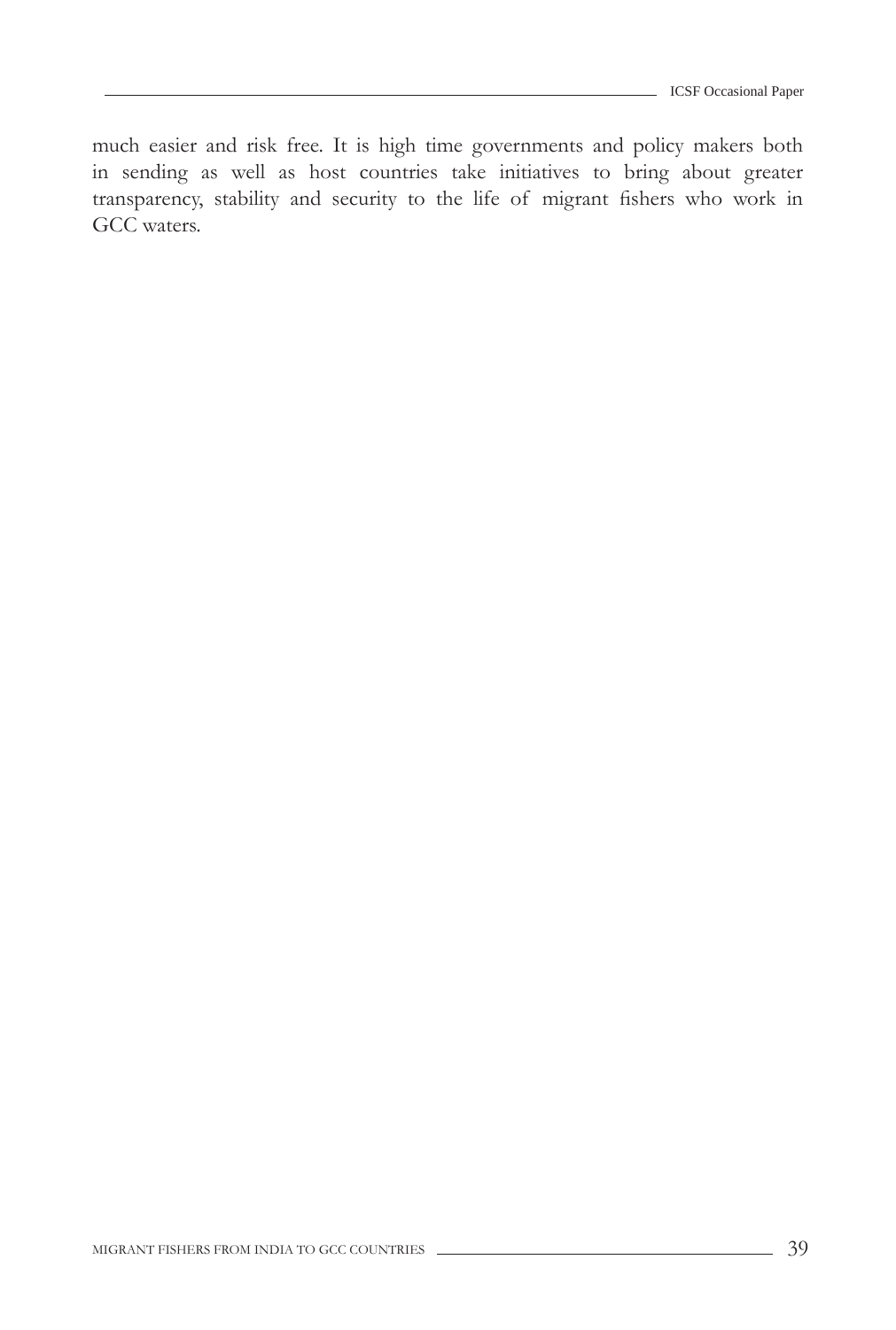#### **REFERENCES**

- BQ Doha., 2014. *GCC adopting acquaculture* [Online] Available at: http://www.bqdoha. com/2014/07/gcc-adopting-aquaculture [Accessed 20 May 2015]
- Carter, R., 2005. The History and Pre History of Pearling in the Persian Gulf. JESHO [ONLINE] Available at: http://adias-uae.com/publications/carter05.pdf [Accessed 20 May 2015]
- Chalil, G., 2015. The new investment wave into aquaculture in Middle East countries: Opportunities and challenges. *GlobeFish,* [Online] Available at: <http://www. globefish.org/the-new-investment-wave-into-aquaculture-in-middle-eastcountries-opportunities-and-challenges.html> [Accessed 10 March 2015].
- CMFRI., 2012. Marine Fisheries Census 2010. CMFRI: Cochin. [Online] Available at: http://eprints.cmfri.org.in/9002/> [Accessed 10 March 2015].
- Deleon, L. and Mathew, S. 2014. *Enhancing Capacities of Fishing Communities: ICSF-BOBLME Sub-regional Dialogue on Labour, Migration and Fisheries Management*. [Online] Available at < http://www.boblme.org/documentRepository/ BOBLME-2013-Socioec-02.pdf> [Accessed 10 March 2015].
- FAO., 2006. Country review: Saudi Arabia. In: C.De.Young,ed.2006. *Review of the state of world marine capture fi sheries management*. Rome: Fisheries and Acquaculture Department, FAO: Rome
- FAO., 2006. Country review: Kuwait. In: C.De.Young,ed.2006. *Review of the state of*  world marine capture fisheries management. Rome: Fisheries and Acquaculture Department, FAO: Rome.
- FAO., 2006. Country review: Oman. In: C.De.Young,ed.2006. *Review of the state of world marine capture fi sheries management*. Rome: Fisheries and Acquaculture Department, FAO: Rome.
- FAO., 2006. Subregional review: Northwest Indian Ocean. In: C.De.Young,ed.2006. *Review of the state of world marine capture fi sheries management*. Rome: Fisheries and Acquaculture Department, FAO: Rome.
- FAO., 2009. *Report of the FAO/RECOFI Regional Workshop to Combat Illegal, Unreported and Unregulated Fishing* [Online] Available at <http://www.fao. org/3/a-i0917e.pdf> [Accessed 2 April 2015].
- FEIDI,I., 2014, Financing & Investing in the GCC Region's Fisheries Sector, presented at *Autumn Food and Drink Forum, Dubai World Trade Center*, [Online] Available at: <http://www.globefish.org/financing-investing-in-the-gccregion-s-fisheries-sector.html>[Accessed 2 April 2015].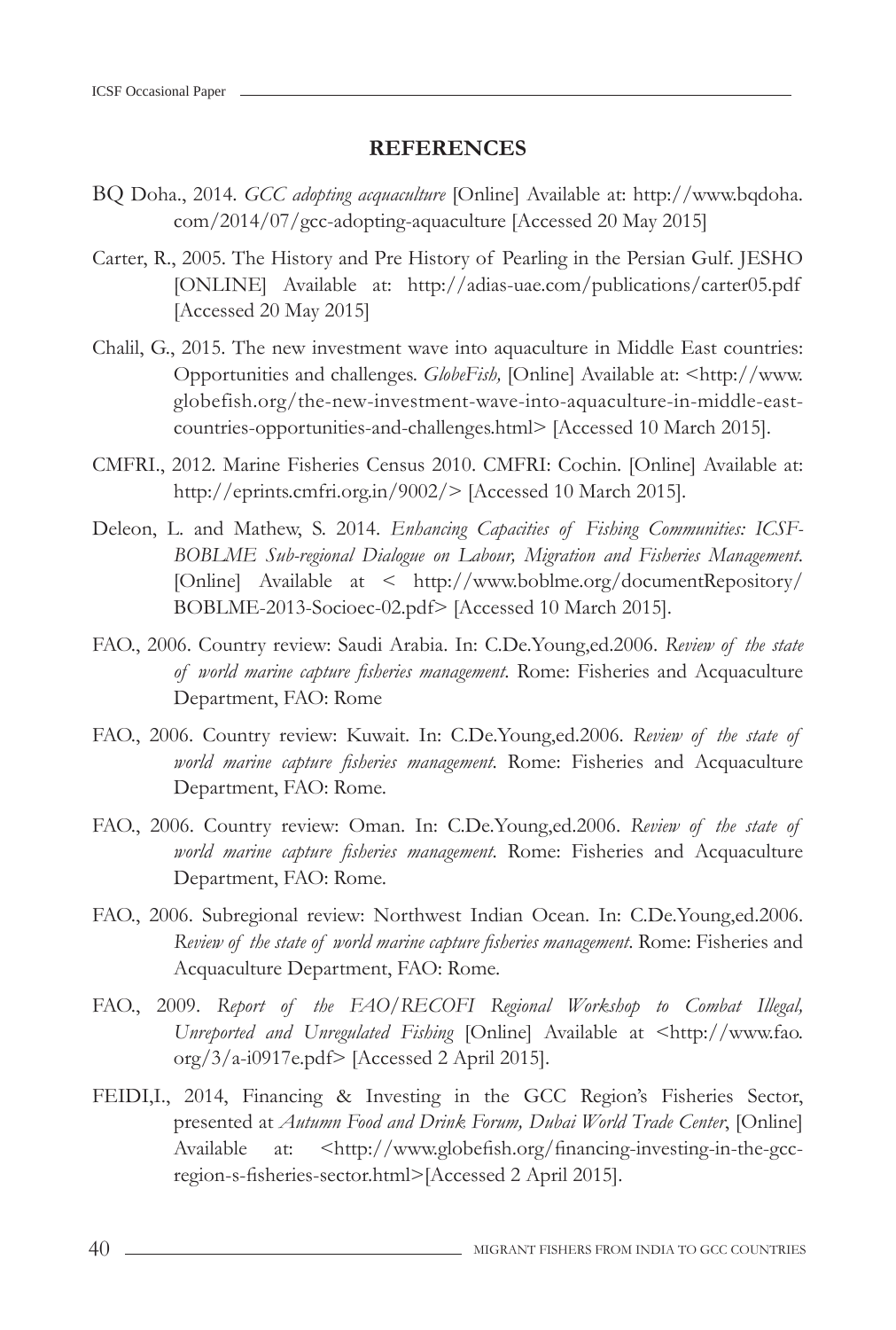- Heeg Jennifer., 2010. "Gender, International Human Trafficking Norms and Gulf Migration." Available at http://citation.allacademic.com//meta/p\_mla\_apa\_ research\_citation/ $\frac{5}{0}/\frac{2}{9}$ /0/pages502906/p502906-1.php, accessed on 21 December 2011.
- Heard-Bey F., 1996. From Trucial States to United Arab Emirates. A society in transition. (2nd edition). London: Longman.
- ILO., 2003. Report V(2) Conditions of work in fishing sector: The Constituents Views. Geneva: ILO
- ILO., 2007. Provisional Record 12A Text of the Convention Concerning Work in the Fishing Sector Submitted by the Drafting Committee", ILO, Geneva.
- Lok Sabha Debates 2010. Available at: http://indiankanoon.org/doc/538002/ [Accessed on 10 June 2015]
- Lorimer J.G., 1915. Gazetteer of the Persian Gulf, Oman and Central Arabia. Volume 1: Historical. Calcutta
- Mathew, S., 2010. From Informal Co adventurers to Formal Workers? ILO's Work in Fishing Convention, 2007. *Economic & Political Weekly*45(5).
- Metz, H, C. 1993. ed. *Persian Gulf States: A Country Study*. Washington: GPO for the Library of Congress
- Migrant Forum Asia., 2012. *Reform of the Kafala (Sponsorship) System* [Online] Available at <http://www.mfasia.org/component/simpledownload/?task=downlo ad&fileid=MjAxMi9yZWZvcm1pbmdrYWZhbGFfZmluYWwucGRm> [Accessed 10 March 2015].
- Motaparthy., 2015. Understanding Kafala: *An archaic law at cross purposes with modern development* [Online] Available at http://www.migrant-rights.org/2015/03/ understanding-kafala-an-archaic-law-at-cross-purposes-with-moderndevelopment/ > [Accessed 10 June 2015].
- OHCHR.,1990, *International Convention on the Protection of the Rights of All Migrant Workers and Members of Their Families* [Online] Available at:<http://www2.ohchr.org/ english/bodies/cmw/cmw.htm>[Accessed 2 April 2015].
- Pivak,D., 2014. GCC adopting acquaculture. *BQ Doha*, [Online] Available at: http://www.bqdoha.com/2014/07/gcc-adopting-aquaculture [Accessed 10 March 2015].
- Rahman, A., 2010. Migration and human Rights in the Gulf. In: MEI Viewpoints, 2012. *Migration and the Gulf*. The Middle East Institute: Washington DC.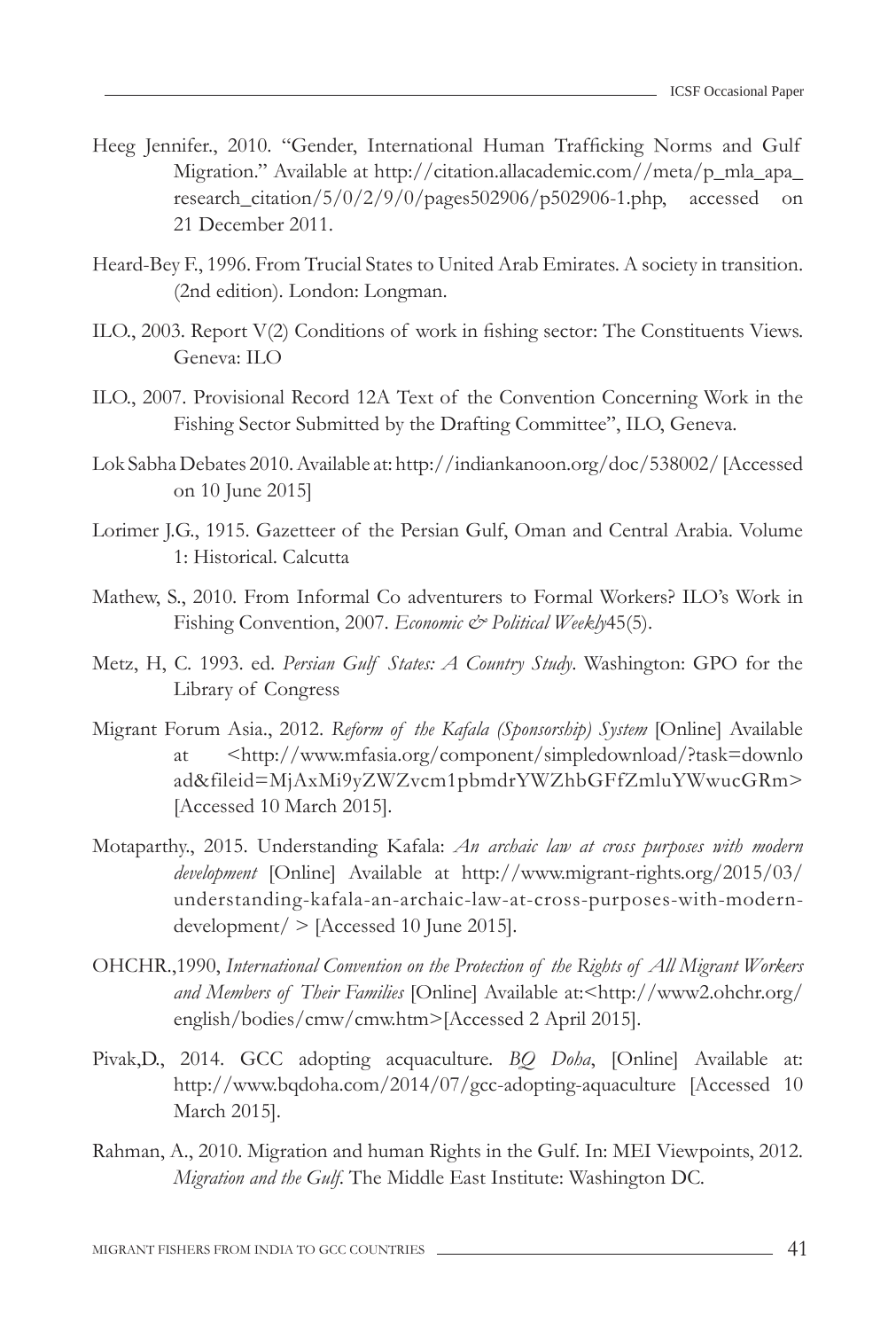- Sasikumar S.K.; Hussain, Zakir. 2008. Managing International Migration from India: Policies and Perspectives, ILO Asia Pascific Working Paper Series. ILO Sub Regional Office for South Asia: New Delhi.
- Subramaniyan, A., 2000. Community, place and citizenship. In: K.Sivaramakrishnan, ed.2000. *Agrarian Environments: Resources, Representations and Rule in India*. Duke University Press: Durham
- Sultan, N. 2012 Working for a Sustainable GCC Future: Reflections on Policies & Practices.In: e M.A. Ramady. Ed. 2012 *The GCC Economies: Stepping up to Future Challenges*,. Springer: New York.
- THE ECONOMIST., 2009. *The GCC in 2020 II* [Online] Available at: http://www. economistinsights.com/countries-trade-investment/analysis/gcc-2020-ii/ fullreport> [Accessed 10 June 2015].
- The Economic Times., 2014. *Indian fisherman killed by pirates near Bahrain* [Online] Available at: http://articles.economictimes.indiatimes.com/2014-05-27/ news/50122688\_1\_dhow-four-pirates-gulf-daily> [Accessed 10 June 2015].
- The Hindu., 2015. Rescue fishermen detained in UAE [Online] Available at: http://www. thehindu.com/news/national/tamil-nadu/rescue-fi shermen-detained-inuae/ article7034010.ece?ref=tpnews> [Accessed on 15 June 2015]
- Times of India., 2015. *Kanyakumari fi sherman shot dead by Iranian pirates* [Online] Available at http://timesofindia.indiatimes.com/city/madurai/Kanyakumari-fishermanshot-dead-by-Iranian-pirates/articleshow/47486915.cms [Accessed on 15 June 2015]
- Wikramasekara P., 2012. *Something is Better than Nothing: Enhancing the Protection of Indian Migrant Workers Through Bilateral Agreements and Memoranda of Understanding***,**  [Online] Available at: <http://papers.ssrn.com/sol3/papers.cfm?abstract\_ id=2032136> [Accessed 10 March 2015].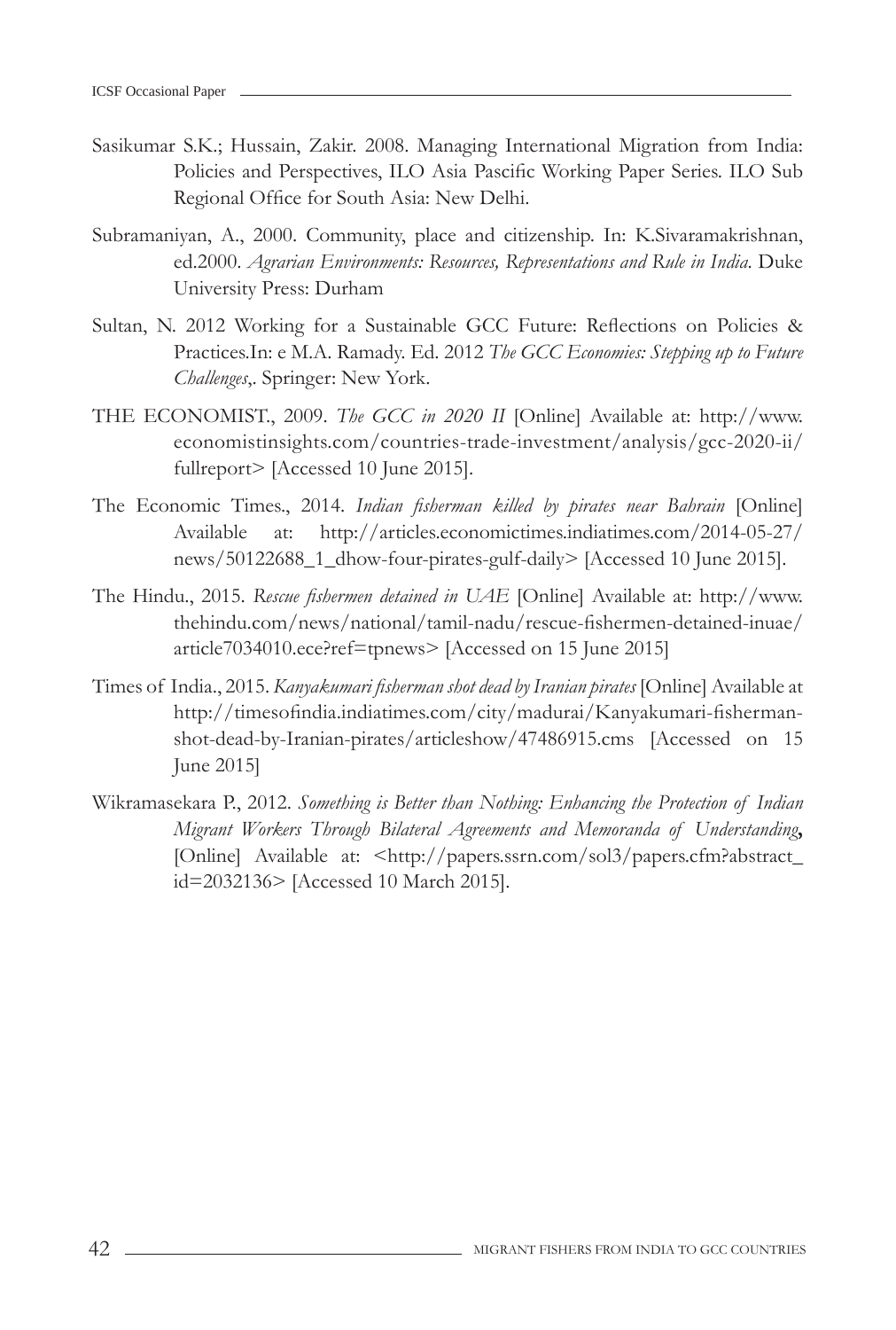# **APPENDIX 1**

Questionnaire used for interviewing migrants and their family:

**Questions for migrant fishers** 

**PROFILE** 

Name: Age:

**Marital status:**

**Education:**

**Name of home village:**

# **HISTORY & PROCESS OF MIGRATION**

- 1. In which foreign country and province are you working?
- 2. How long have you been working there?
- 3. Why did you go to that country? Did you go to any other countries in the past? If yes, how many years ago? For how long? Which country? Why did you come back?
- 4. What type of work you used to do before your recent migration? If it was fishing, what was your job role (skipper/crew)? How much were you earning while fishing back home?
- 5. How did you find the employment in the GCC country? (Through relative/ friends/agents/other)
- 6. Type of visa you are holding and its validity
- 7. What did you have to do in order to go there? (Guide discussion regarding paper work required, passport stamped, and money paid to people/travel agency, medical checks, insurance, etc. Take detailed notes of responses). If you paid any money, how did you manage that?
- 8. Did you sign any type of contract before leaving the country?
- 9. Did you receive any pre-departure training?
- 10. Did you have any idea about the nature of work? If yes, what were you told about the nature of work?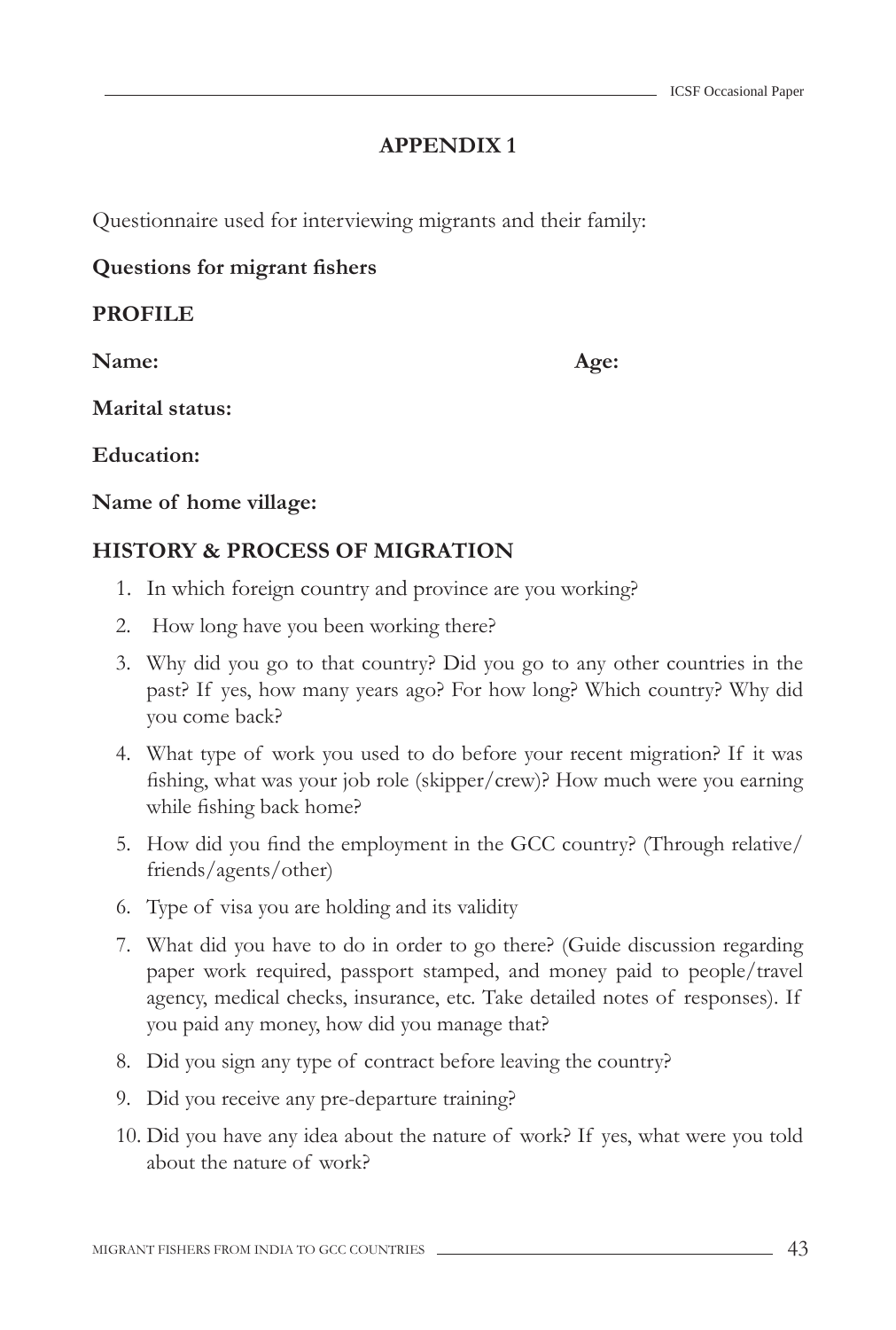- 11. Did you have any idea about the social or cultural background of the destination country? If yes, what were you told about the social or cultural background of the destination country?
- 12. How long is your current contract for?

# **PROTECTION & MIGRATION POLICIES**

Did you sign any contract there? Do you have a copy of it? If not, do you know the contents of it?

Have you undergone any medical checkups there before starting the job?

Did you pay any money before starting the job? If yes how much, for what purpose and to whom?

Did you pay for any insurance there? If yes, how much?

Is your passport with you while at work?

Have you ever gone to meet any Indian missions there? If yes, for what purpose? If no, do you have any contact details of the local consulate?

Any instructions from the sponsor before starting the working? (like restrictions or warnings)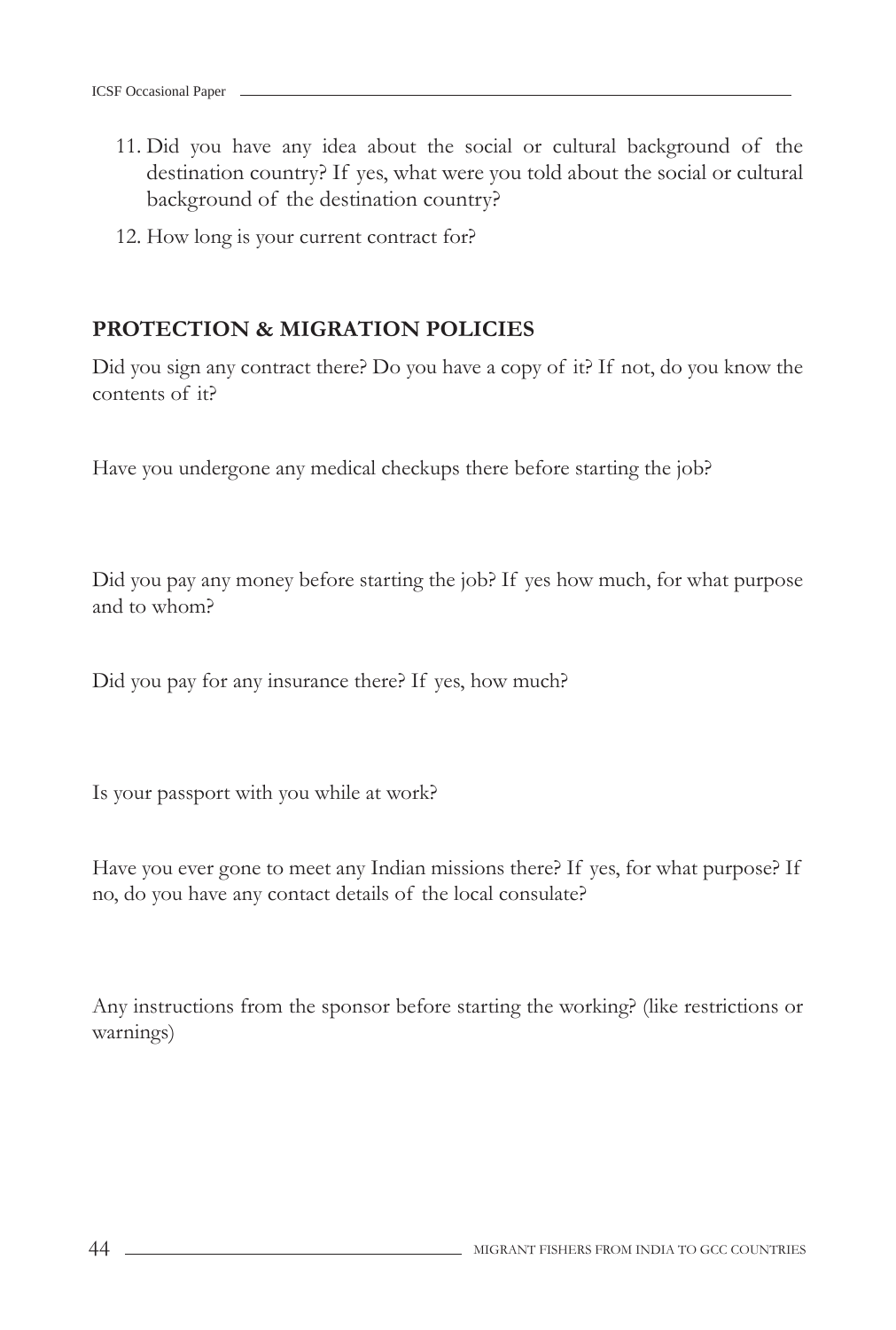# **WORK AND LIFE**

Fishing season in that country? Any restrictions on the kind of gear you use during certain period of the year?

Are you fishing for a sponsor or you have got your own rented boat?

Type of Boat and engine specifics, number of fishers and gear you use there? Is trawling allowed there

Do you need to sign on any paper before and after fishing trips?

What are your main catches there?

What type of fishing trips you undertake there?

Average working hours per day

Average working days per week

What is the nature of work on board? (skipper/crew/cook)

If you are a skipper, how is your relationship with you sponsor?

If you are a crew member, how is your relationship with your skipper?

How often do you receive your wages? What type of system do you follow there? (share/salary)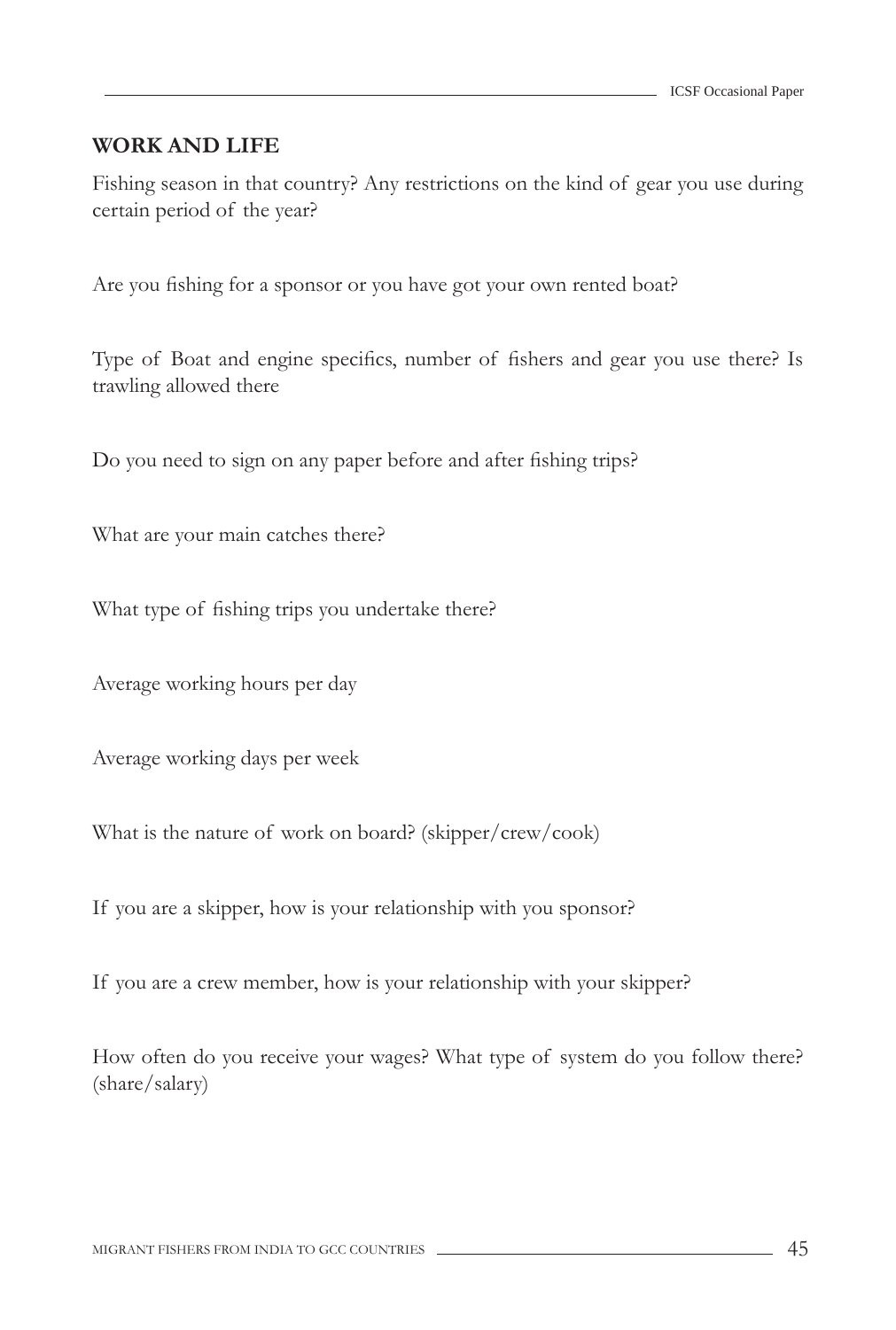What is your current wage per month on an average?

How often do you send your remittance home, what kind of channels you use for that and how much do you send on an average?

How do you spend your off days there?

What do you do during fishing ban periods?

How is your relation with your sponsor? Does any local person accompany you for fishing?

Have you had any instances of fighting/argument while working there? If yes, details.

After landing, who all goes to the market for selling off the fish?

Do you think you are getting actual price for you catch?

Where do you stay in that country? (In a house /on boat itself?)

How often do you come home? How do you keep in touch with your family and how often?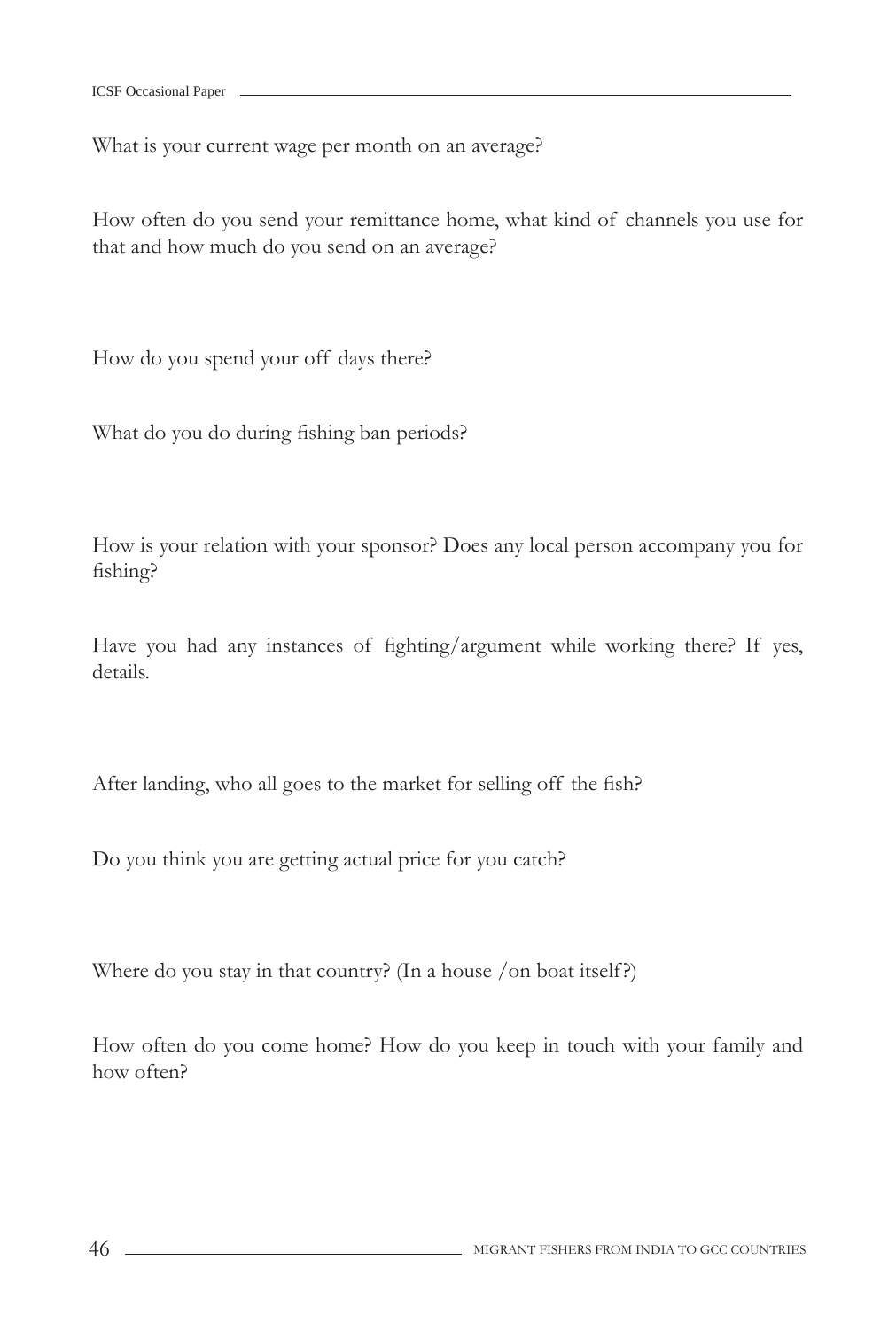How cordial is the local community there? Do you ever come under attack from them or from your kafeel/sponsor?

How is work there? How different is it from working in your homeland?

Do you need to pay any money for renewing the visa and other documents? If yes, how much?

Did you have to acquire any new skills when you were working there?

Did you introduce any new technique/technology back home?

Do you prefer fishing there or here? Why so?

#### **SAFETY AT WORK**

How safe is fishing in Gulf waters? Do you face any security issues at work?

Do you cross maritime boundaries while fishing? If yes, how often do you cross? Have you ever been forced to cross boarders by your sponsor?

Have you ever got caught?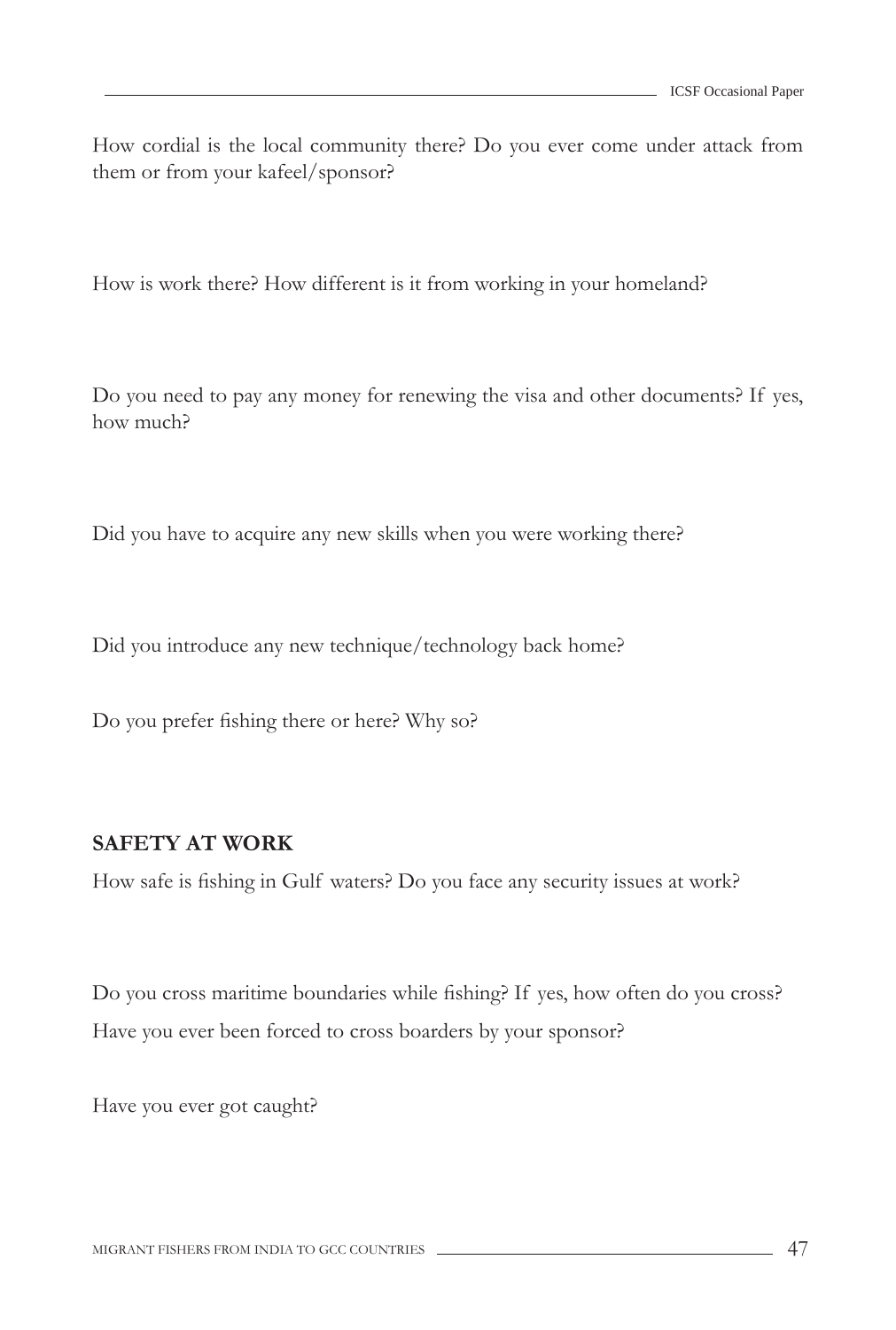Did you face any jail term there for crossing maritime boundaries? If yes, details (life in jail, access to legal help, sponsors attitude, Indian consulates response, attitude of other local inmates etc)

Did you ever come under the attack of pirates/criminals? If yes, details

What you do if you fall sick there? (Access to Medical care, insurance, money)

Any history of accidents while at work? If yes what did you do at the time? Did you get any insurance amount after that?

Did any of your co-worker or friends die while at work there? If yes, what did you do then? What was the procedure for sending back the body and all? Did any of his relatives receive any money from the sponsor/government?

If an accident happens whom will you contact first?

Are you happy working there? How long are you planning to work there? Would you like to come back and fish in your local area after sometime?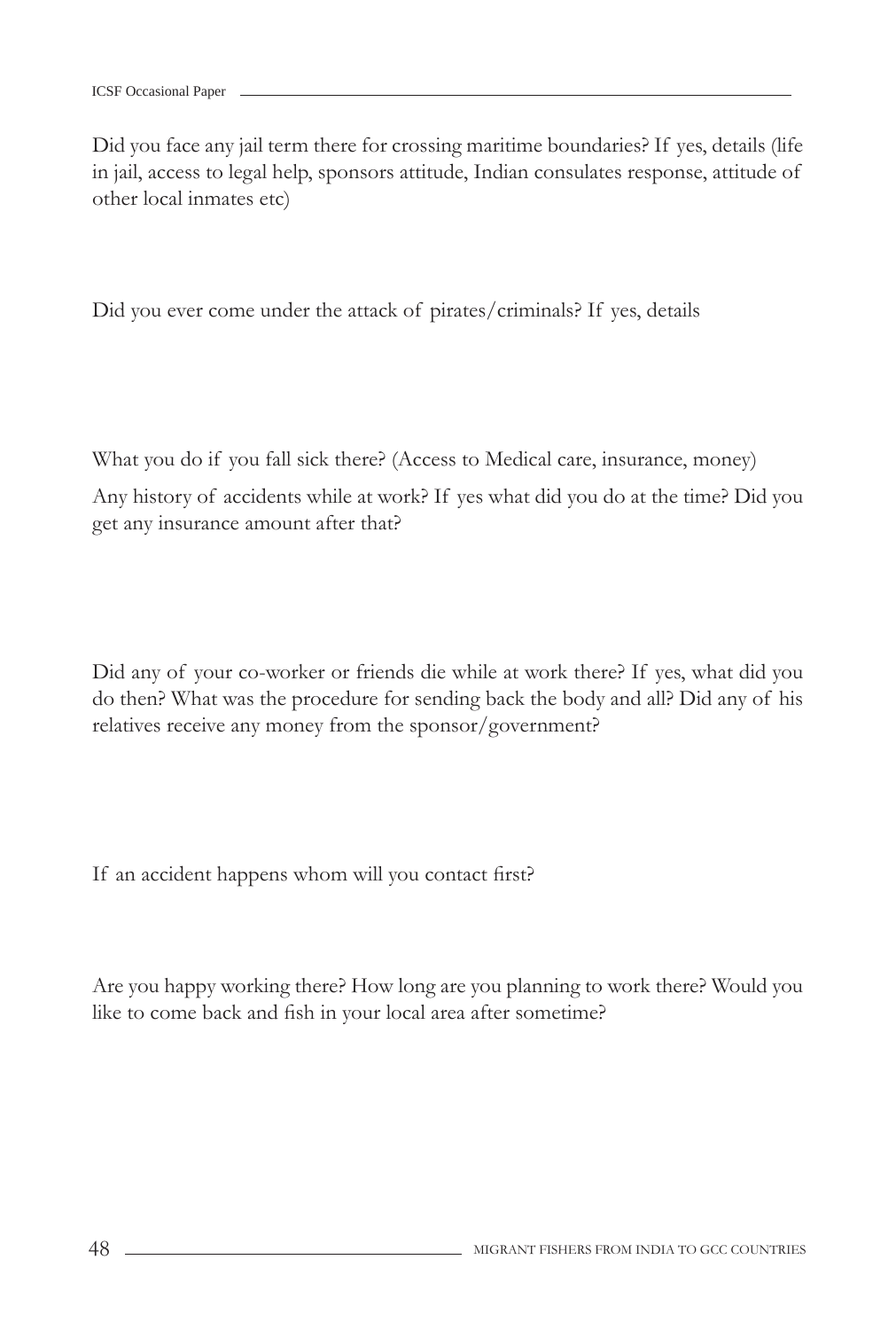# **QUESTIONNAIRE FOR FAMILY**

#### **Name:**

**Name of the Migrant:**

## **Relationship with the migrant:**

Are you aware of the country your husband/father/son working at and do you have contact details of the sponsor they are working for/ or any of their co workers?

Do you have photocopies of their travel documents at home?

How often do you talk to him?

How often do you receive money from him and how much on an average?

 What are the purposes for which remittances are used? Did you construct any house or buy any land using his remittance?

Do you participate in any of the village/local level meetings? If yes, did you start going for meetings after his migration or even before that?

Are you part of any of the local self-help groups?

Do you feel safe when he is away?

Is there any change in your relationship with your neighbor before and after his migration?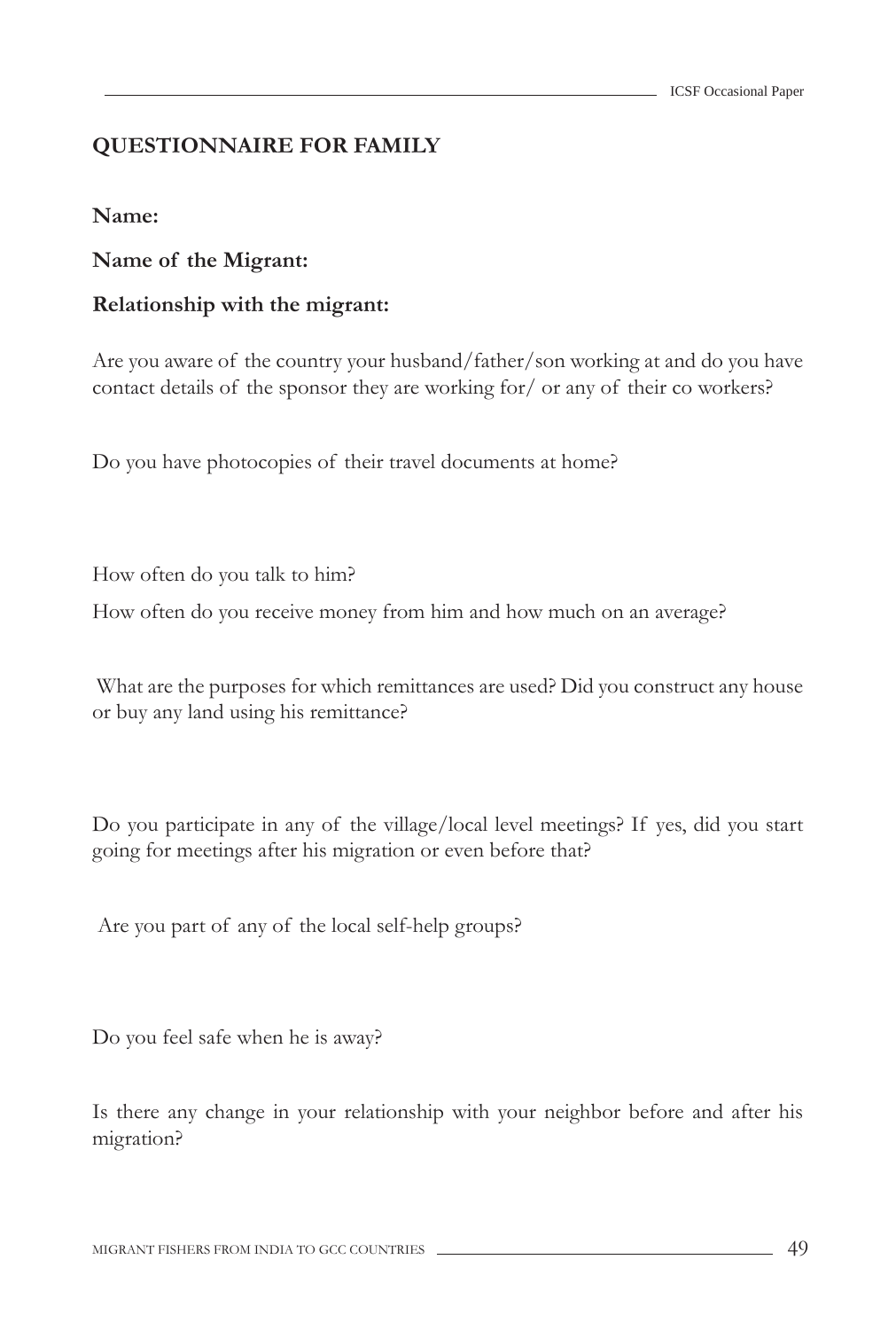Is there anyone to help you when you or your children fall sick?

How has his migration helped you and your family? Education/access for health services etc

Are there any problems you and your family face because if his migration?

Has he faced any problems when he is away? What problems? How did he deal with them there? Who helped you here?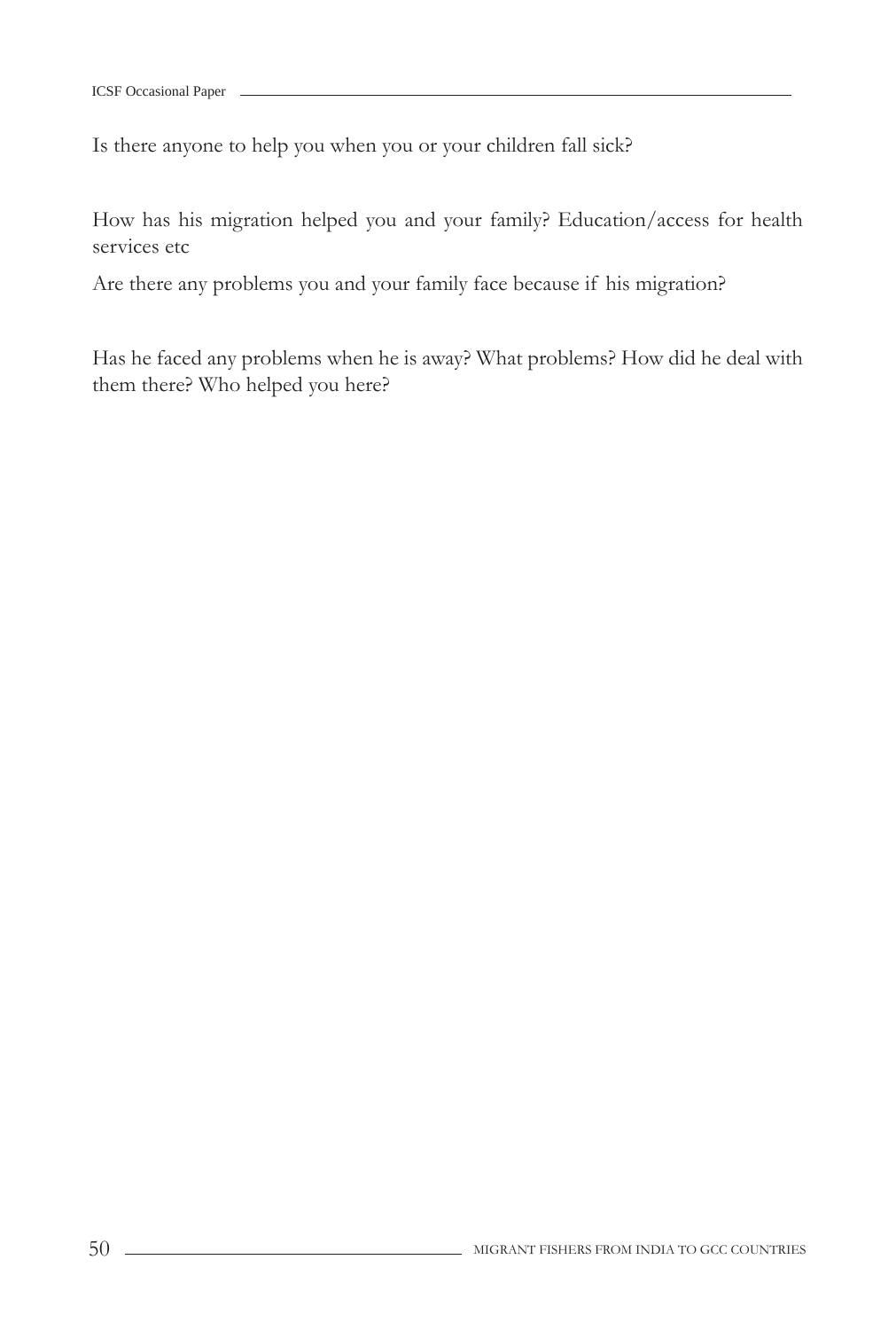# **ANNEXURE**

## **TESTIMONIES**

Recorded during December 2014- April 2015

All the fishers surveyed for the study had many years of experience in fishing in the Indian waters prior to their migration. But none of them were aware of the nature of the fisheries sector or fishing pattern in the GCC countries before departure. Except *gargoor* fishers interviewed had previous experience of using all gear used in GCC waters. Use of *gargoors* was very new to all of them and it took 2 – 3 days to learn the technique of fishing with them.

VILLAGE NAME: AROKYAPURAM Returnees

# **Name: Wellington**

Country: Bahrain

Initially he worked for three years in Saudi Arabia and then went to Sitra in Bahrain, fished there for two years and came back after issues with the sponsor. He found the job in Saudi with the help of a relative to whom he paid INR 80,000 and for the job in Bahrain he paid INR 75,000 to a friend who helped him. He got the ECR cleared with the help of a travel agency, paying INR 4500 for its services. In Saudi he used to earn around INR 25,000 – 30,000 per month on an average. The highest amount he earned was INR 50,000. For a better income he left Saudi after three years and went to Bahrain. He used to work on tarad both in Saudi and Bahrain. But in Bahrain from day one he had issues with the skipper. He accused the sponsor of nonpayment of salary, harassment at work, emotional blackmailing etc. He used to get around INR 20,000 monthly while working in Bahrain, which was not enough for him to manage his expenses as well as send money home. He also had to pay INR 2500 monthly for insurance in addition to around INR 6000 for stay and other expenses. He was even denied leave to go home by his skipper. After two years he came home complaining of some diseases and never went back. Currently he is working in his own village and earns around INR 20,000 per month.

# **Name: Selvaraj**

Country: Saudi Arabia

He used to work on a 56 feet long launch, with 7 – 8 crew members. He worked there for 8 years and came back due to issues with his skipper. Currently he is working as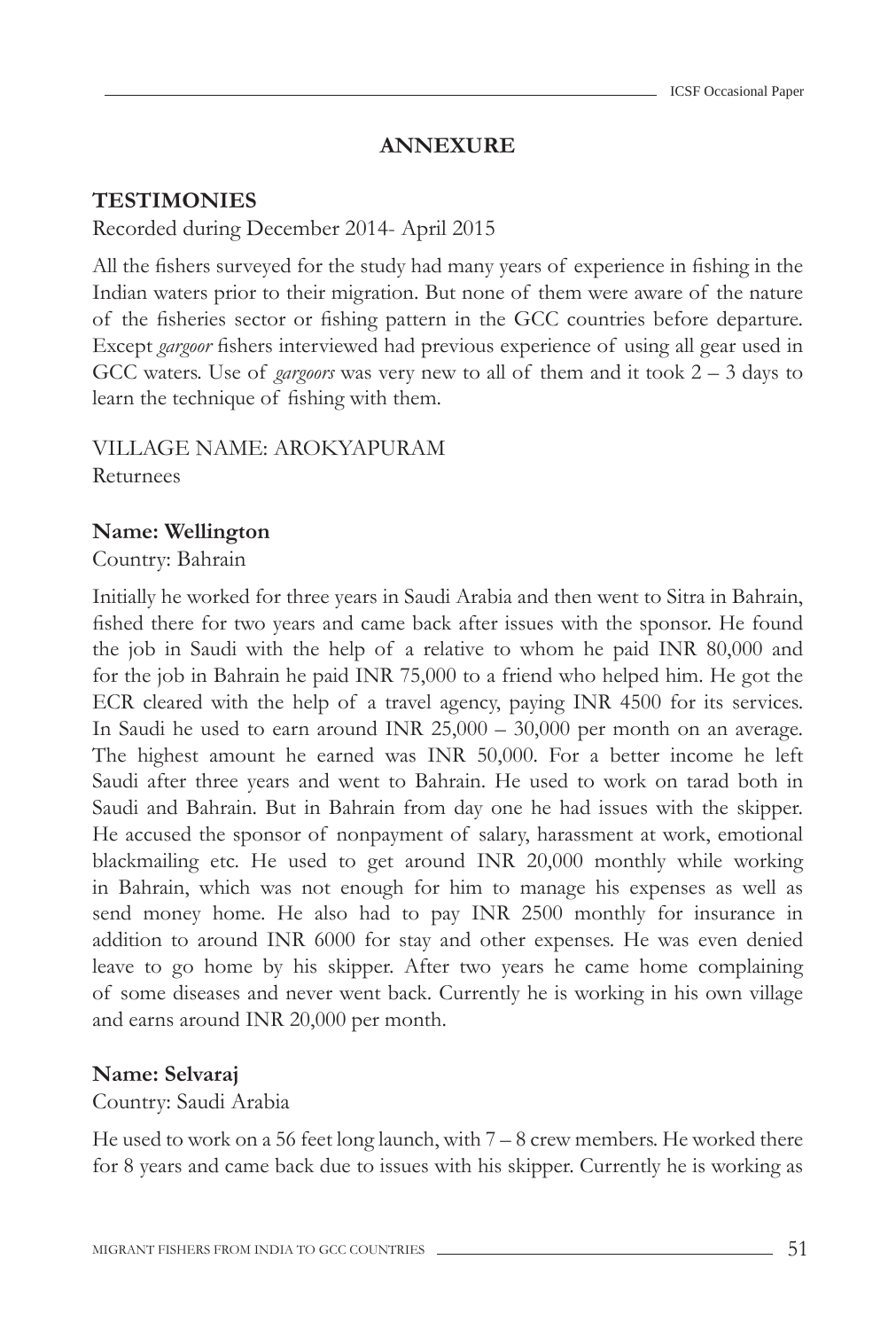a skipper in Kerala. He paid INR 67,000 to go to GCC for the first time. His friend helped him to get the visa. Local travel agencies arranged his ECR clearance for a charge of INR 3000. He went through Trivandrum airport. The first five years were very good. Then he changed the boat. But his new skippers used to torture and harass him while at work. He also had difficulty in getting leave. For the first five years he used to earn INR  $30,000 - 40,000$  monthly, but after changing the boat he used to get only INR 20,000 – 25,000. Once he got arrested in Iran and was in jail for 3 days. This happened while he was working on the first boat and his boat owner paid the fine and got the crew released. His vessel also came under attack from Iranian pirates thrice. On each occasion, they took all the instruments and money from the crew. Selvaraj's first owner used to give the entire money for buying new instruments and gear but the owner of the second boat did not. After working with the second boat owner for three years, he came home on leave and didn't go back. At present he earns around INR 25,000 per month fishing in Kerala.

#### **Name: John**

#### Country: Qatar

He worked in GCC for 16 years and came back home in 2012. Initially he went as a crew member to Saudi for 2 years and then moved to Qatar with the help of a friend. He didn't get any emigration clearance when he went to GCC for the first time. He bypassed emigration check by paying officials at Trivandrum airport through a local travel agency. In Qatar also he was a crew member for the first three years and then became the captain. He used to earn around INR  $80,000 - 1,00,000$  per month. He used to work on launches and had  $6 - 7$  crew members on board. He also got room to stay for free from his sponsor. He was very happy with his sponsor and never had any issue with him. He used to get return flight tickets from his sponsor whenever he came home on leave. According to him, in the initial days he used to face threats from local communities both in Saudi and Qatar. But now it has changed a lot. He noticed a decrease in fish in Qatar due to increase in the number of boats and the increase in new gear. He is very satisfied and content about his Gulf stint and is now at home.

# CURRENTLY ON LEAVE **Name: Antony Britto**

Country: Saudi Arabia

He is working as a fisher in Darin, Saudi Arabia on a launch for the last 8 years. He paid INR 1,50,000 to a friend to get the visa. In addition to that he also had to pay 1000 riyal (I Saudi Riyal = approx. INR 18) to the sponsor for getting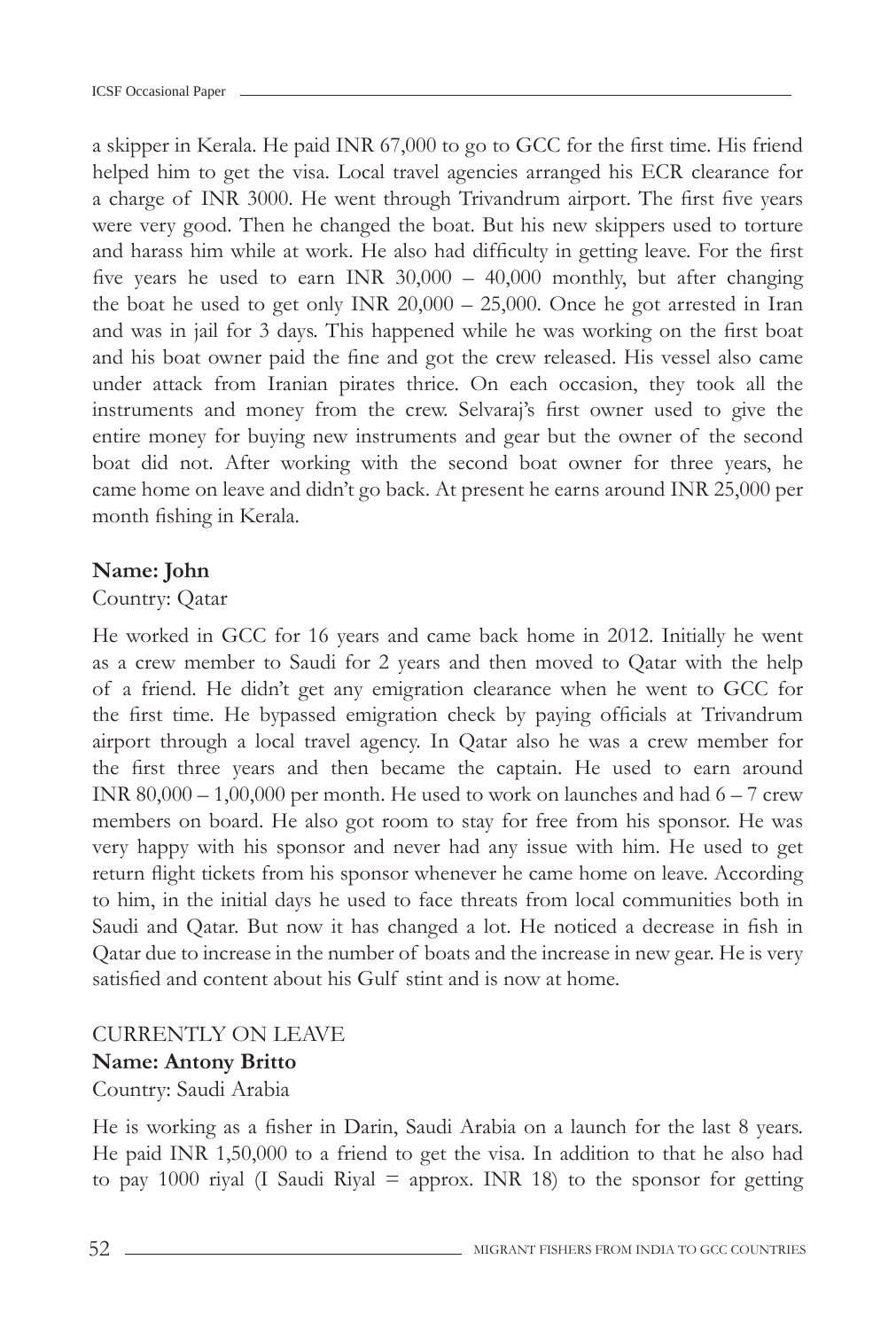work permit. Annually he also pays 4100 riyal for visa renewal plus insurance. They made insurance mandatory only three years ago. He has a medical insurance card but he never got any refunds from hospitals. They always declined his card. In the first five years he could earn not more than INR  $1,50,000$  per annum, whereas in the last three years he has got around INR 5.5 – 6 lakh. He attributes this out to the lesser number of people working on his launch these days. Earlier there used to be 7 fishers on launch and these days there is only 3. Usually they go for 5- 6 days of fi shing trips. Though he has issues with the skipper, he is sticking around keeping only the earnings in mind. While on leave he goes for fi shing in Kanyakumari.

#### **Name: Sahayam**

Country: Qatar

He has been working as a fisher in Qatar for 4 years. He paid INR 1,25,000 to a relative to get the visa. He works on a tarad there. He also paid emigration officials through travel agencies to get on board the flight. He does daily fishing trips and his sponsor also goes out fishing with him. He is happy about working there and he earns around 35,000 monthly. The only worry he has is the short temper of his sponsor. He spends around INR 6500 for his stay and other expenses per month.

#### **Name: Christopher**

Country: Saudi Arabia

He has been working in Saudi Arabia for the last 2 years. Previously he was in Qatar for 2 years and came back home after issues with his sponsor. He got this visa through a travel agency in Poonthura. He paid INR 60000 to a relative for his first trip to Qatar and INR 1,20,000 to a friend for Saudi visa. He sends home about INR 30,000 per month.

In Qatar he faces issues in the market and doubts whether his skipper actually records the correct amount in the weekly sale. He goes fishing even when he is on leave.

#### **Name: Antony**

Country: Saudi Arabia

He has been working in Jizan province in Saudi Arabia for the last 6 years. He paid 2.2 lakh INR for the visa and got ECR clearance through a travel agent. He works on a rented tarad. He stays at a rented house and his monthly spending amounts to INR 6500. He manages to send home around INR 70,000 per month. He works along with his brother and an uncle. He is very happy working there.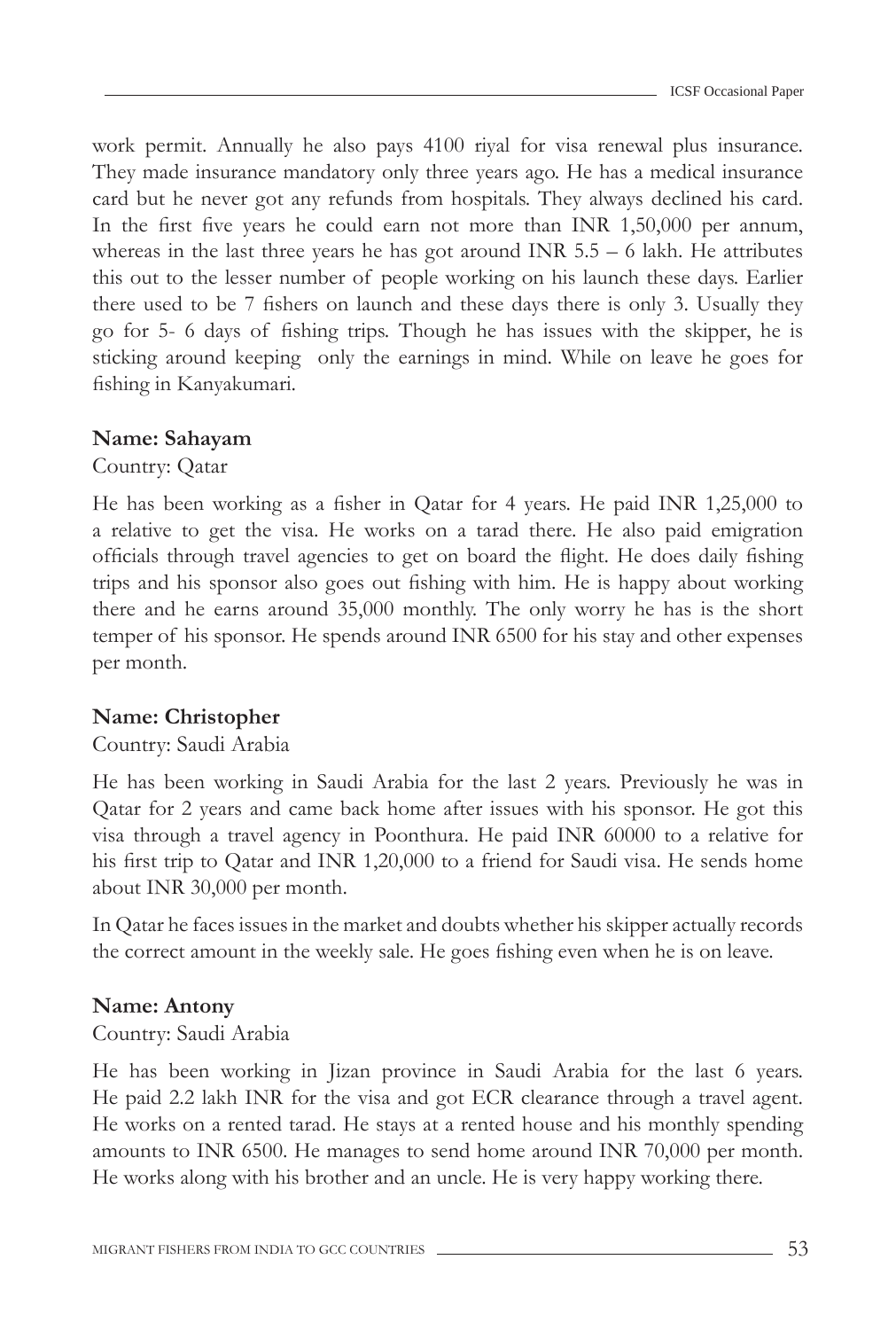# **Name: Simon**

#### Country: Bahrain

He has been working in Askar, Bahrain for 3 years. He paid INR 90,000 for the visa to a relative. He came home a month prior to the interview after getting injured while loading ice onto the boat. He got a very nominal amount from his sponsor when he went to hospital. He worked on a launch. He used to send home INR 35,000 per month while working there. He got arrested twice in Qatar and both times Qatari officials let him go after a few hours. Once he got attacked by Iran pirates inside Bahraini waters. They took all the gear, instruments, personal belongings and fish from the boat. They even attacked the captain of his boat. He is planning to go back in 15 days time. He has problems with his skipper. He goes out fishing during leave.

VILLAGE NAME: RAJAKKAMANDAL THURAI Returnees

#### **Name: Bennet**

Country: Dubai

He returned home after just 40 days due to issues with the captain. He paid INR 1,40,000 to go there. He also got the ECR cleared with the help of local travel agents. From day one his captain started harassing him. His captain was also from Kanyakumari. He was working on a launch alongside 6 other men—all from Kanyakumari itself. According to Bennet, the captain treats the fellow workers like slaves and were often not even given enough time to have food while at work. They used to go for 5-6 days trips and in Dubai all the fishermen generally stayed on the boat itself. The captain even delayed giving shares and Bennet left the job within few days after getting his first share. He left the country by lying about his mother's health. He is now fishing in Kerala.

#### **Name: Charles**

Country: Bahrain

He returned after twelve years. Initially he was in Saudi and then shifted to Qatar after 6 years with the help of a friend. He paid INR 90,000 for the visa. He worked on a launch there for two years and then shifted to the same sponsor's tarad. He used to earn around INR 40,000 per month, His sponsor also used to go fishing with him. He got arrested twice by Iranian authorities while at work and had to spend a few weeks in jail. Both times the sponsor paid the money to get him out. After 6 years of working in both Saudi and Bahrain he came back. Though he had issues with his sponsor he was happy working there. He is now at home.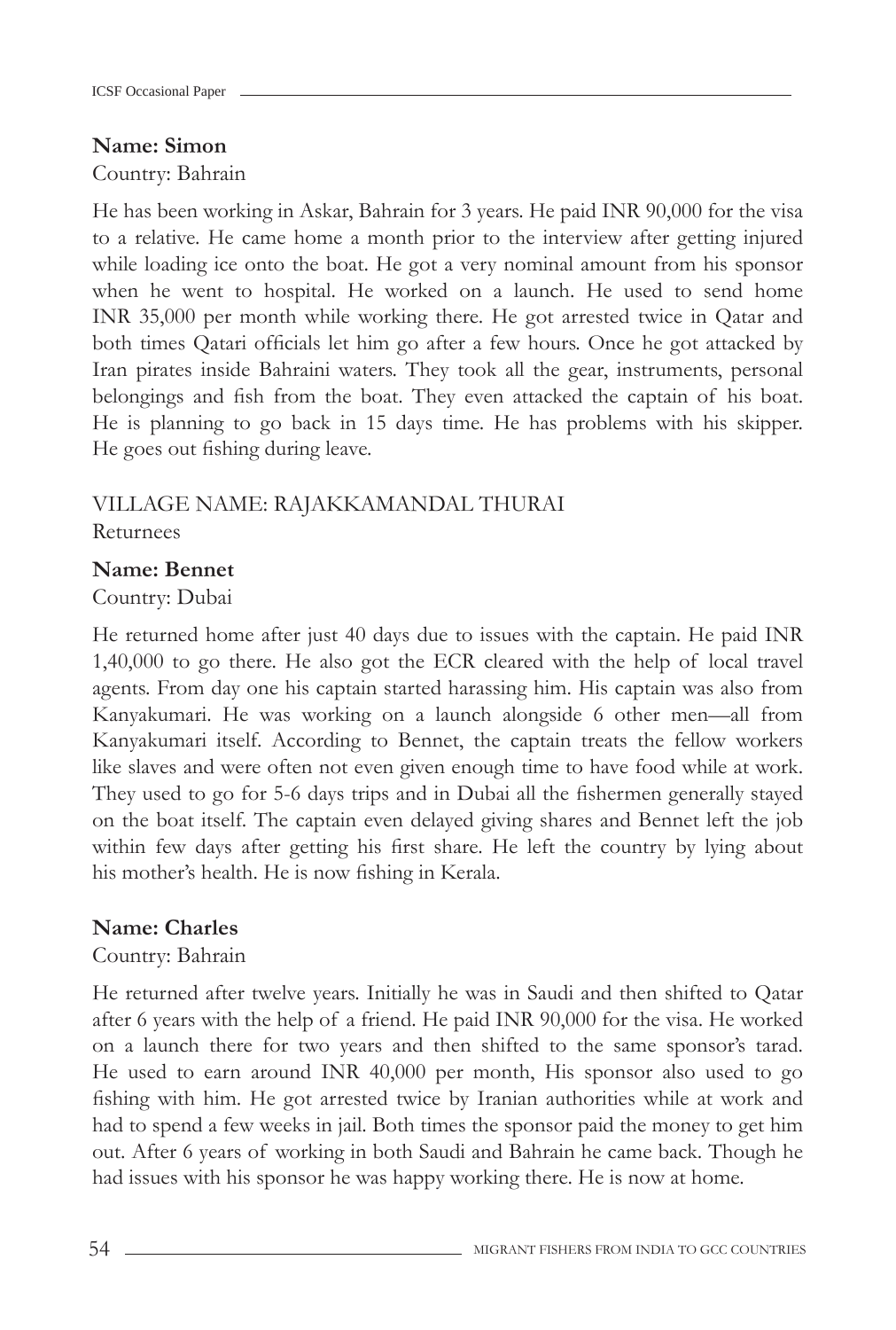#### **Name: Raj Sahayam**

#### Country: Qatar

He went to Qatar after paying INR 60,000 to a relative to get his visa and paid around INR 6500 to a travel agent to get the documents ready. He was working on a launch with 7-8 people. After 3-4 months the working environment became very hard. Some of his co-workers left on leave and never came back. So there were only 4 staff and work became very difficult. He had some problems with the captain too. He also was doubtful about not getting the exact amount for the catch. They also came under attack of Iranian pirates causing huge financial loss. After eleven months in Qatar he returned to Kerala where he is now working.

ON LEAVE

#### **Name: Silvi**

Country: Al Wakrah in Qatar

He has been working in Qatar for the last 2 years. Earlier he worked in Saudi for 7 years. For the Saudi visa he paid INR 60,000 and he shifted to Qatar in 2013 with the help of a relative. He paid INR 1,30,000 to him for the Qatar visa. He also paid emigrations officials through a travel agency to bypass emigration clearance. In Qatar he is working on a launch along with  $7 - 8$  people. He usually undertakes  $4 - 5$  days fishing trips. For renewing the visa he pays  $500$  riyal per year. He manages to send INR 35,000 – 40,000 home on an average every 35 – 40 days. He stays in a rented room and pays an average INR 5500 every month. He is also not happy with his skipper. In Qatar, there are fishing restrictions during April – May during which fishing is allowed for only 12 days.

#### **Name: Sahayam**

Country: Ajman, Dubai

Earlier Sahayam worked in Bahrain for 7 years and now for the past three years he has been working in Ajman, UAE. He paid INR 40,000 (one way ticket charge included) to a friend to get the visa. He paid INR 5000 to a local travel agency to get emigration clearance. After reaching there he paid 2500 dirhams to his sponsor before starting the job. He pays this amount every alternate year. He gets the share after  $3 - 4$  fishing trips. According to Dubai law a local fishermen has to be present on each boat while going out fishing. The local fisherman in Sahayam's boat gets a fixed salary of 3000 dirham/month. Fifty per cent of that will be given by the sponsor and the other fifty is taken from the share of the crew members. He works on a tarad and does daily trips. Sahayam had many experiences of this local man not turning up and missing out a day's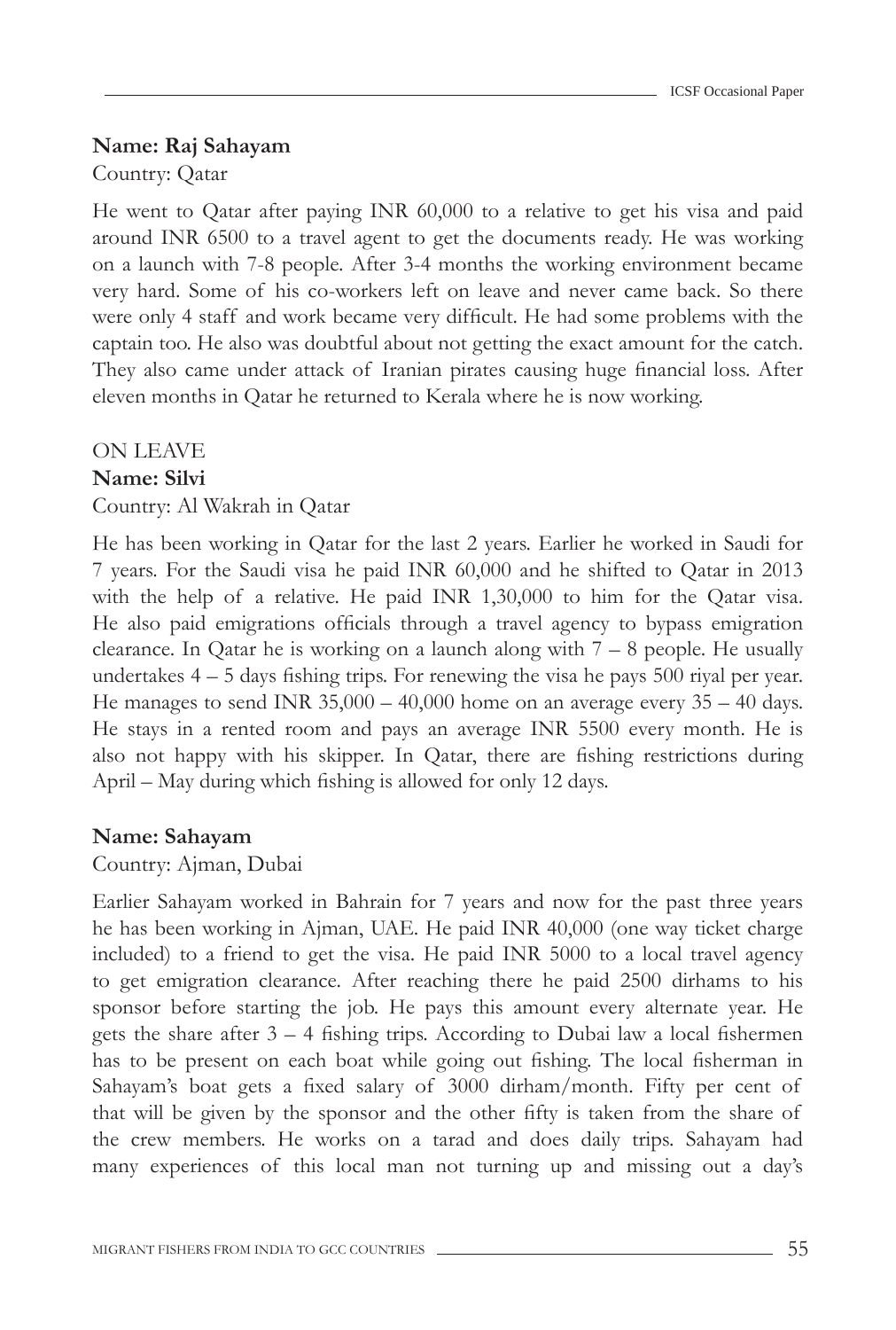fishing trip. Sahayam gets to send on an average INR 50,000 home every month. The maximum he has sent till date is INR 70,000 and the minimum INR 23,000. He also stays on the boat like others working in Dubai. He is happy with both his skipper and sponsor. Twice he came under the attack of pirates. His rent is also paid by his sponsor.

#### **Name: Peter**

#### Country: Bahrain

Peter has been working in Bahrain on a launch for the last 5 years. He paid INR  $90,000$  five years back to a friend to get the visa. He paid emigration officials INR 4300 through a local travel agency. He is currently on leave and is in two minds whether to go back or not due to issues with his sponsor. His sponsor goes fishing with him. He works on a tarad and undertakes daily fishing trips. Earlier there was one more person along with him. But now it is only he and his sponsor. Unlike the initial years, these days the share he gets has come down due to fewer fishing trips. His earning has therefore decreased from an average of INR 45,000/month to around 30,000. He goes out fishing even during leave.

# **Name: Samuel**

Country: Saudi

He has been working as a fisher in Darin, Saudi Arabia on a tarad for the last 6 years. He paid INR 70,000 to a relative to get the visa. His uncle himself is the captain of the tarad. He is very happy working there and he manages to send home around INR 50,000 per month. He also undertakes daily fishing trips. He doesn't remember whether he paid any money to the travel agency during the first time. He has issues with the skipper, but the payment is regular so alans to continue working there.

#### **Name: Silvester**

Country: Qatar

He has been working in Qatar on a fishing launch for the last 4 years. He paid INR 1,00,000 to a friend for getting the visa. A local travel agency got a CDC certificate for him and he didn't have to go through the emigration clearance. The average remittance he sends home is INR 30,000/month. Even though he is happy with his sponsor's attitude towards the workers and never had any issue with him, like many fishers working in Qatar he also has some doubts about his skipper on whether the amount he marks in the weekly record is correct. He is happy working there and planning to be there for at least 10 more years.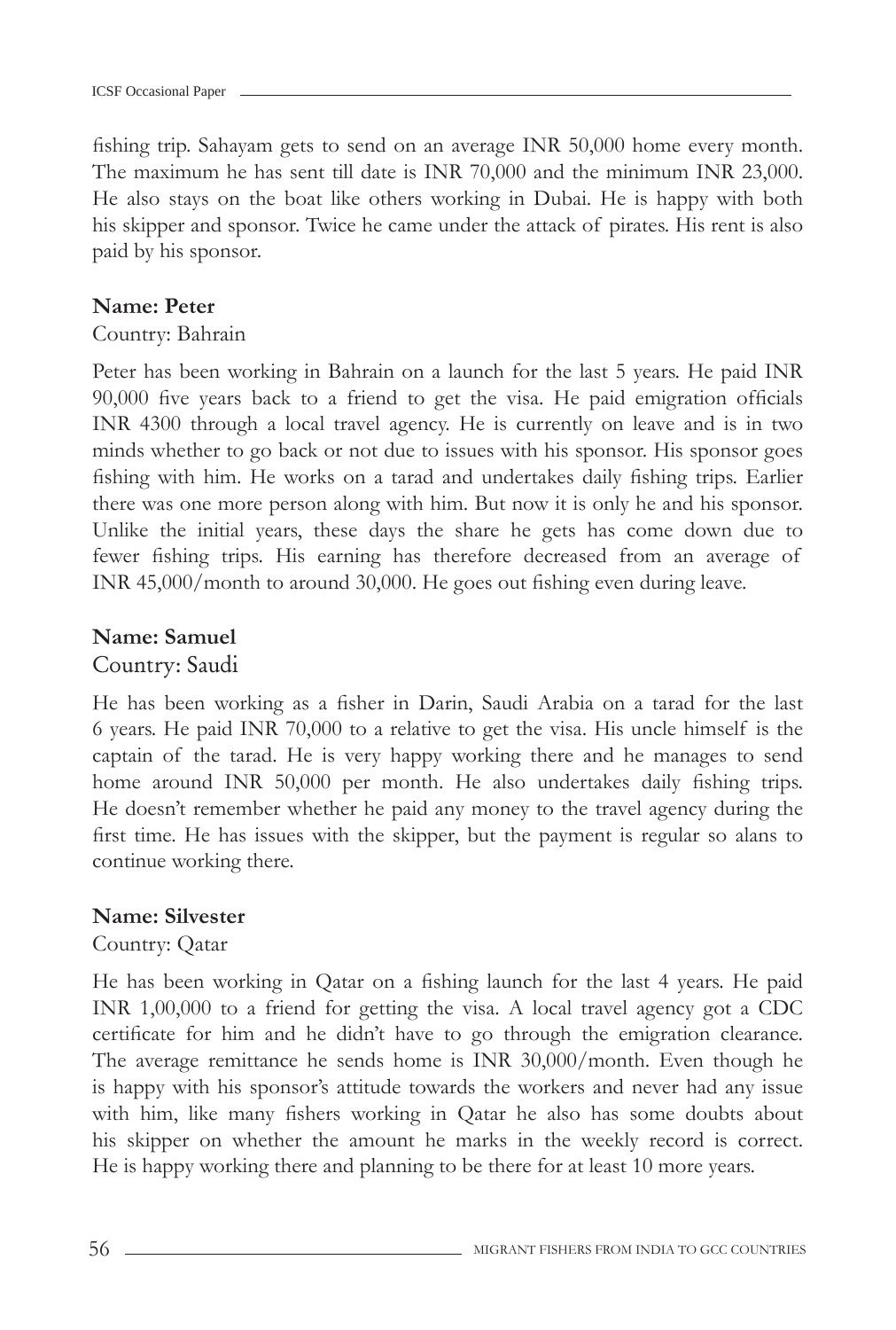# VILLAGE NAME: NEERODI Returnees

#### **Name: Anto**

Country: Al Wakrah in Qatar

He got the visa for Qatar for free in 2010 from a relative. That was the first time he went for fishing in a GCC country. His relative was working on a different boat in the same harbour. He paid only INR 4500 to get the emigration clearance. He was told by the local agents that though they had applied for it he didn't get it, so they would used other channels. He was working on a launch there. Initially everything was smooth. He was very happy and managed to send home on an average INR  $40,000 - 50,000$  per month. But after a few months his captain's attitude towards him started changing and he started harassing him. His shares got delayed and his life was made hell at work. His co-workers also shared the same problems that he did. His relative tried talking to the captain about this but in vain. After the end of his visa period, he didn't renew it and returned to Kerala where he is now working on a boat earning around INR 20,000 per month.

#### **Name: Selarin**

Country: Ras al Khaimah, UAE

He got his visa through a friend and paid only INR 6000 to a travel agency to make the travel arrangements. He got emigration clearance through them and went there in 2003. He was working on a tarad along with 3 other people. He used to work 6 days a week from 7. 00 am – 7.00 pm. He was very happy working there and managed to send home around INR 50,000 – 60,000 month and worked continuously for 9 years and came back. The last three years there he was a captain. He had a very good relationship with his sponsor and is very content about his Gulf stint. He did come across Iranian pirates a few times but they never attacked him. He is now at home.

#### **Name: Antony**

Country: Al Wakrah in Qatar

He is another victim of the arrogant nature of captains. He went to Qatar in 2010 and came back after three months. He got this visa through a friend and paid him INR 60,000. He got a 3-month business visa with promises that it would get extended after that period. He was working on a launch there along with 5 – 6 people. From day one his captain started harassing him over every trivial thing. While at work one of the crew members got injured but his sponsor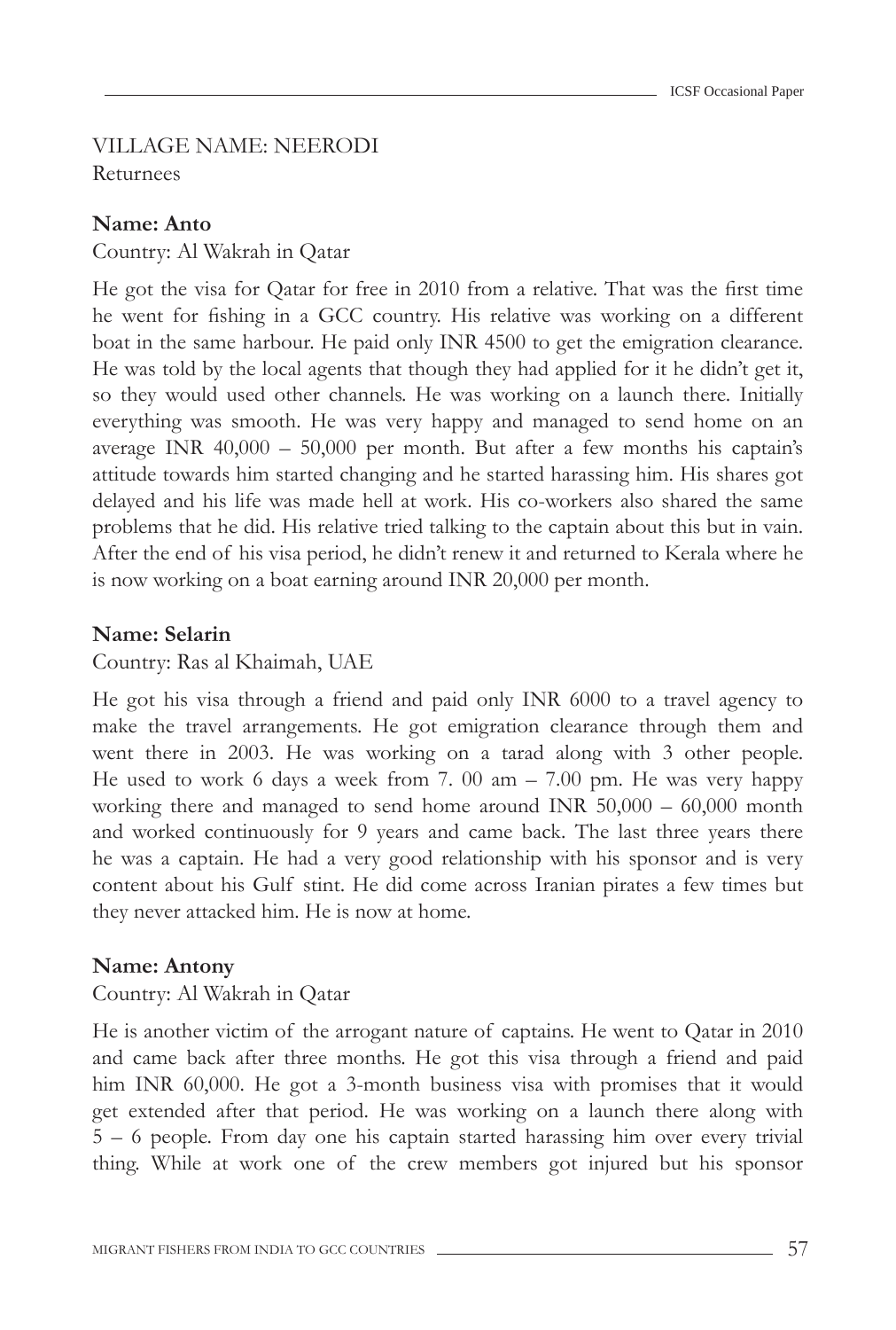didn't even give money to go to hospital. The maximum share he got while working there was INR 30,000. After 3 months he did not get his visa extended and he had to come back. Though he pleaded with his sponsor for a renewal he was not ready even to listen to him. Currently he is working in Mangalore and earns around INR 20,000/month.

# ON LEAVE **Name: Joseph**  Country: Dubai

Initially he worked for two years in Saudi Arabia and then went to Dubai and is working there for the last three years. For the first time he paid INR 40,000 to an agent for getting a visa to Saudi Arabia. There he had some issues with his sponsor who was least bothered about the workers under him. There he was staying at a rented house and his monthly spending was about INR 5000. He went to Dubai with the help of a friend in 2010 and is still working there on atarad. He manages to send around INR 50,000 per month to his family back home and is happy with his sponsor and skipper. An accommodation has been arranged for him free of cost. His sponsor also goes fishing with him.

#### **Name: Christopher**

Country: Bahrain

He has been working in Bahrain on a launch for the last 4 years and paid INR 95,000 four years back to a friend to get the visa. He works on a tarad there. He paid INR 25.000 for emigration clearance through a local travel agent. Initially he had some issues with his sponsor. Once he got arrested by Iranian police, and at the time his sponsor paid the money and got him out from the jail. Although he had some problems with his sponsor, he prefers working there because of better earnings for the family.

#### **Name: Simon Antony**

Country: Saudi Arabia

He has been working as a fisher in Saudi Arabia on a launch for the last 5 years. He paid INR 80,000 to a relative to get the visa. In addition to that he also had to pay 1500 riyal to the sponsor for a work permit. He earns around INR 30,000 per month and he is happy about what he is earning. But he is not at all happy about the slave like life there and his captain's attitude. He has to pay around INR 6000 for rent and other expenses. They go out for fishing  $5 - 6$  days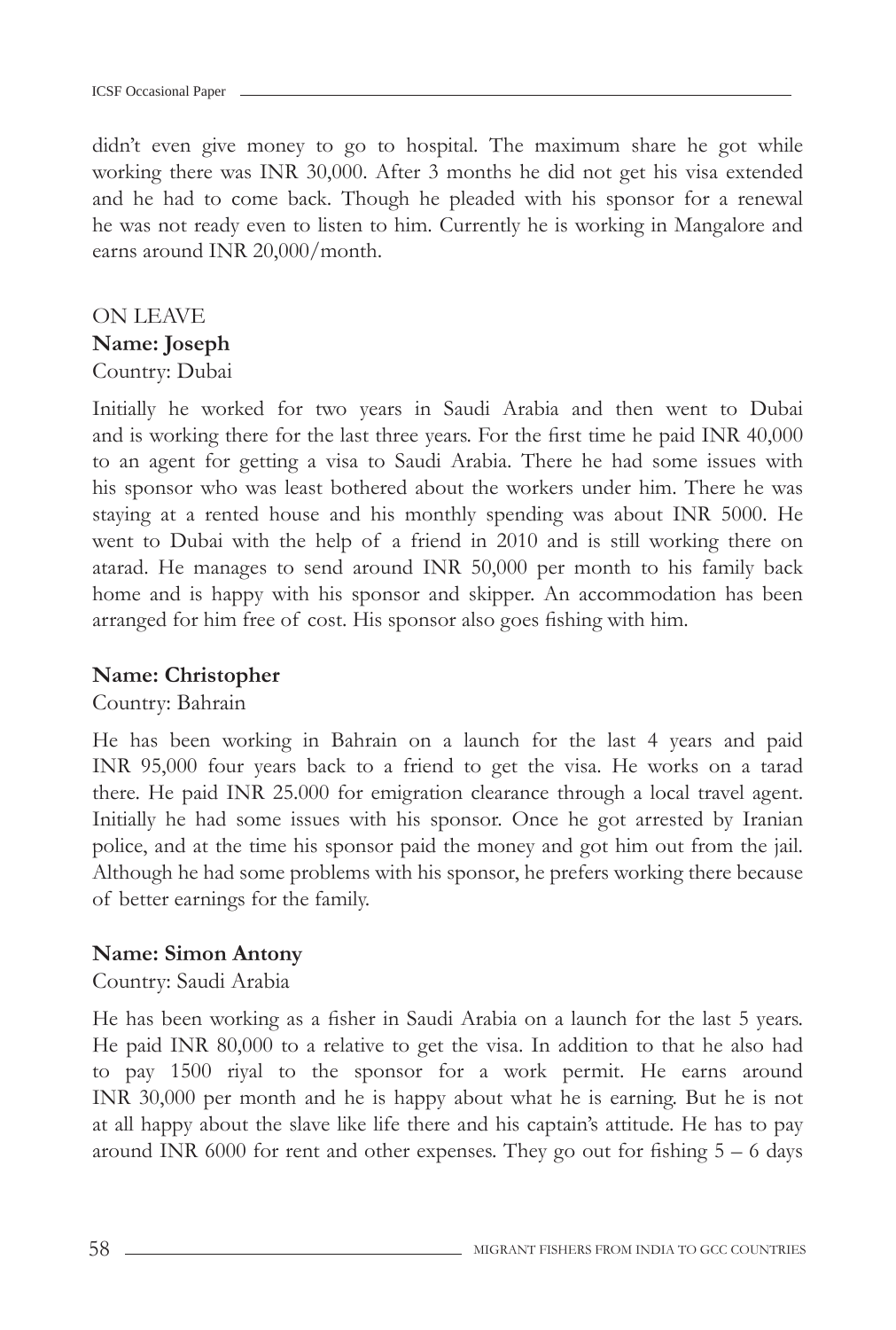at a stretch. He faced attacks from Iranian pirates thrice and once they took away all their goods. They also fish outside Saudi waters but have never been caught.

#### **Name: Vincent**

Country: Bahrain

He is working in Bahrain for the last 7 years. He paid INR 95,000 to an agent to get the visa. He got the emigration clearance through a local travel agent for INR 4000. He is working on a launch with 6-7 co-workers. According to him, he is earning around 5 lakhs per year. Once they faced an attack from Iranian pirates, and after taking all the belongings they left the launch and workers. Now he is planning to return after one month. His intention is to work for 5 more years and then retire. Vincent is also not happy with his captain's behavior towards his workers. One of his colleagues got killed in an accident in Bahrain a few years back but he didn't receive any compensation from his kafeel.

#### **Name: Sahayam Antony**

Country: Qatar

Initially he was working in Saudi Arabia. For a better income he left Saudi and went to Qatar after three years. He went to Saudi after paying INR 65000 to get the visa. He also paid INR 1,25,000 to an agent for the second time to get a visa for Qatar. In Qatar he works on a tarad and he is earning around INR 25000 and lives in a rented house with others. He had issues with people whom he was staying with and had a fight. So he is currently in two minds whether to go back or not. He is also not happy with the price he is getting from Qatar market and his sponsors attitude towards his workers. The sponsor also goes out fishing with them.

VILLAGE NAME: ERAYMAN THURAI Returnee

#### **Name: Silvadimrin**

Country: UAE

Before going to UAE in 2012, he worked in both Qatar and Saudi Arabia as fisherman. Initially he went to Qatar in 1999 with the help of a friend. He paid INR 50,000 then for the visa. He also used non-regular channels to bypass emigration clearance with the help of a travel agency. He worked in Qatar on a launch for 8 years and came back after he got to know his skipper was cheating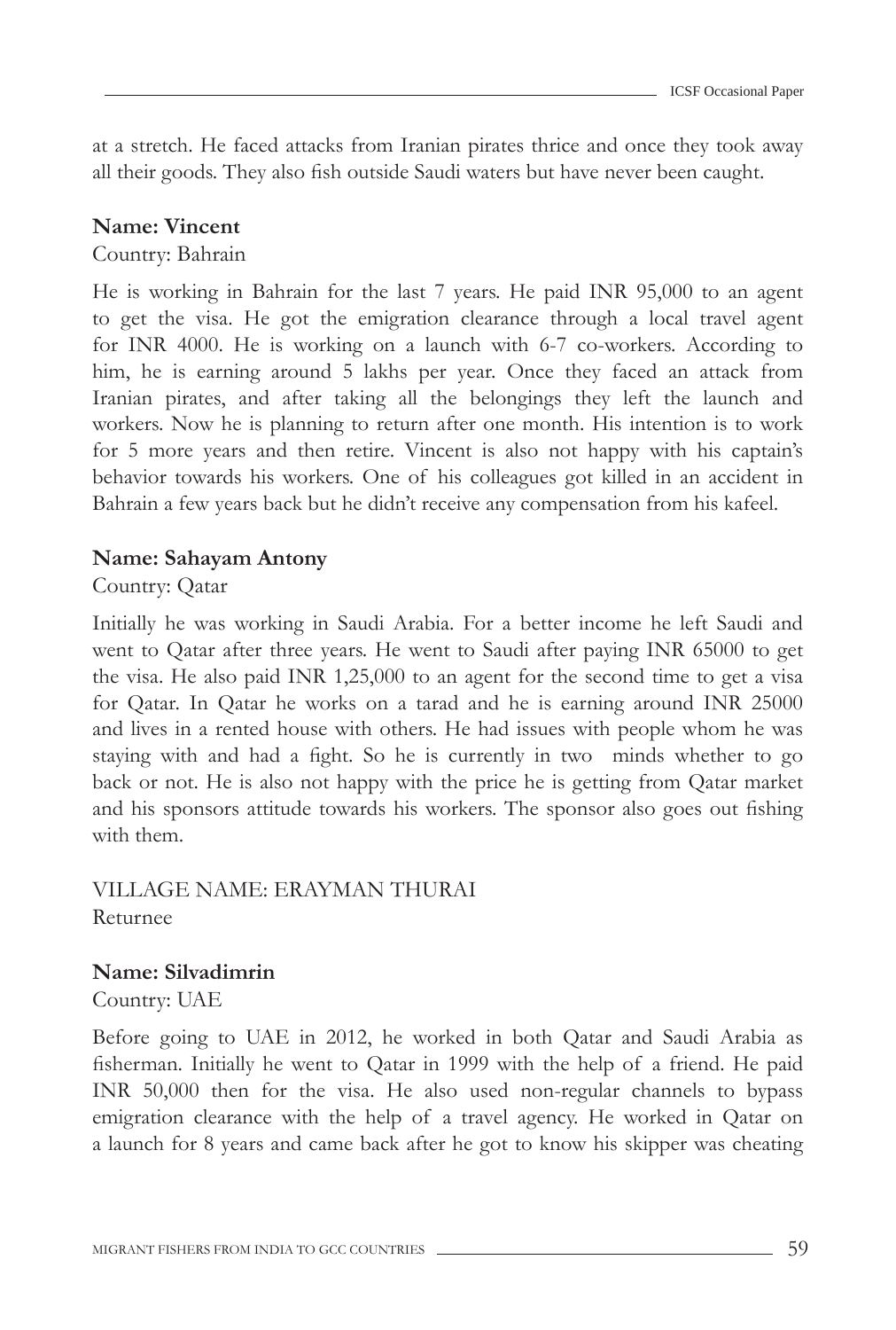on the amount of fish they caught and the records he was maintaining. He had to pay 400-500 dirhams to renew the visa every two years. He came back in 2006 and then went to Saudi Arabia the same year with the help of a friend by paying INR 10000. He worked as a fisherman on a boat owned by Saudi Fisheries Company. But he was not getting enough work, so he came back after a few months and started working in Kanyakumari. Later in 2012 he went to UAE after paying INR 1,20,000 with the help of a relative. There he worked on a tarad. The first few months were okay but gradually it started getting bad. The boat was not fit enough to go fishing daily and it was very difficult to even manage daily expenses there. And the boat owner was not ready to even repair the boat, so he returned home after a few months and is now working as a fisherman in Kanyakumari.

#### **Name: Tades Raj**

Country: Qatar

In 2005, he went to Qatar after paying INR 55,000 to a friend and Aaso paid around 6000 INR to a travel agent to get the documents ready. He worked there till 2008. Like other people's experience in the initial years he was also happy there; he was working on a launch along with 6 people and they generally used to undertake 5 days fishing trip. Monthly they undertook around  $3 - 4$ trips and earned around INR 52,000 – 55,000 a month. He used to send around INR 30,000 home. After a year the amount they used to get as catch share came down and the relation with the skipper turned sour. He started harassing him and other crew members. Monthly income started coming down to as low as INR 30,000. He suspected that the skipper and his friends were cheating on the catch record they keep at market. He didn't know the language so was unable to talk to the sponsor. He paid 500 riyal every year to renew the visa while he was there. He came back in 2008 after repeatedly asking for his papers and passport. In, 2010 he again got a chance to go to GCC; this time also to Qatar and he worked on a tourist boat. But he came back in a year from there again and is now working in Kerala.

#### **Name: James**

#### Country: Bahrain

He worked there for 6 years and came back due to some issues with his sponsor. He had to meet all the expenses to live there. His sponsor was not approachable for the essential needs of workers under him. Even in the case of hospitalization of a worker, the sponsor used to give a very nominal amount. For getting the visa he paid INR 75000 to a relative. Now he is working in Kerala.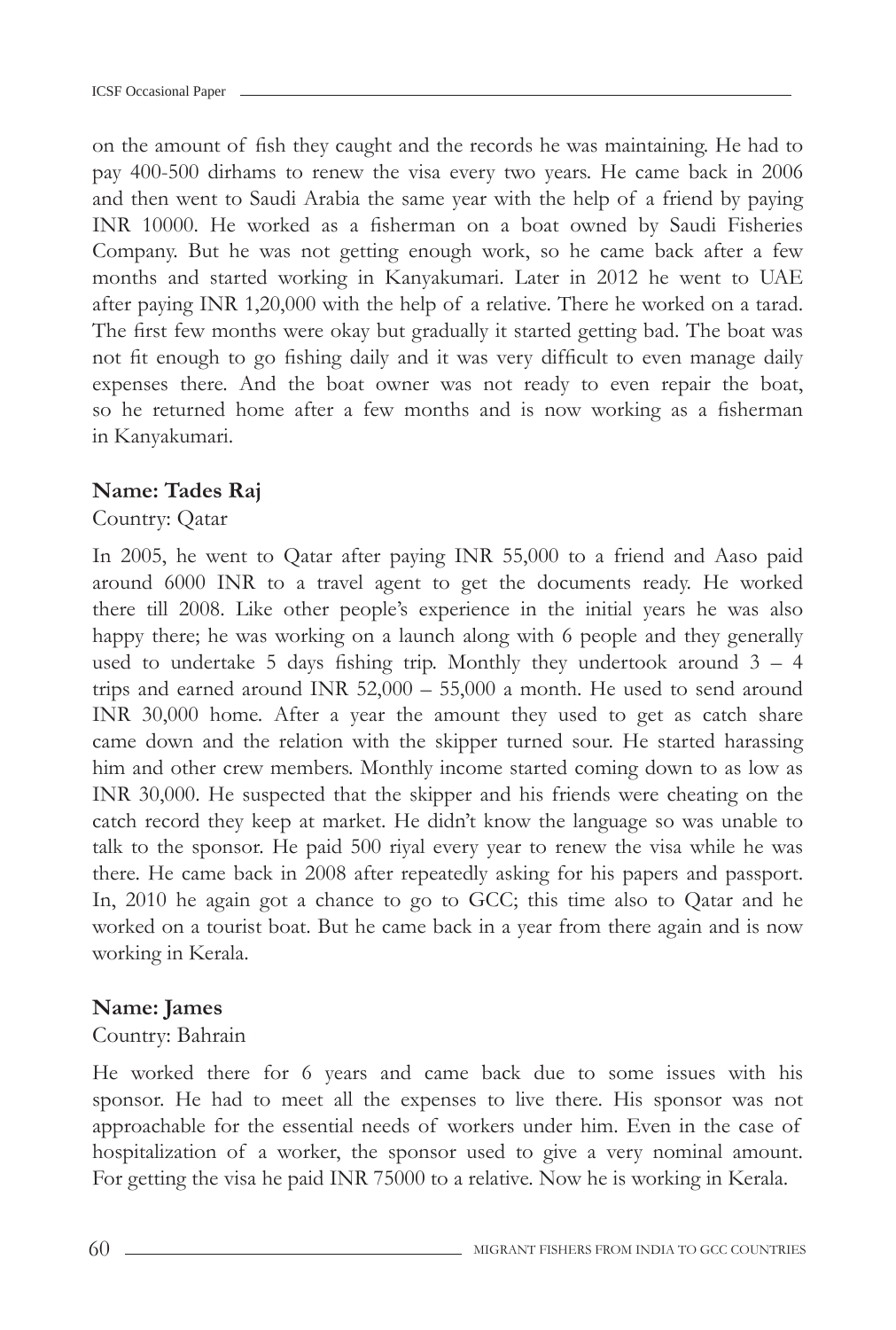# ON LEAVE **Name: RooseltAnto** Country: UAE

He has been working on a tarad in Ras al Khaimah for the last 9 years. He paid only INR 20,000 to a friend in India to get the visa . But he had to pay INR 50,000 more to his kafeel before joining the job. He also undertook a medical checkup. He got a one year visa and renews it every year. He earns INR 50,000 per month on an average and he doesn't need to pay any money as room rent. Though he is happy with the money he is getting, he is not happy with the attitude of his sponsor towards him. He thinks he is having a slave like life there. They argue with each other every day since his sponsor also comes fishing with him. He also suspects that his sponsor does not maintain proper recording of the exact value of their catch. Sometimes they even cross over to Oman and catch fish there. Once they got caught but were released after a few hours. He goes fishing once in a while in Kanyakumari when he is on leave.

# **Name: John Kumar**

#### Country: Dubai

He has been fishing in Qatar for the last 10 years. He paid INR 45,000 for the visa to a relative. He got the emigration clearance with the help of a travel agency for which they charged him INR 6000. He works on a tarad and earns around INR 50,000 – 60,000 per month. He is very happy with what he is earning and his sponsor also fishes with him. He stays in a rented house along with three others and pays his share of the rent. He never faced any pirate attack and never crossed any international boundary.

#### **Name: Stephan**

Country: Dubai

He has been working as a fisher in Qatar for 4 years. He paid INR 95,000 to a friend to get the visa. He works on a launch there. He also got the ECR cleared with the help of local travel agents. He is happy both with his skipper and sponsor, though he sometimes faces problems with the former. He earns around INR 40,000 per month. He goes out fishing in Kanyakumariwhen he is on leave.

#### **Name: SahayamBritto**

Country: UAE

He went to UAE after paying INR 1,20,000 with the help of a relative 6 years ago. Local travel agencies arranged his ECR clearance for a charge of INR 3000.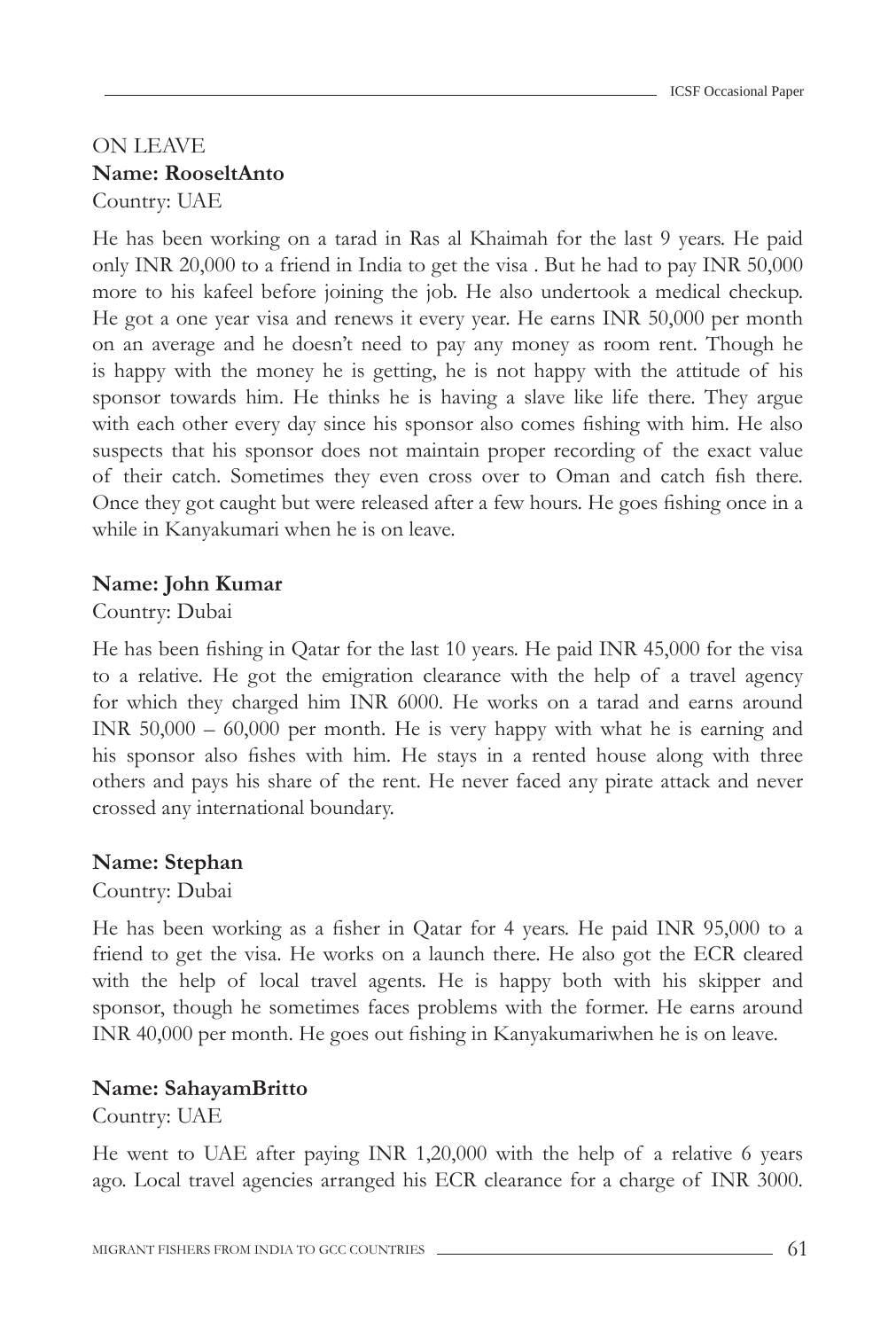He worked on a tarad, earning around INR 30,000 – 40,000 on an average. The highest amount he earned was 50,000. He works on the tarad along with four other people. Now he has a plan to leave this and go to Bahrain for a better opportunity with his uncle. He is not happy with what he is earning and the behavior of his sponsor. The sponsor pays for his accommodation.

#### **Name: James**

Country: Saudi Arabia

He has been working in Saudi Arabia for the last three years. Earlier he worked in UAE for 5 years. The first time he travelled there he paid INR  $60,000$  to get the visa; he shifted to Saudi in 2011 with the help of a relative. He paid INR 1,30,000 to him for the Saudi visa. He also paid emigrations officials through the travel agency to bypass emigration clearance. According to him, they have a better life since he started working abroad. He manages to send INR 50,000 – 60,000 per month on an average. He works on a launch. Though he is not happy with his skipper he says his sponsor is a very nice person.

# VILLAGE NAME: INAYAMPUTHEN THURAI Returnee

#### **Name: Rexlin Raj**

#### Country: Qatar

He was working there in a launch, along with  $7 - 8$  crew members. He worked there for 7 years and came back due to issues with his skipper. He paid INR 1,20,000 to a friend to get the Qatar visa. He had to undergo a medical checkup before getting the visa. For the first 4 years he was happy with his work. Then his captain started to harass him. He accused the skipper of nonpayment of salary, harassment at work, emotional blackmailing etc. He used to work there for 12 hours continuously per day. Now he is working in Kanyakumari as a skipper.

#### **Name: Silvester**

#### Country: Qatar

He returned home after six years. He was warned twice by the Iranian marine police and once he even got arrested. He was working on a launch. He paid INR 1,20,000 to a friend to get the Qatar visa . He was very happy working there. He used to earn around INR 30,000 – 40,000 per month. He came back due to health issues and is at home now.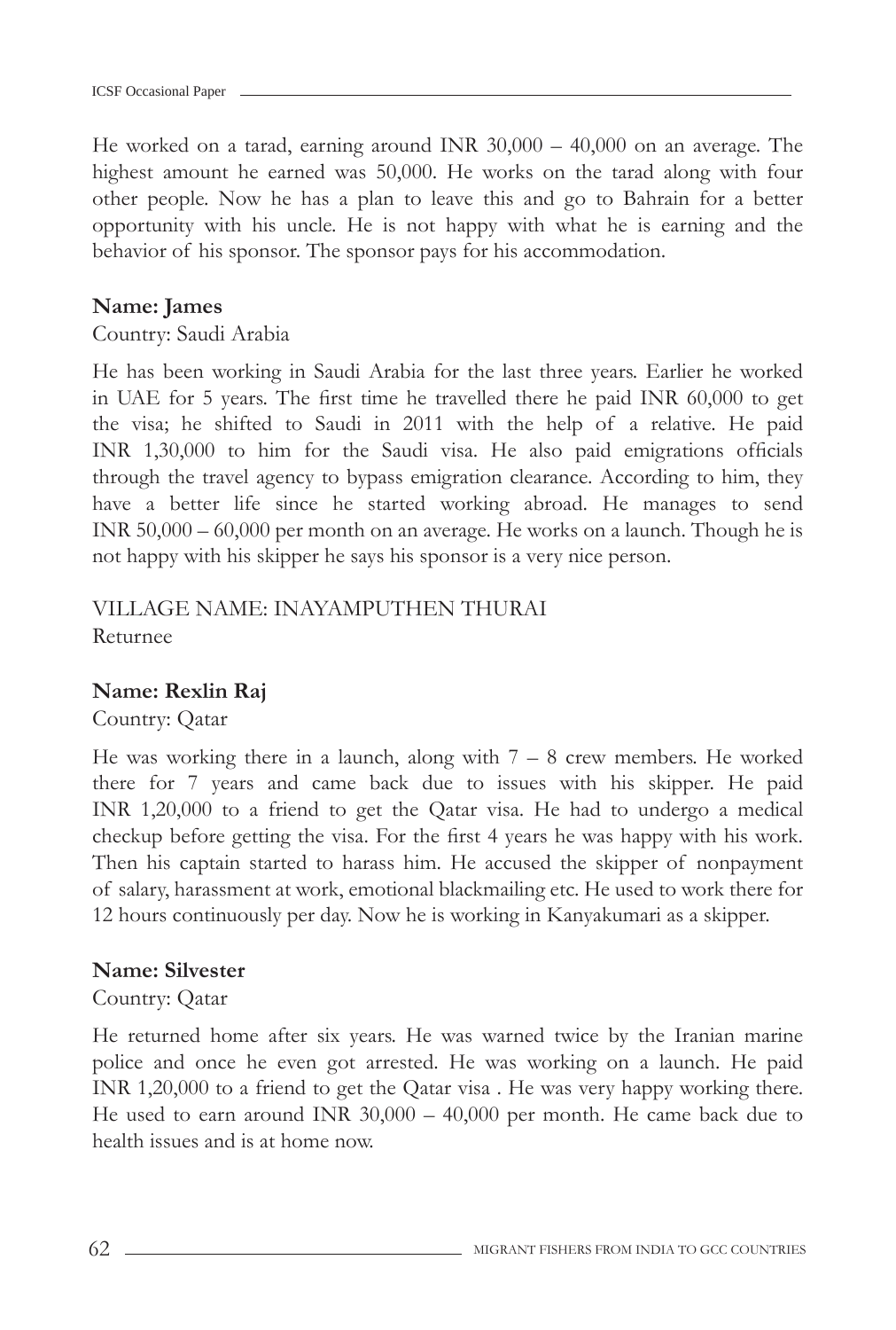# **Name: Sebastian**

Country: Dubai

He returned to Kerala after just six months due to issues with the skipper. He paid a friend INR 90,000 for the visa. He used to earn around INR 35,000 per month. He had some issues with his captain. The skipper used to treat them as slaves. Even if the workers were physically ill, they had to work hard. He came back after working for six years. After coming back he is working in Kerala and now he is earning around INR 25,000 per month.

NOW ON LEAVE **Name: Joseph Raj**  Country: Saudi Arabia

He has been working in Saudi Arabia on a fishing launch for seven years. He paid INR 60,000 to a friend for getting a visa. Average remittance he sends home is INR 35,000. He stays in a rented room and pays an average of INR 6000 every month. He is not happy with his skipper. He goes out fishing even when on leave in Kanyakumari.

# **Name: Ignatious**

Country: Qatar

He has been working in Qatar for 8 years. He paid INR 80,000 to a relative to get his visa. He has a medical insurance card but he never got any refunds from hospitals. They always declined his card. He returned home six months back, after getting injured in an accident. He is planning to go back in a few days time. He works on a launch there and he got only INR 5000 from the sponsor when he came home due to the injury. He used to earn around INR 25,000 – 30,000 per month. For the last few weeks he has been fishing in Kanyakumari waters.

# **Name Churchil Antony**

Country: Qatar

He went fishing in a GCC country for the first time in 2006. His relative was working on a different boat in the same harbour. He got this visa through a friend and paid him INR 70,000. Travel agencies arranged a CDC certificate for him through some channels and he bypassed the emigration procedures. He had to pay INR 6000 to the travel agency. He used to send around INR 35000 home per month. Now the amount they used to get as share has come down and the relationship with the skipper is getting worse. He plans to leave this job and go to another place for a better opportunity.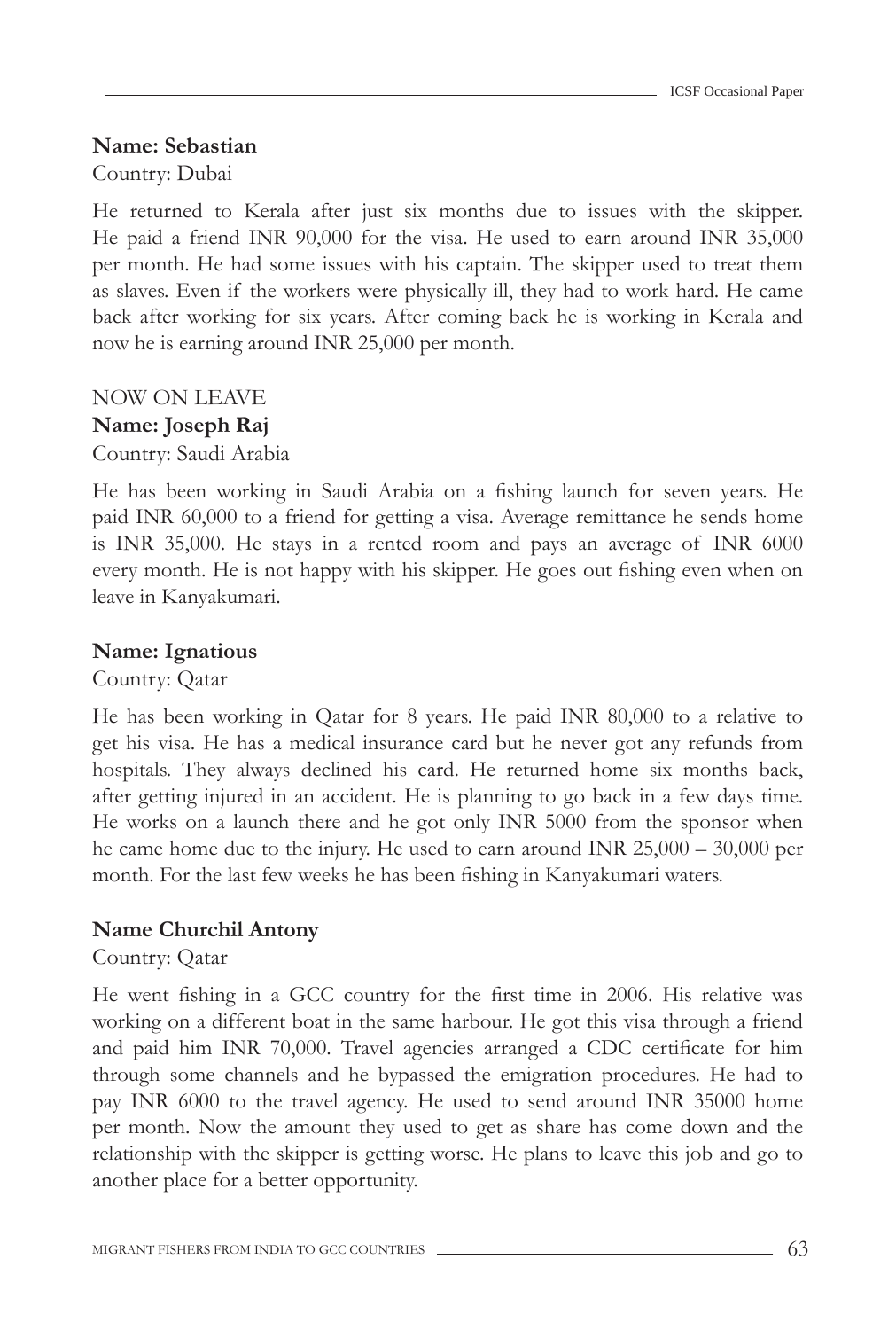#### **Name: Selvaraj**

Country: Saudi Arabia

Initially he was in Bahrain and then shifted to Saudi Arabia after 3 years with the help of a friend. He paid INR 1,20,000 for the visa and works on a launch. Once he got arrested in Iran and was in jail for 2 days. His boat owner paid a fine and got the crew released. His vessel also came under attack from Iranian pirates twice. The sponsor is still asking them to pay back the money (what he had paid to Iranians) in bulk but they are giving it to him in installments. He is also looking for a better opportunity somewhere because of this attitude of the sponsor. He also goes fishing in Kanyakumari during leave.

#### **Name: Anthony Sahayam**

Country: Bahrain

He has been working in Bahrain for the last three years. He got his visa through a relative for a payment of INR 55,000. He is working on a tarad and his sponsor goes out fishing along with him. He is very happy about his work and earning. He sends around INR 35,000 – 45,000 per month. Before going to Bahrain he had once been to Saudi Arabia as a fishermen but he had to come back due to issues with his skipper. He stays along with other fishers in a rented place close to the harbour. He also faced problems with pirates.

VILLAGE NAME: COLACHEL Returnees

#### **Sahayam Joseph**

Country: Saudi Arabia

Sahayam worked in Saudi Arabia for nine months and came back due to issues with his skipper. He was working on a launch. He paid INR 75,000 to a friend to go there and went there with high hopes. The initial three months was fine. He managed to send around INR 25,000 home. But in the fourth month he didn't get anything because of boat repair and in the fifth month the skipper started torturing him saying he was not good at work and did not pay any money after the fifth month. His sponsor was nowhere around to complain and with the support of some other people he got his passport back and returned to Kerala after nine months, where he is currently working.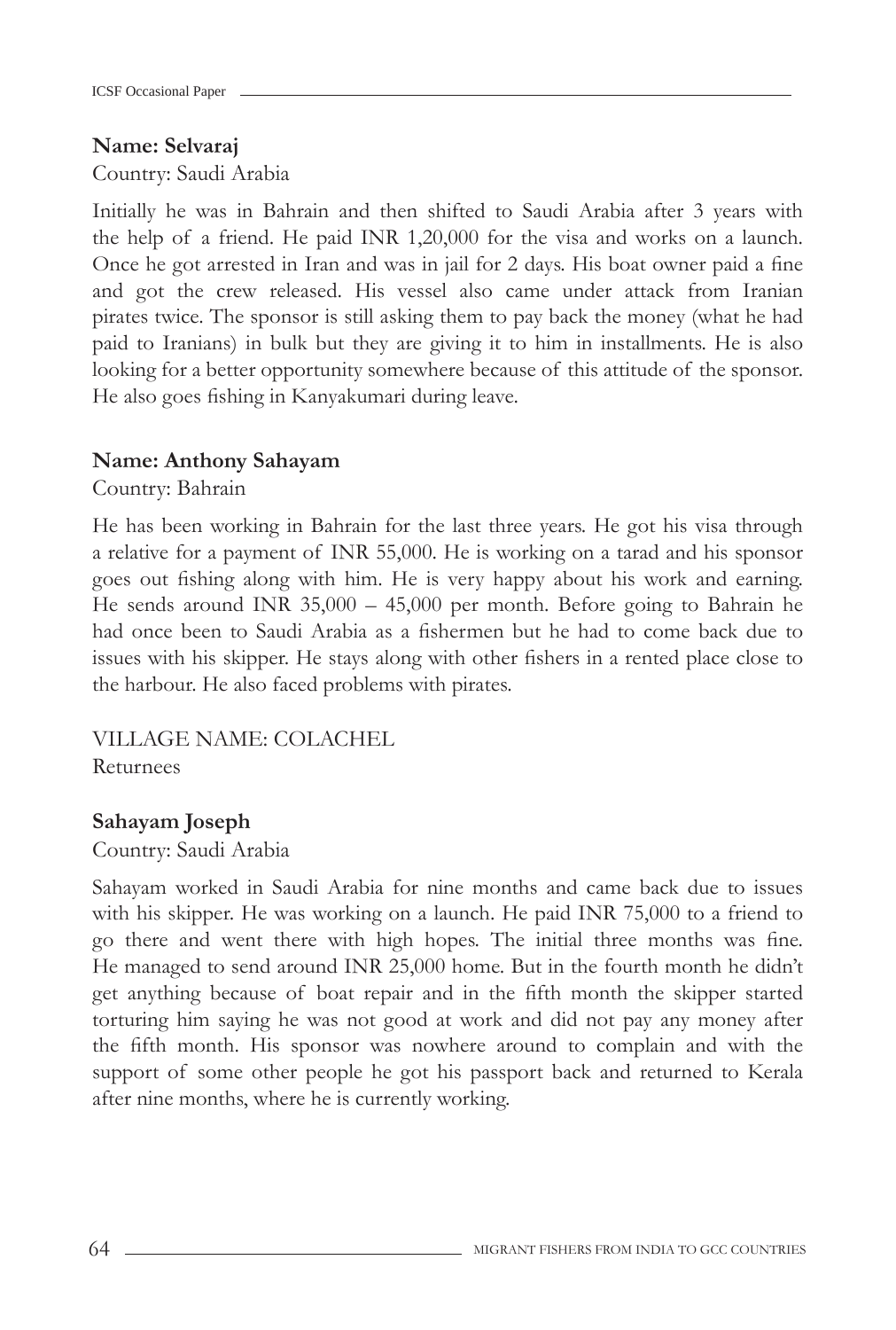# **Name: Arnold**

Country: Saudi Arabia

Arnold worked on a Saudi Arabian launch and came back after seven years because of some family matters. He was very happy working there. He went with the help of his brother who was a captain there. So he didn't have to pay any amount to get the visa. He used to send around INR 30,000 per month to his family. He worked on a tarad. He was very happy with his sponsor, who used to go fishing with him once in a while and his sponsor also. He is currently fishing in Kanyakumari itself. He has come across Iranian pirates more than 3 times and once they took away all their stuff from the boat after which the crew had to replace everything.

# **Name: Douglas**

Country: Saudi Arabia

Douglas worked in Saudi Arabia for three years and came back after he got injured while working there. He went there with the help of a friend and paid him INR 75,000. He said that though they earned money he was not happy with life there. According to him, everybody there treated them like second class citizens. He had major issues with his skipper on the launch. This combined with an injury he sustained while fishing, compelled him to return to India. His sponsor gave him only INR 5000 for the initial treatment there. He used to earn around INR 25,000 per month there. He was working on a launch there. Though he wanted to go back afterwards, his family didn't allow him.

# ON LEAVE **Name: John**

Country: Qatar

John got his visa through a friend paying him INR 75,000. He also got the ECR cleared with the help of a local travel agent. He works on a launch in Qatat. He is happy both with his skipper and sponsor. He earns around INR 40,000 per month. He has been working there for the last 5 years and plans to continue for another 5 years. . He admitted getting into other countries waters for fishing, but has never been caught. He stays in a rented house with 8 other people.

## **Name: Xavier**

Country: Bahrain

Xavier paid a relative INR 60,000 to help him get a visa. He is working on a Bahraini tarad for the last 3 years. He also bypassed the emigration officials with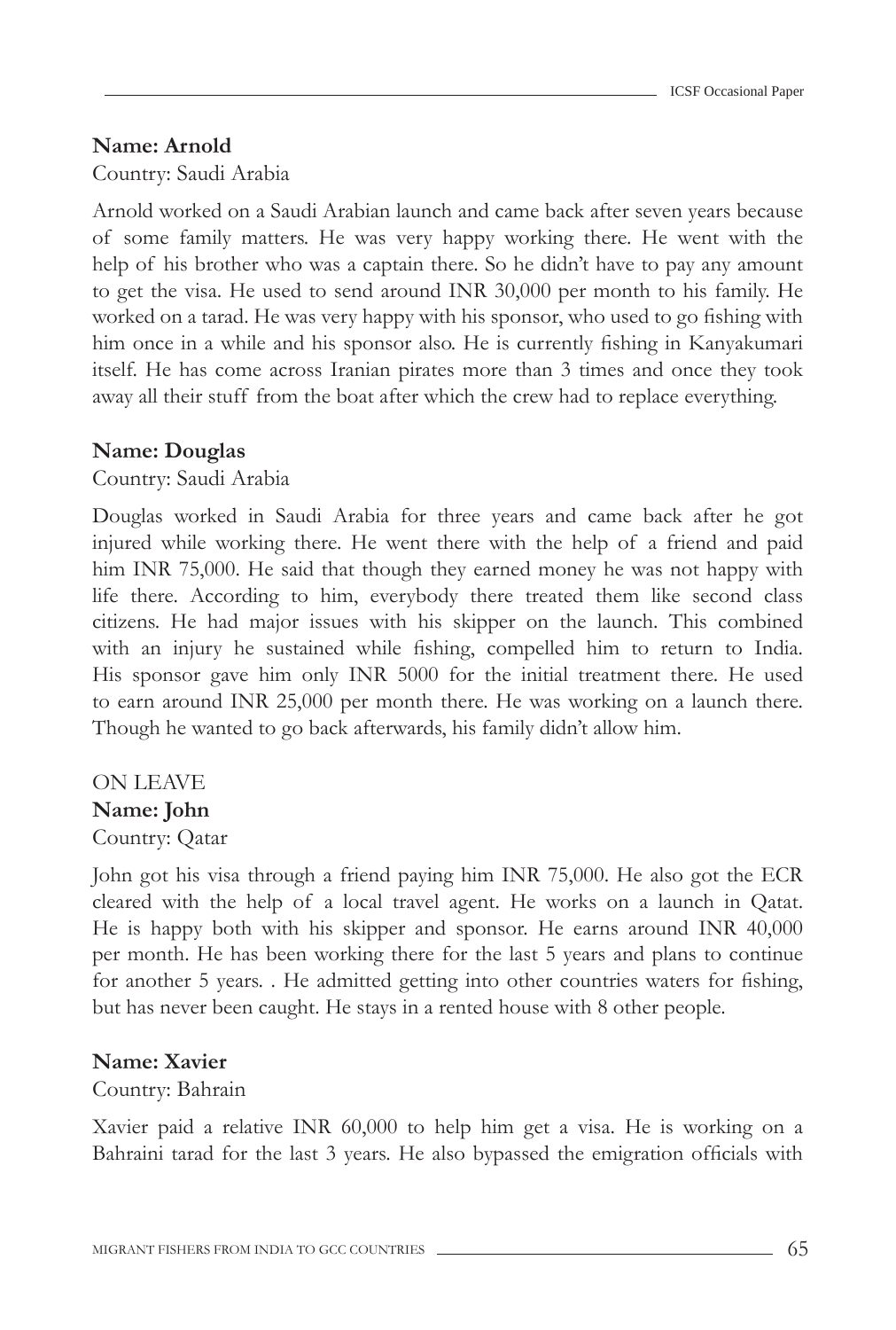the help of a local travel agency and he paid INR 7000 for this. His sponsor also goes out fishing with him and he is happy working there. Before going there he was working in Kerala. He earns around INR 40,000 per month and has no complaints about his sponsor or the share he is getting. During leave he also goes out fishing in Kanyakumari.

# **Name: Ciril**

#### Country: Qatar

He is working in Qatar on a fishing launch for the last 3 years. He paid INR 80,000 to a friend for getting his visa. A local travel agency arranged his emigration clearance through some back door process. He is having major issues with his skipper for the last two years and is currently on leave for two months. He is actually thinking of not going back to Qatar and is looking for a visa to some other county. His major problem with the skipper is the share he is getting. In the first year it was very regular and good but for the last two years it has been coming down and in the last two months he didn't receive anything at all. He goes out fishing in Kanyakumarieveryday now.

## **Name: Dennis**

Country: Saudi Arabia

He has been working in Saudi Arabia for the last 7 years on a fishing launch. He initially came here with the help of a friend. He had to pay INR 55,000 at the time. He does not remember anything about the emigration clearance. He had to pay around INR 6000 to a travel agency in addition to the ticket charge for all the documents. He is working on a launch and he earns around INR 30,000 – 35,000 per month and stays with his friends in a rented house. He is happy working there and he gets some incentives from his sponsor once in a while. While on leave he sometimes goes fishing in Kanyakumari waters. He might become a captain soon.

## **Name: Davis**

Country: Saudi Arabia

He is Dennis's friend and he has been working in Saudi Arabia for the last five years. It is through a relative he got the visa and both of them are working from the same harbour. He had to pay INR 90,000 for the visa in addition to INR 10,000 to a travel agency for the documents. He is working on a launch. But he is having issues with his skipper and is not getting his payment regularly.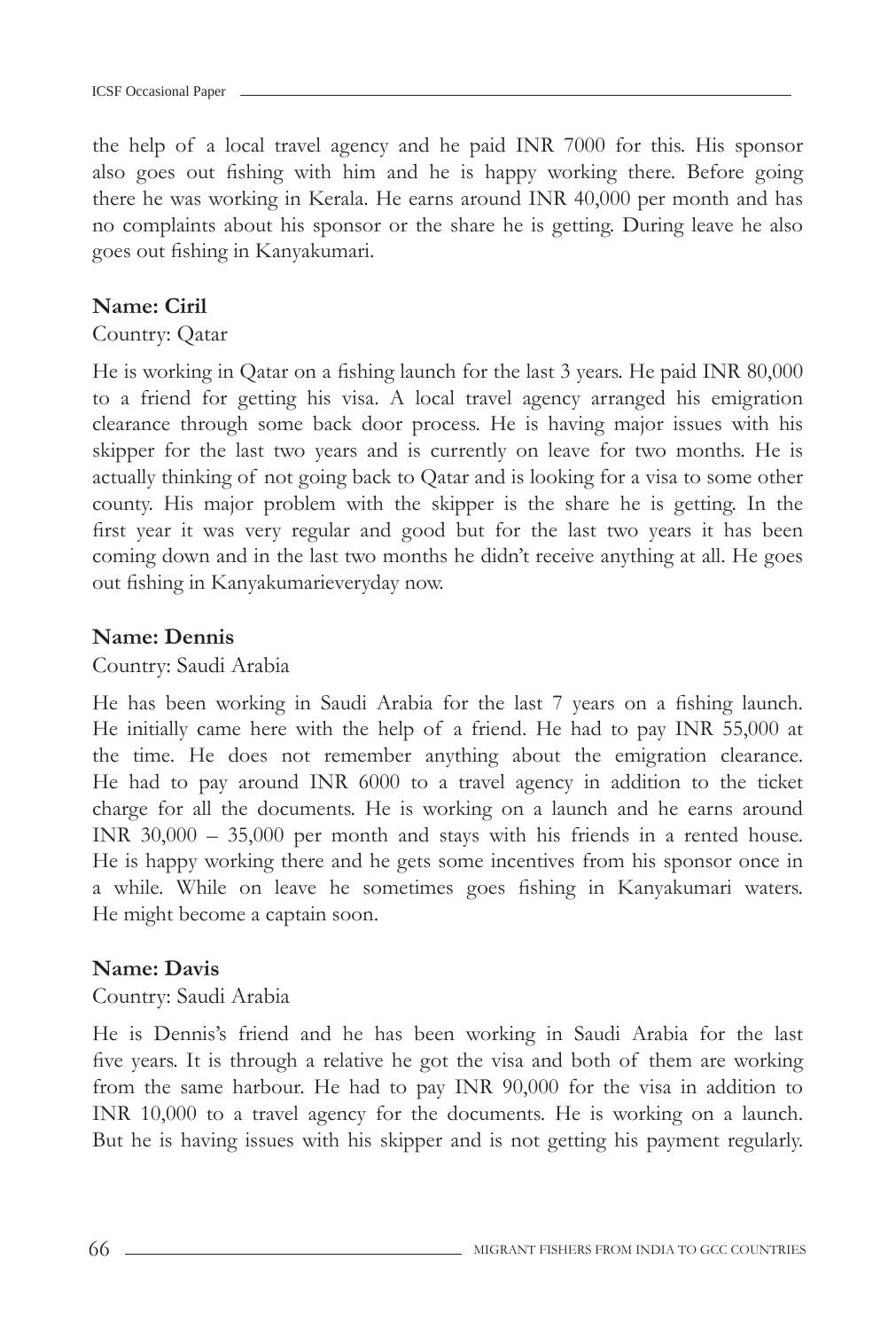His normal earning is around INR 30,000 and he is actively looking for a better option elsewhere as he is not at all happy about his life in Saudi Arabia. He is trying for a Jizan visa. He goes out fishing daily when he is on leave in India.

# **Interviews with families**

From each selected village two mothers or spouses of migrant workers were interviewed to get an idea about the impact of migration at home. In total 7 wives and 5 mothers were interviewed. All of their husbands or sons were currently working in a GCC country as fishermen. All of them interviewed were very happy about their husbands or sons working in the GCC countries. None of them spoke about any difficulty they faced when their husbands or sons are away. One of the striking features of the fishing communities in Kanyakumari is the high level of education among women. Out of the seven migrant fishers' wives interviewed all except two have attended colleges and one of them was a post graduate. Though all of them were aware about the country in which their husbands or sons were working, none of them had any idea about whom they were working for or any other details about their life in GCC countries. Except one of the migrants' wives, none of the interviewees had copies of their husbands/sons visa or passport with them.

The only worry they shared about the migrants in GCC is the presence of Iranian pirates in the Persian Gulf waters. According to them, the number of attacks has gone up tremendously in the last few years. All of the women interviewed spoke about at least one instance of their husband or son getting attacked by pirate groups.

# **FOCUS GROUP DISCUSSIONS**

Focus group discussions were held in Rajakkamangalamthurai**,** Neerodi and Arokyapuram.During the three focus group discussions held, school teachers, village heads and the local people interviewed reflected upon the impact that fishers' migration had on the local economy and society as a whole. According to them, the major impact of gulf migration can be seen in areas like housing, education and religious institutions. Coastal areas of Kanyakumari witnessed a mini housing revolution post the 1980s. Compared to the poor housing structures of fishing communities across India, the living condition of the fishers in Kanyakumari district is generally far better. Multi-storied houses with modern amenities are a common sight in the fishing villages of Kanyakumari. Same in the case of churches; almost all churches in the coastal areas have been reconstructed or refurbished.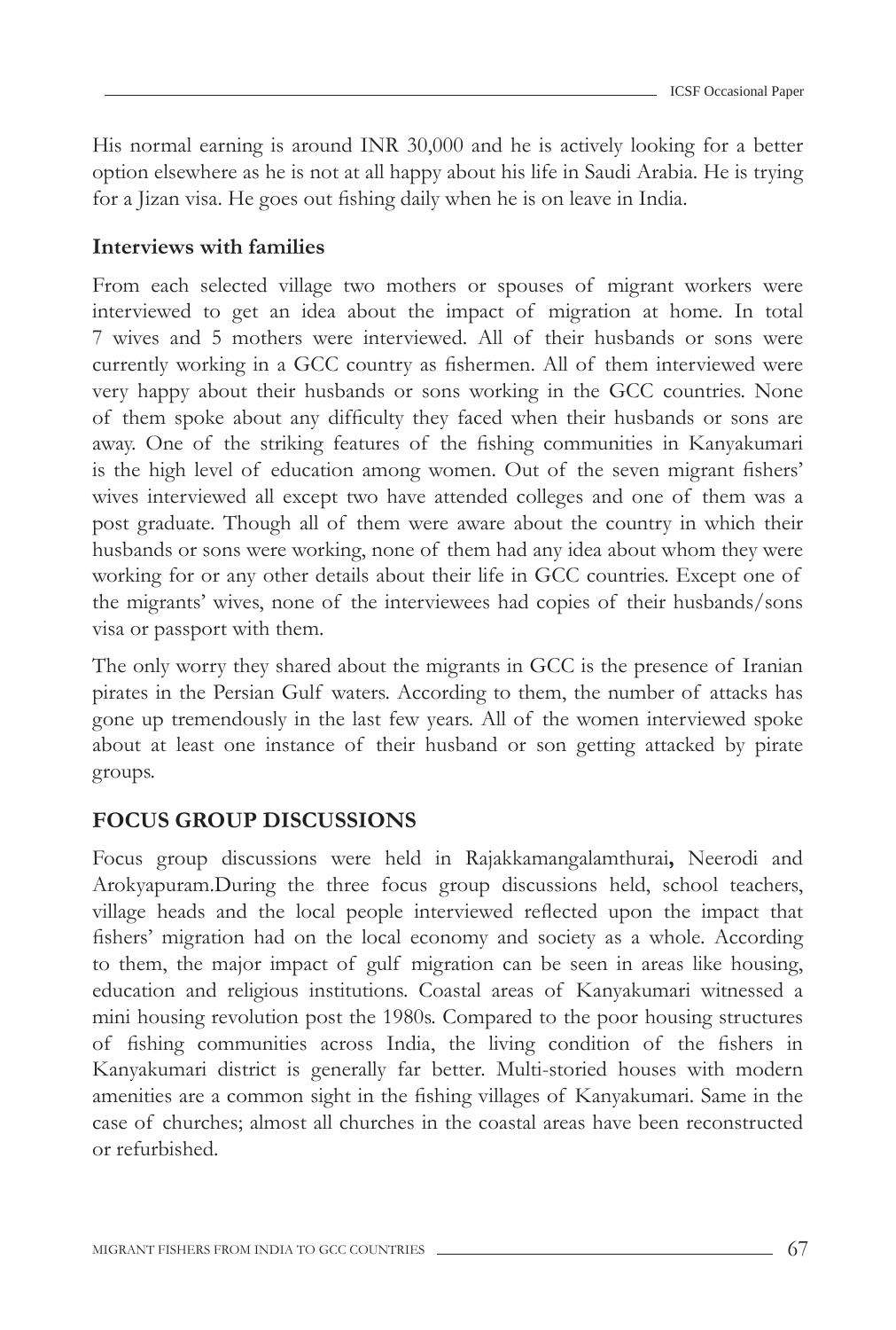The educational sector has also seen a drastic change from the late 1990s. Civil society leaders link this development to the remittances sent by the migrant workers from the Gulf countries. Earlier children from the fishing community used to enroll only in government schools and those schools in the coastal areas of the district used to boast of its student strength crossing thousands. But that's no more the case; almost all the children go to private English medium schools and most of the government schools are either shut down or about to be closed down. Teachers in the area also cautioned that the financial benefits are coming at a high social cost for many families. They spoke about the increase in the number of children whose father's work abroad becoming rebels and dropping out of school.

The major need identified by village elders regarding migrant issues during the focus group discussion was the setting up of a forum for migrant fishers in Kanyakumari. Currently if any problems arise they don't know where to go and whom to approach. Different groups and NGOs try through different routes to solve the issue and most of the times the kin of those affected are unaware of the process and what to do to solve the problem.